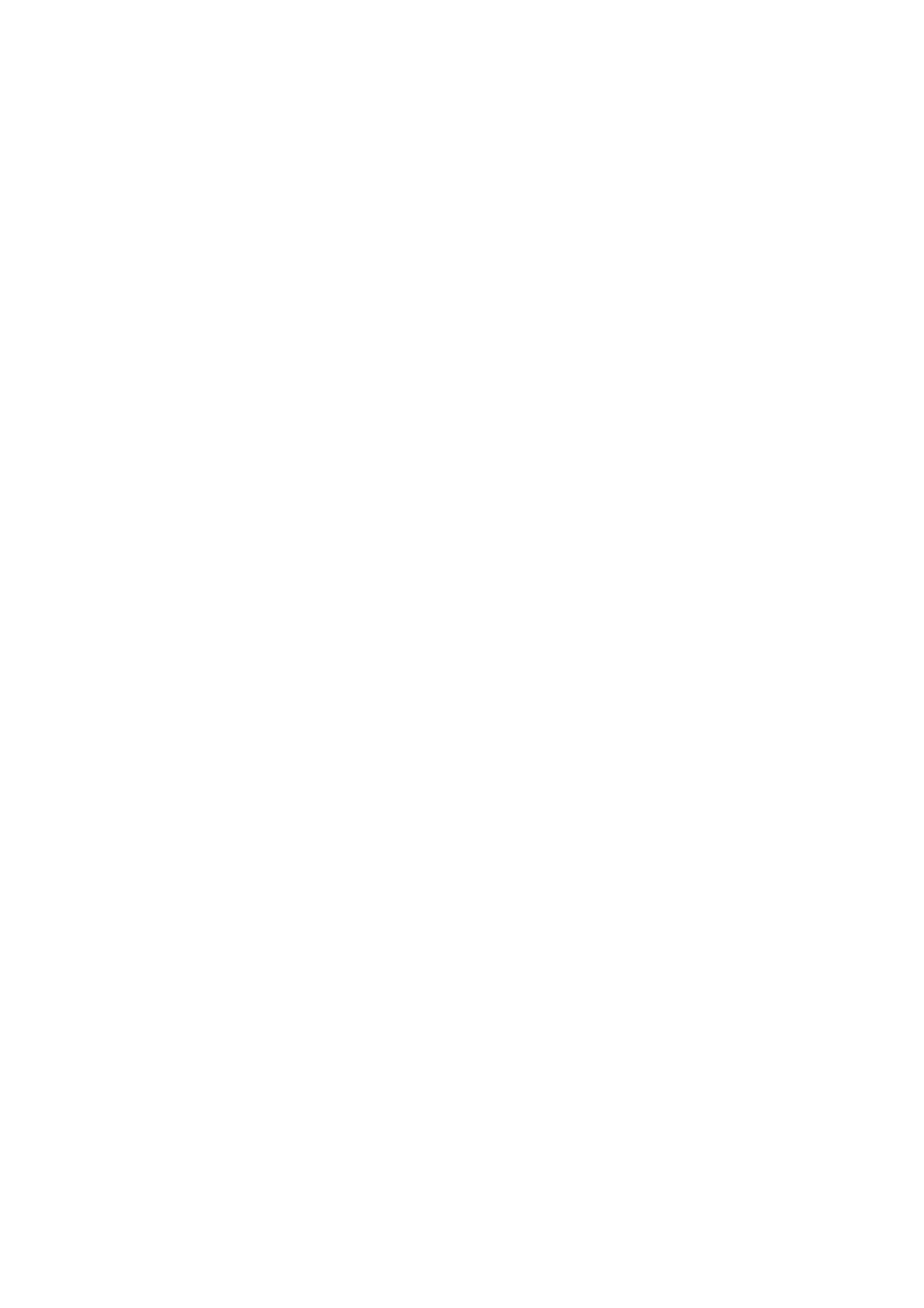

For further information on this document and the North West Aggregates Working Party, please contact:

| Chairperson      | <b>Carolyn Williams</b>                      |
|------------------|----------------------------------------------|
|                  | Group Leader Minerals and Waste              |
|                  | <b>Urban Vision Parntership Ltd</b>          |
|                  | 1 <sup>st</sup> Floor, Salford Civic Centre, |
|                  | Chorley Road, Swinton,                       |
|                  | Salford, M27 5AW                             |
|                  | 0161 604 7746                                |
|                  | carolyn.williams@urbanvision.org.uk          |
| <b>Technical</b> | <b>Jonathan Evans</b>                        |
| <b>Secretary</b> | <b>Planning Officer Minerals and Waste</b>   |
|                  | <b>Urban Vision Parntership Ltd</b>          |
|                  | 1 <sup>st</sup> Floor, Salford Civic Centre, |
|                  |                                              |
|                  | Chorley Road, Swinton,                       |
|                  | Salford, M27 5AW                             |
|                  | 0161 779 6183                                |

The statistics and statements contained in this report are based on information from a large number of third party sources and are compiled to an appropriate level of accuracy and verification. Readers should use corroborative data before making major decisions based on this information.

Published by Urban Vision Partnership Ltd on behalf of the North West Aggregates Working Party.

This publication is also available electronically free of charge on www.communities.gov.uk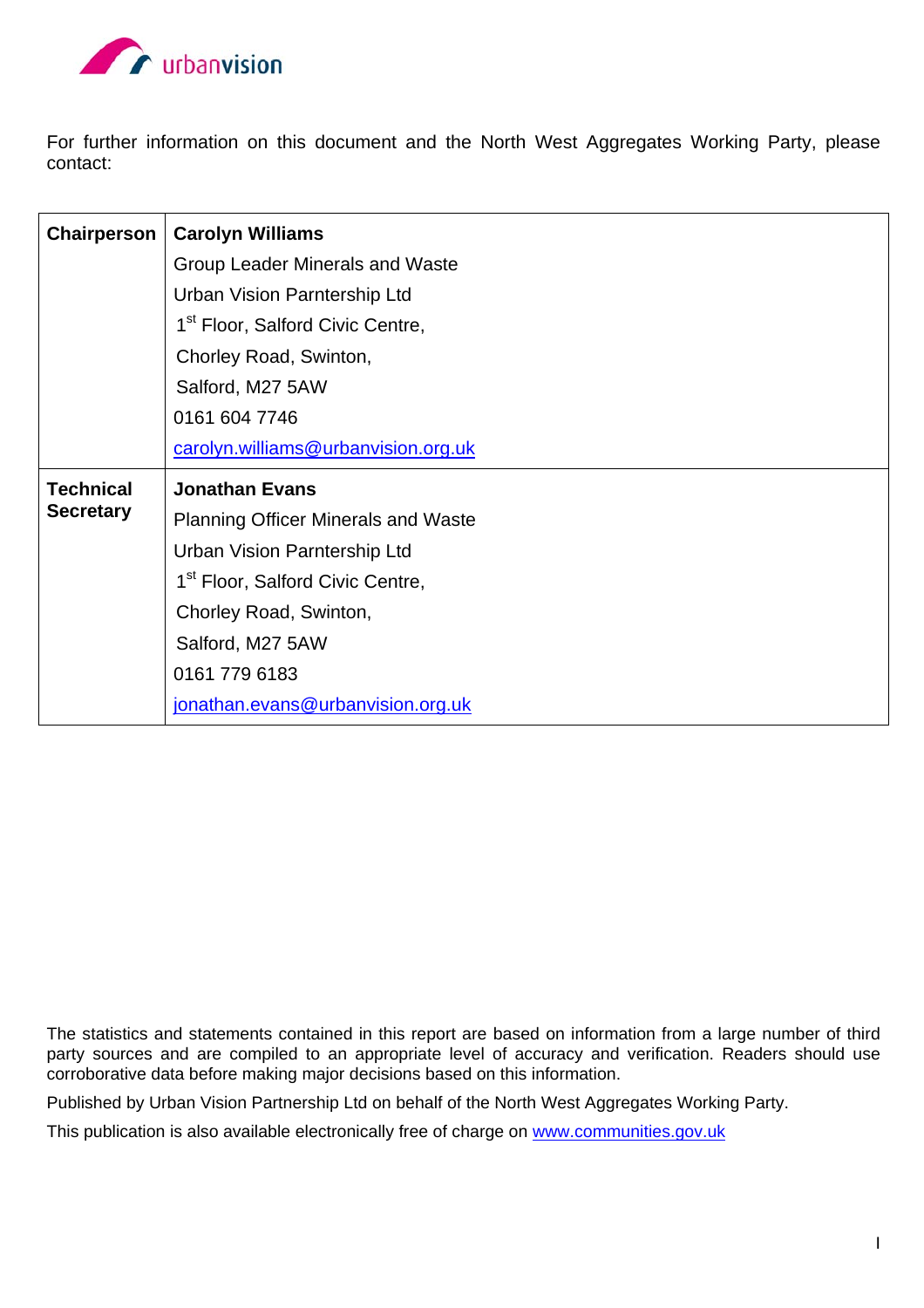# **Executive Summary**

The North West Aggregate Working Party (AWP) is one of nine similar working parties throughout England and Wales established in the 1970's. The membership of the North West AWP is detailed in Appendix 1. A map showing the Minerals Planning Authorities within the North West AWP is given in Figure 1 below.

This Annual Monitoring (AM) report provides sales and reserve data for the calendar year 1<sup>st</sup> January  $-31<sup>st</sup>$  December 2015. The report provides data for each of the sub-regions in the North West:

- Cheshire East and Cheshire West and Chester
- Cumbria
- Greater Manchester, Merseyside, Halton and Warrington
- Lancashire

The North West AWP is not a policy-making body, but is charged with data collection to facilitate planning by Mineral Planning Authorities (MPAs), national government agencies and the industry, and to inform the general reader.

#### **Crushed Rock**

- Total Crushed Rock Sales of 7.45mt up 20% on 2014 figures.
- Total Crushed Rock Reserves of 303.3mt up 7% on 2014 figures.

#### **Land-won Sand and Gravel**

- Total Land-won Sand and Gravel Sales of 4.71mt up 37.2% on 2014 figures.
- Total Land-won Sand and Gravel Reserves of 41.3mt up 2.3% on 2014 figures.

#### **Landings of Marine-dredged Sand and Gravel**

- Total Marine-dredged Sand and Gravel removed was up by 1.52mt, a 293% increase on 2014 figures.
- Landing of Marine-dredged Sand and Gravel was up 0.01mt, a 4.5% increase on 2014 figures.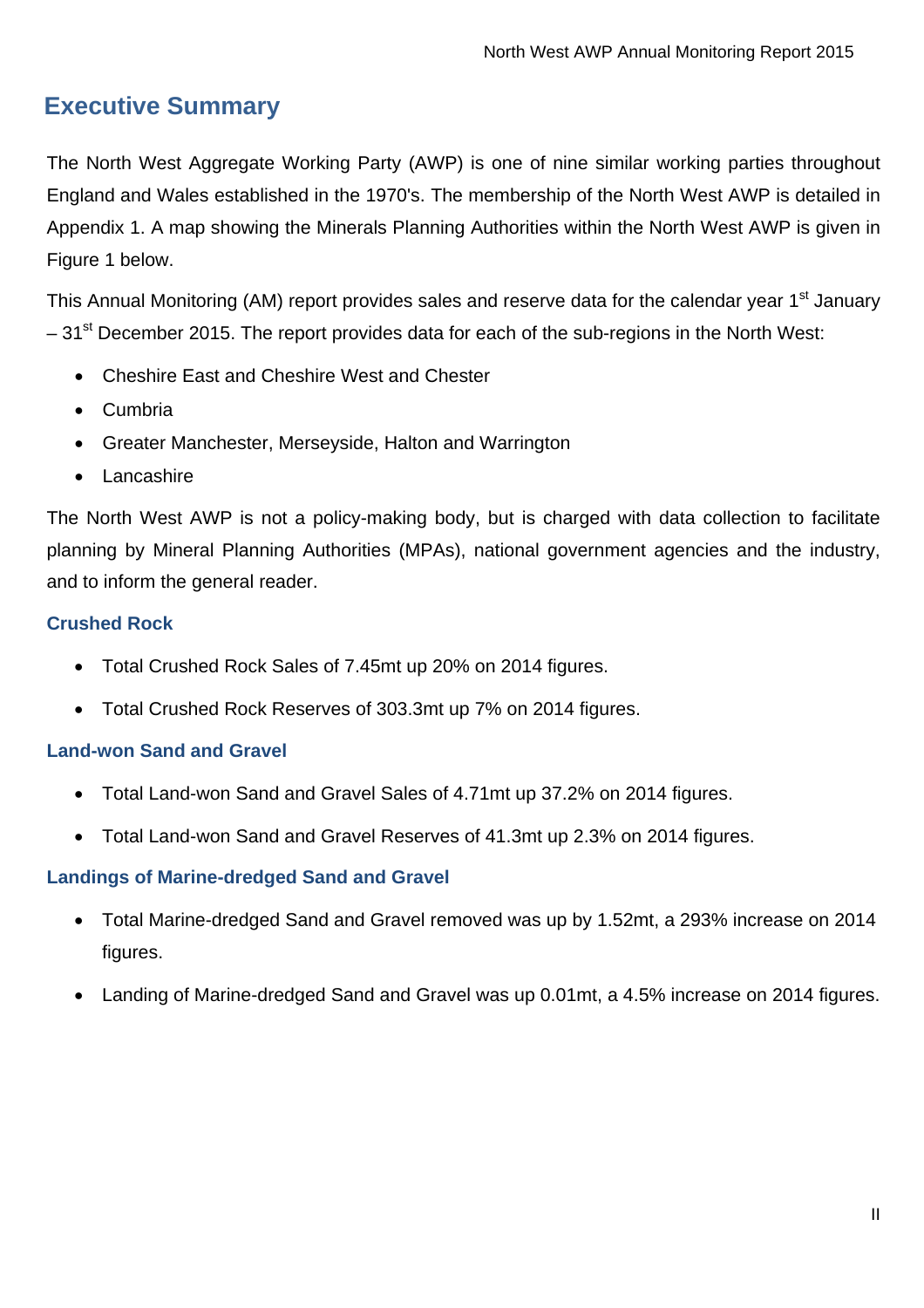

#### **Figure 1 North West Aggregate Working Party Mineral Planning Authorities 2016**

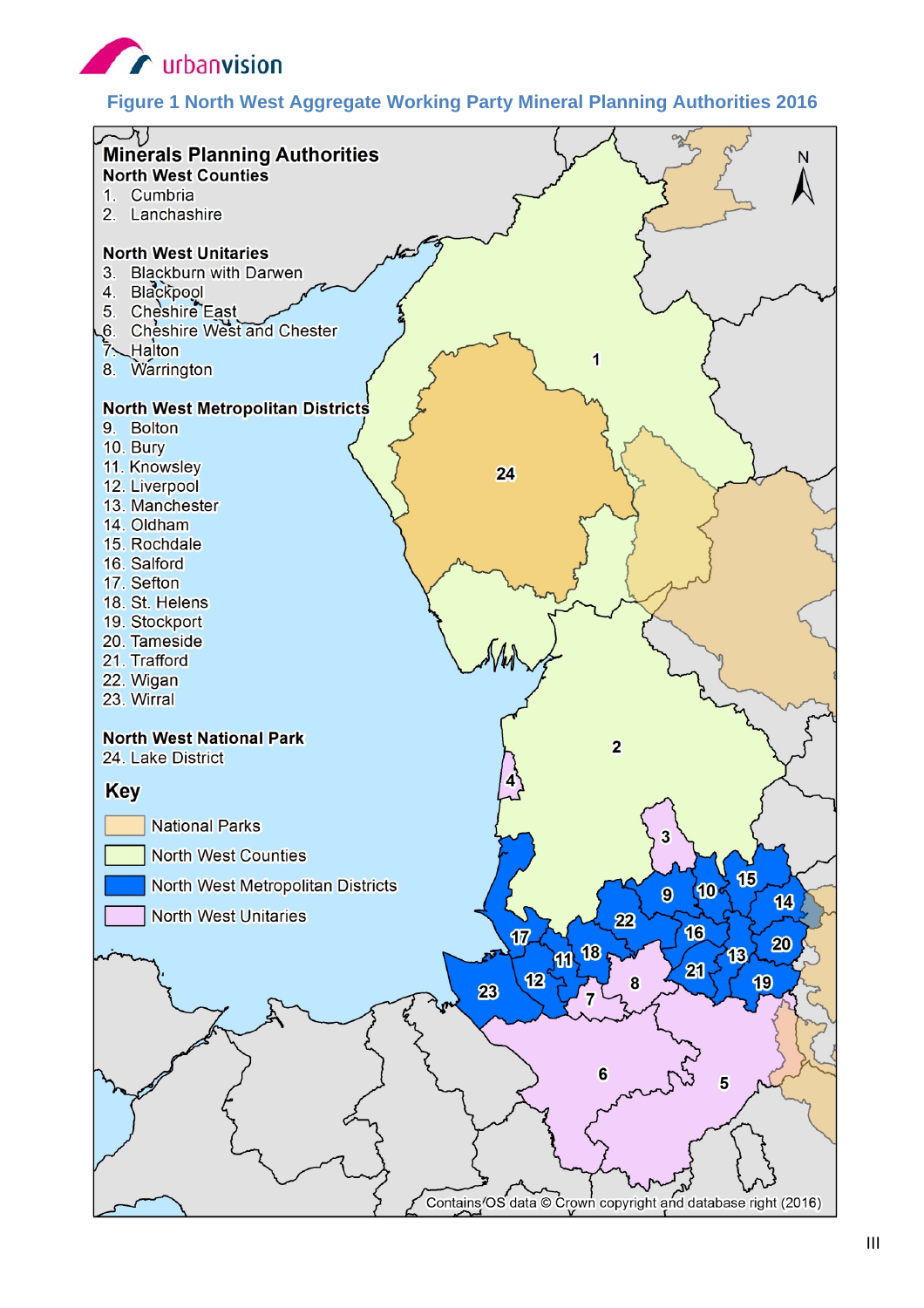# **Contents**

| 1.                                                                                 |  |
|------------------------------------------------------------------------------------|--|
|                                                                                    |  |
|                                                                                    |  |
|                                                                                    |  |
|                                                                                    |  |
|                                                                                    |  |
| 2.                                                                                 |  |
|                                                                                    |  |
|                                                                                    |  |
|                                                                                    |  |
|                                                                                    |  |
|                                                                                    |  |
|                                                                                    |  |
| 3.                                                                                 |  |
|                                                                                    |  |
|                                                                                    |  |
|                                                                                    |  |
| AGGREGATE SAND AND GRAVEL SALES, RESERVES AND LANDBANK CHESHIRE WEST AND CHESTER11 |  |
|                                                                                    |  |
|                                                                                    |  |
|                                                                                    |  |
|                                                                                    |  |
|                                                                                    |  |
|                                                                                    |  |
|                                                                                    |  |
|                                                                                    |  |
|                                                                                    |  |
|                                                                                    |  |
|                                                                                    |  |
|                                                                                    |  |
|                                                                                    |  |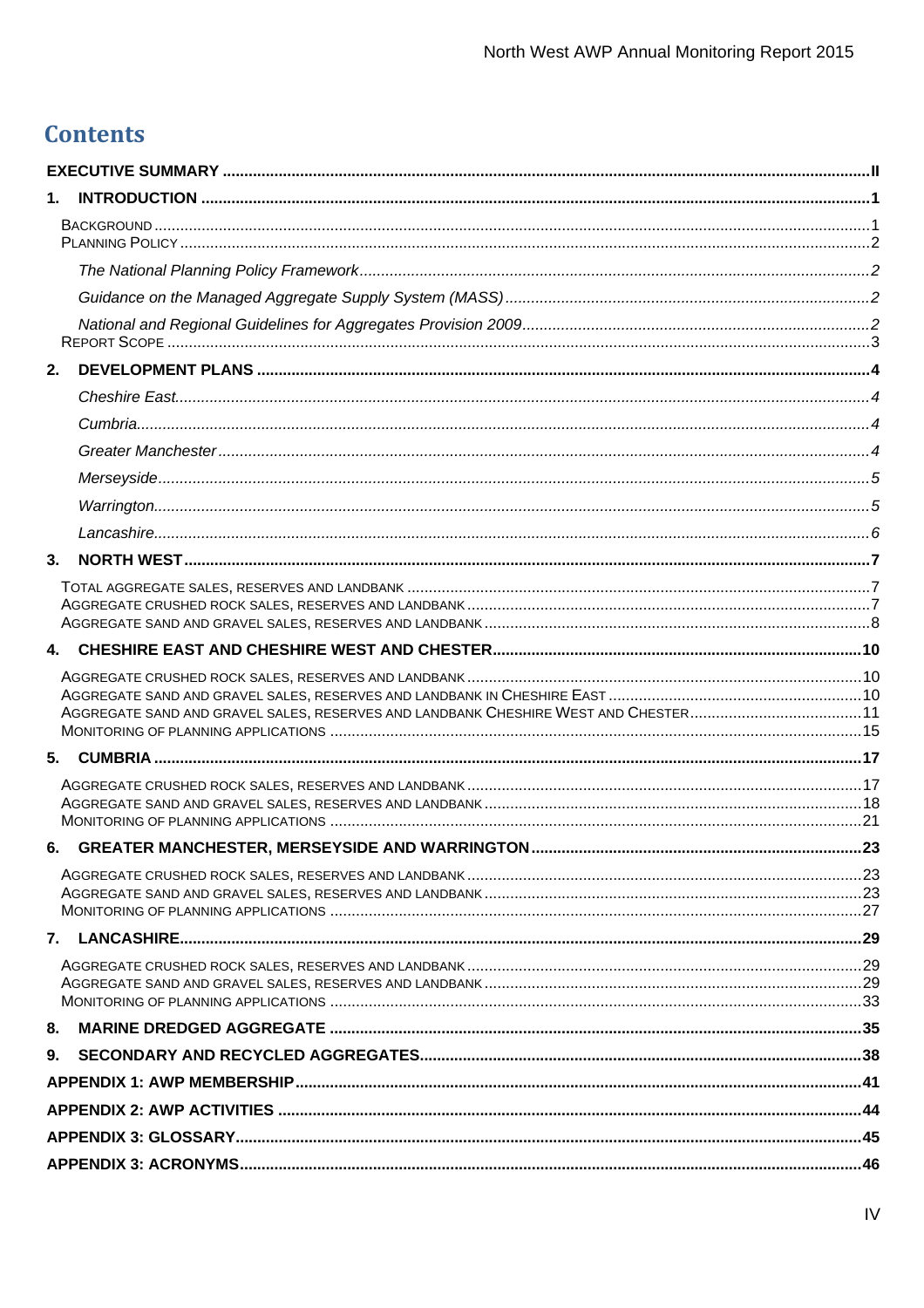

#### **Tables**

| Table 1-1: National and Regional Guidelines for Aggregates Provision in England, 2005 -2020 (Mt) 3              |
|-----------------------------------------------------------------------------------------------------------------|
|                                                                                                                 |
|                                                                                                                 |
|                                                                                                                 |
| Table 4-1: Cheshire East aggregate crushed rock Landbank as at 31 December 201510                               |
| Table 4-2: Cheshire aggregates land-won sand and gravel landbanks as at 31 December 2015 11                     |
| Table 4-3 Cheshire aggregate crushed rock sales and reserves 2006 to 2015 (million tonnes)12                    |
|                                                                                                                 |
|                                                                                                                 |
| Table 4-6: Planning applications for primary aggregate extraction determined between 1 January and 31           |
| Table 4-7: Planning applications for primary aggregate extraction pending as at 31 December 2015 15             |
| Table 4-8: Planning application details for primary aggregate extraction determined and pending 1 January to    |
| Table 4-9: Environment Act 1995 - summary of aggregate mineral review sites as at 31 December 201516            |
|                                                                                                                 |
| Table 5-2: Cumbria aggregate land-won sand and gravel Landbank as at 31 <sup>st</sup> December 201418           |
|                                                                                                                 |
|                                                                                                                 |
|                                                                                                                 |
| Table 5-6: Planning Applications for primary aggregate extraction determined 1 January to 31 December 2015      |
| Table 5-7: Planning Applications for primary aggregate extraction pending as at 31 December 201522              |
| Table 5-8: Planning application details for primary aggregate extraction determined and pending 1 January to    |
| Table 5-9: Environment Act 1995 - summary of aggregate mineral review sites as at 31 December 201522            |
| Table 6-1: Greater Manchester, Merseyside and Warrington aggregate crushed rock landbank as at 31 <sup>st</sup> |
| Table 6-2: Greater Manchester, Merseyside and Warrington aggregate land-won sand and gravel landbank as         |
| Table 6-3: Greater Manchester, Merseyside and Warrington aggregate crushed rock sales and reserves 2006-        |
| Table 6-4: Greater Manchester, Merseyside and Warrington aggregate sand and gravel sales and reserves           |
| Table 6-5: Greater Manchester, Merseyside and Warrington aggregate sites and wharves surveyed 201526            |
| Table 6-6: Planning Applications for primary aggregate extraction determined 1 January to 31 December 2015      |
| Table 6-7: Planning Applications for primary aggregate extraction pending as at 31 December 201527              |
| Table 6-8: Planning application details for primary aggregate extraction determined and pending 1 January to    |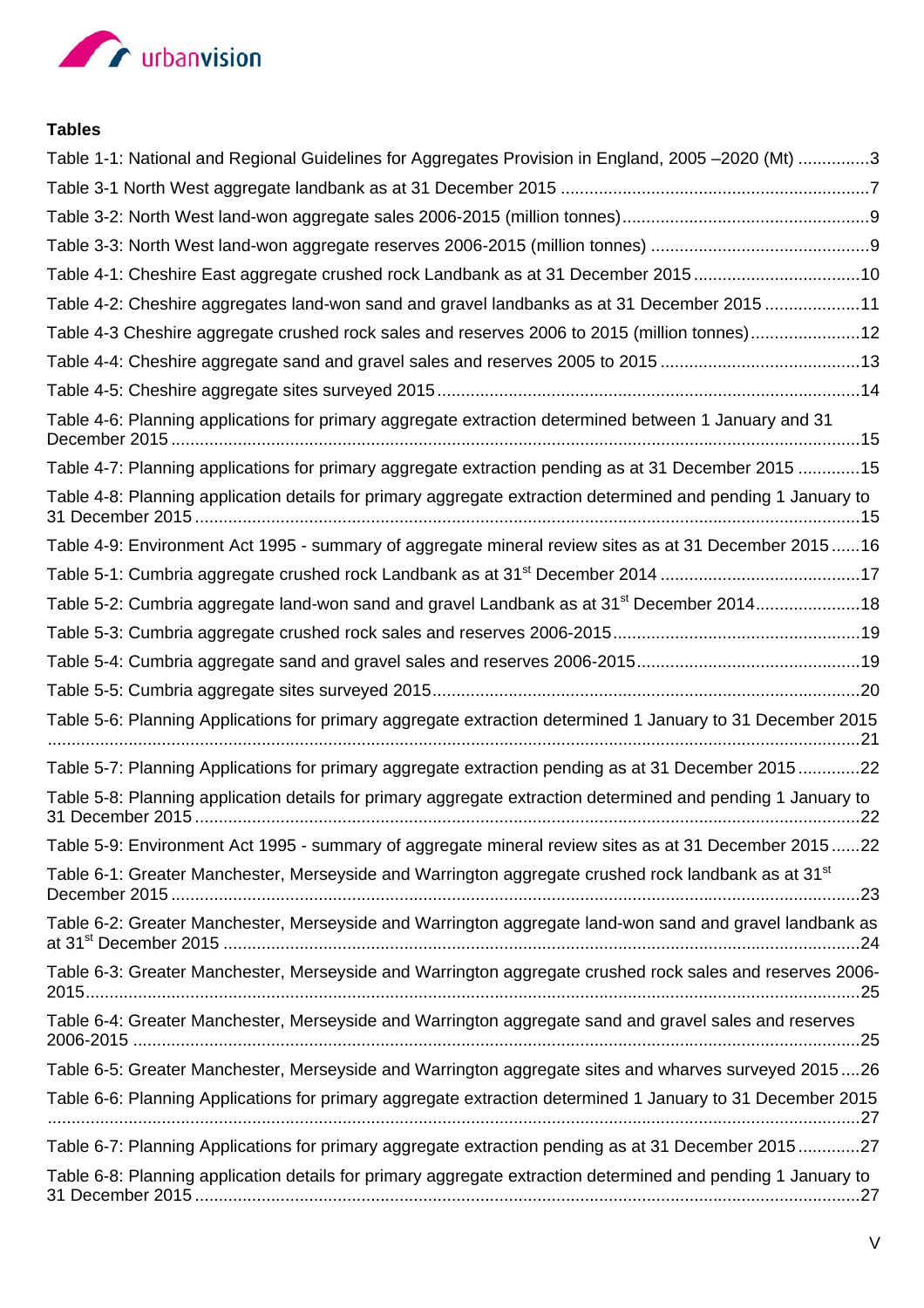| Table 6-9: Environment Act 1995 - summary of aggregate mineral review sites as at 31 December 201528         |
|--------------------------------------------------------------------------------------------------------------|
|                                                                                                              |
| Table 7-2: Lancashire aggregate land-won sand and gravel landbank as at 31 <sup>st</sup> December 201530     |
|                                                                                                              |
|                                                                                                              |
|                                                                                                              |
| Table 7-6: Planning Applications for primary aggregate extraction determined 1 January to 31 December 2015   |
| Table 7-7: Planning Applications for primary aggregate extraction pending as at 31 December 201533           |
| Table 7-8: Planning application details for primary aggregate extraction determined and pending 1 January to |
| Table 7-9: Environment Act 1995 - summary of aggregate mineral review sites as at 31 December 201534         |
|                                                                                                              |
| Table 8-2: Marine dredged aggregate removed from off the North West coast 2006-2015 37                       |
|                                                                                                              |
| Table 9-1 CD&E Arising's Produced and Handled in the North West (Environment Agency Waste Data               |

## **Figures**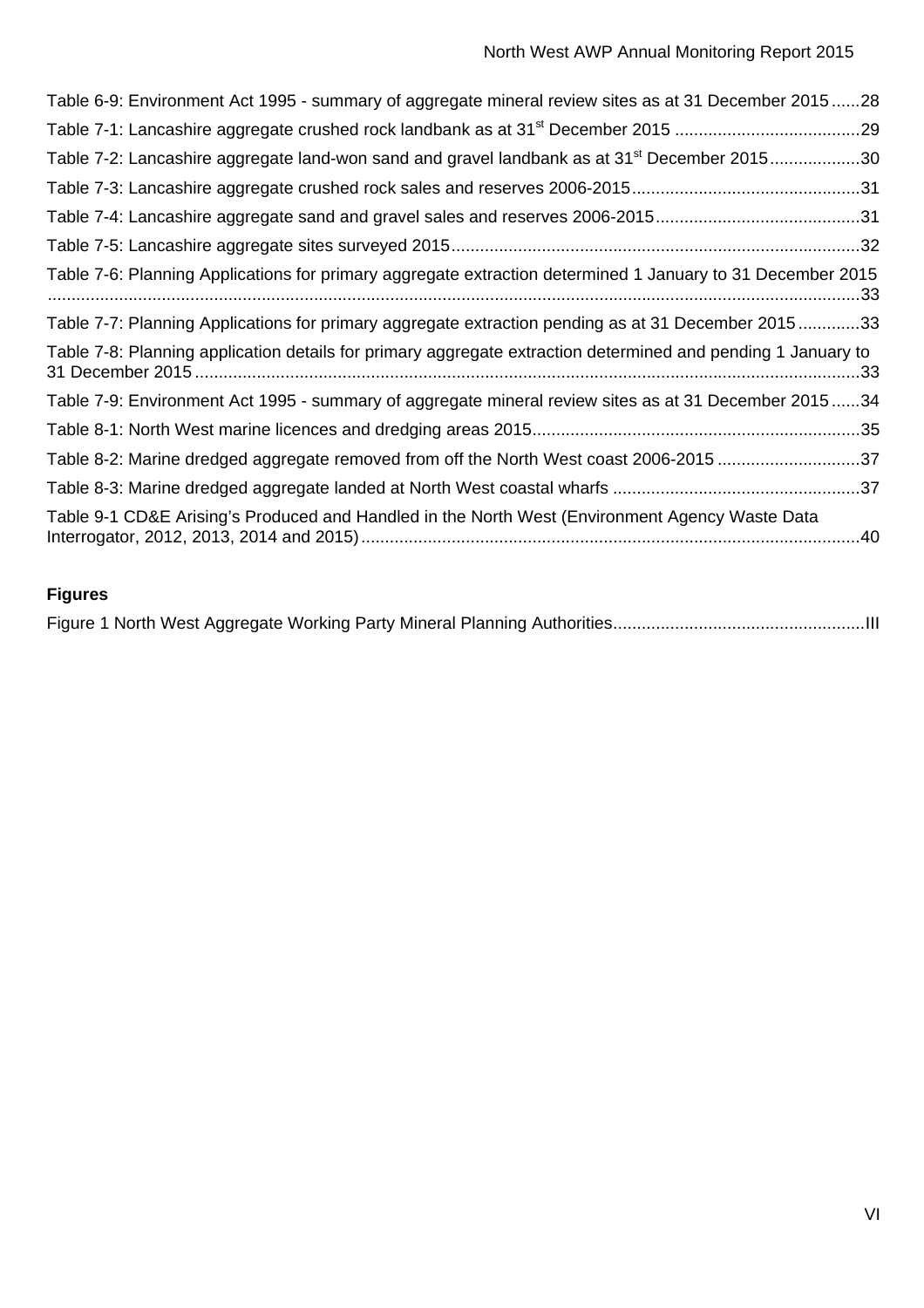

# **1. Introduction**

1.1. This Annual Monitoring Report (AM2016) for the North West Aggregate Working Party (AWP) has been prepared from returns made by the operators of quarries, wharves and rail depots in the North West in response to a party wide survey. The report also puts the findings in the context of the National Planning Policy Framework and the Guidance on the Managed Aggregates Supply System.

#### **Background**

 $\overline{a}$ 

- 1.2. The  $AWPs<sup>1</sup>$  were established in the 1970s to collect and monitor data on aggregates provision as an aid to minerals planning. AWPs are joint local government-central government-industry bodies that monitor the supply of, demand for, and reserves of, all aggregates including both primary aggregate and alternative sources in local authority areas. They also consider the implications of supply to, and from, these areas. They are not policy-making bodies, but provide information to facilitate the work of Mineral Planning Authorities (MPAs), national government agencies and the minerals industry. They also feed regional views to the Government through the national forum, the National Coordinating Group (NCG).
- 1.3. The core functions of the AWP, as set out in the Planning Practice Guidance, are to:
	- consider, scrutinise and provide advice on the Local Aggregate Assessments of each mineral planning authority in its area;
	- provide an assessment of the position of overall demand and supply for the Aggregate Working Party area; and
	- obtain, collect and report on data on minerals activity in their area.
- 1.4. The AWPs operate under contracts between the Secretary of State for Communities and Local Government and the Chairs of the AWPs, and receive funding from the Department to prepare papers, reports, and data collations as recommended by the NCG.

 $1$  Previously known as Regional Aggregate Working Parties but has now changed to reflect national guidelines.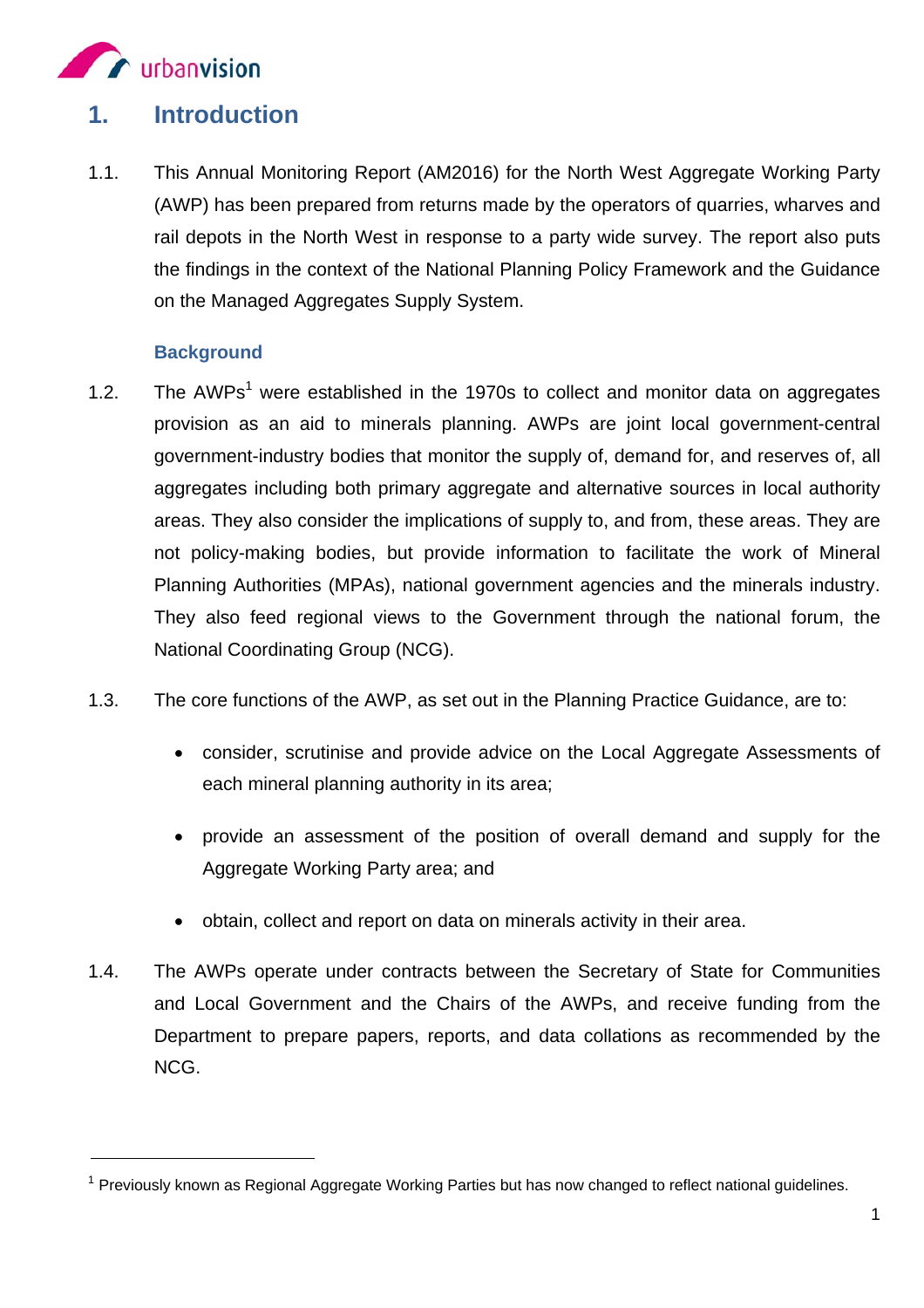- 1.5. The North West Aggregates Working Party (NWAWP) comprises the following subregions:
	- Cheshire East and Cheshire West and Chester
	- Cumbria
	- Greater Manchester, Merseyside and Warrington
	- Lancashire
- 1.6. In 2015 the Chairperson of the NWAWP was Carolyn Williams, Group Leader Minerals and Waste Planning Unit representing AGMA. The AWP is also serviced by a Technical Secretary, who for 2015 was Jonathan Evans, Planning Officer, Minerals and Waste Planning Unit. The membership of the North West AWP for 2015 is set out in Appendix 1. No North West AWP meetings were held in 2015.

#### **Planning Policy**

#### The National Planning Policy Framework

- 1.7. The NPPF requires MPAs (amongst other matters) to make provision for a steady and adequate supply of minerals; to define mineral safeguarding areas; to safeguard wharves, rail heads and certain aggregate processing facilities and plant.
- 1.8. The NPPF requires MPAs to participate in an Aggregates Working Party (AWP); to prepare an annual Local Aggregates Assessment (LAA); to make provision for the land won or other elements of their LAA in their mineral plans, taking account of the advice of the AWP and the National Aggregate Coordinating Group (NCG) as appropriate.

#### Guidance on the Managed Aggregate Supply System (MASS)

1.9. AWPs are to produce an annual report on minerals activity in their area, provide technical advice to MPAs on the adequacy of an LAA, and provide an assessment on the position of overall demand and supply in its area, including whether, in its view, the area is making a full contribution towards meeting both national and local needs.

#### National and Regional Guidelines for Aggregates Provision 2009

1.10. The most recent National and Sub National Guidelines are the National and Regional Guidelines for Aggregates Provision in England 2005-2020 published on 29 June 2009. The levels of provision set out in the Guidelines are summarised in Table 1.1 below.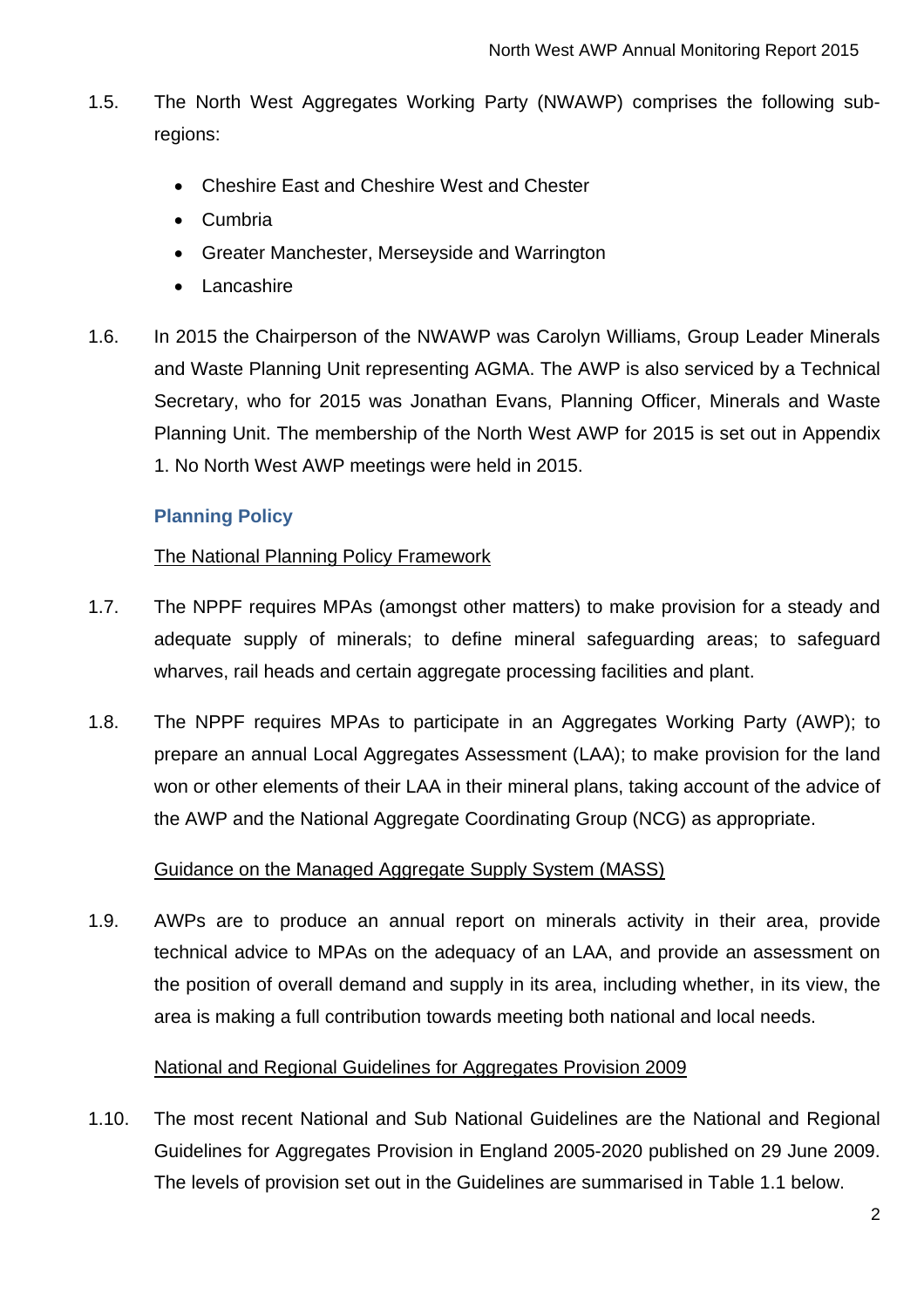

**Table 1-1: National and Regional Guidelines for Aggregates Provision in England, 2005 – 2020 (Mt)** 

|                                     |                                     | <b>Guidelines for land-won</b><br>production in Region | <b>Assumptions</b>                       |                                               |                                                   |  |  |  |
|-------------------------------------|-------------------------------------|--------------------------------------------------------|------------------------------------------|-----------------------------------------------|---------------------------------------------------|--|--|--|
| <b>New Regions</b><br>Mt.           | Land-won<br>Sand &<br><b>Gravel</b> | Land-won<br><b>Crushed</b><br><b>Rock</b>              | <b>Marine</b><br>Sand &<br><b>Gravel</b> | <b>Alternative</b><br><b>Materials</b><br>(a) | <b>Net</b><br><b>Imports to</b><br><b>England</b> |  |  |  |
| <b>South East</b><br><b>England</b> | 195                                 | 25                                                     | 121                                      | 130                                           | 31                                                |  |  |  |
| London                              | 18                                  | 0                                                      | 72                                       | 95                                            | 12 <sub>2</sub>                                   |  |  |  |
| East of<br><b>England</b>           | 236                                 | 8                                                      | 14                                       | 117                                           | $\overline{7}$                                    |  |  |  |
| <b>East Midlands</b>                | 174                                 | 500                                                    | $\overline{0}$                           | 110                                           | $\mathbf 0$                                       |  |  |  |
| <b>West Midlands</b>                | 165                                 | 82                                                     | $\overline{0}$                           | 100                                           | 23                                                |  |  |  |
| <b>South West</b>                   | 85                                  | 412                                                    | 12                                       | 142                                           | 5                                                 |  |  |  |
| <b>North West</b>                   | 52                                  | 154                                                    | 15                                       | 117                                           | 55                                                |  |  |  |
| Yorkshire & the<br><b>Humber</b>    | 78                                  | 212                                                    | 5                                        | 133                                           | 3                                                 |  |  |  |
| <b>North East</b>                   | 24                                  | 99                                                     | 20                                       | 50                                            | $\mathbf 0$                                       |  |  |  |
| <b>ENGLAND</b>                      | 1028                                | 1492                                                   | 259                                      | 993                                           | 136                                               |  |  |  |

#### **Report Scope**

- 1.11. Data on primary aggregates sales from land-won sand and gravel sites, wharves and rail depots for 2015 has been provided by operators to their respective Minerals Planning Authority (MPA). The MPA then forwarded responses to the AWP technical secretary. An inventory of quarries and wharves and planning decisions is provided within each section. In order to provide an indication of trends, this Annual Report compares data from 2015 with data for earlier years.
- 1.12. The planning context for this report is the National Planning Policy Framework<sup>2</sup> (NPPF) and Guidance on the Managed Aggregate Supply System<sup>3</sup> at the national level, and adopted Local Plans as the overall strategic plan for the area.

 $^2$  National Planning Policy Framework, DCLG March 2012<br> $^3$  Guidance on the Managed Aggregate Supply System, DCLG October 2012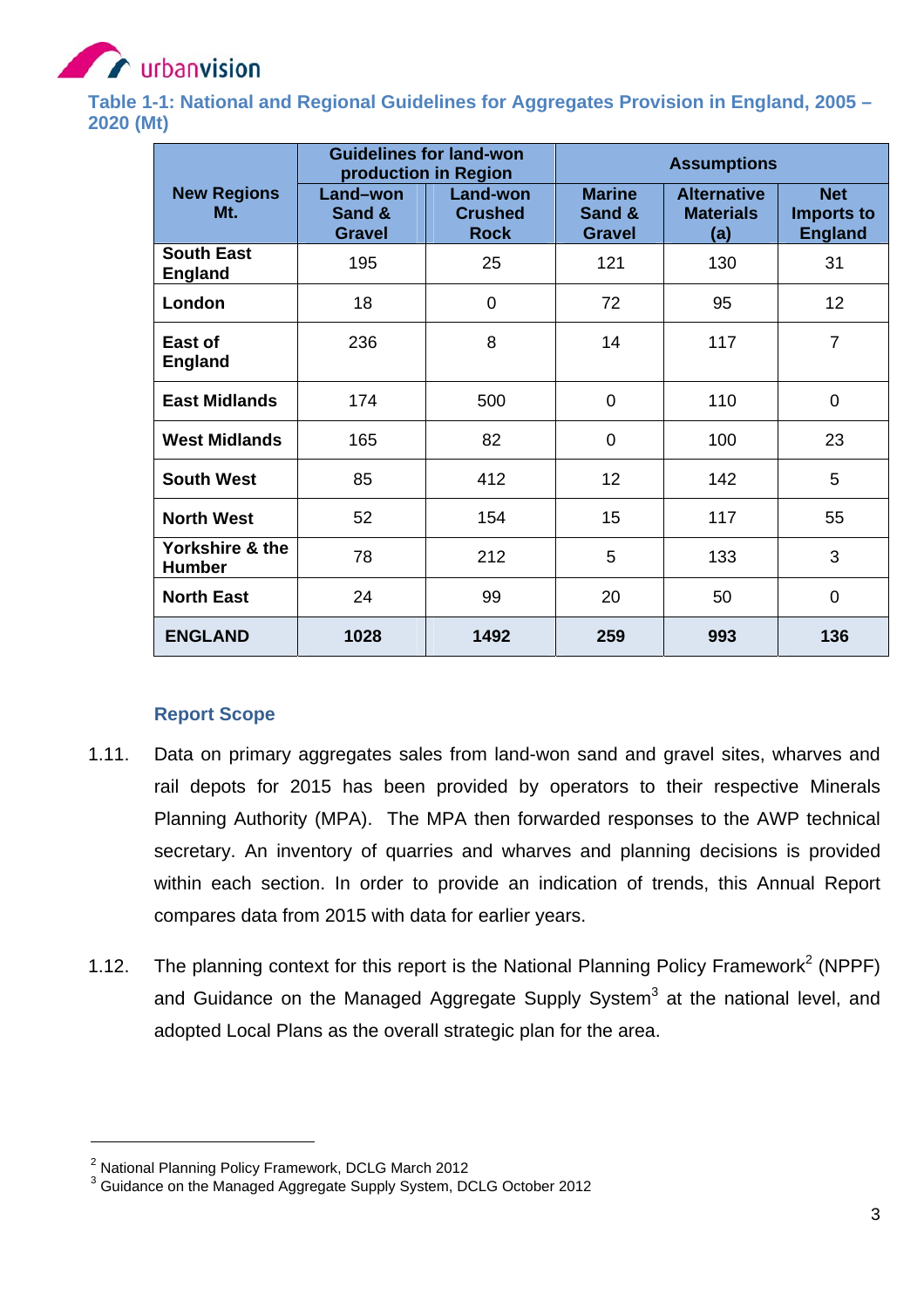## **2. Development Plans**

2.1. All of the MPAs in the North West have adopted plans (or saved polices) related to minerals planning, as set out below.

#### Cheshire East

2.2. A revised Local Plan Strategy (LPS) was published and consulted upon in early 2016. A six week examination was subsequently undertaken ending on 20 October 2016. The LPS contains a strategic policy (Policy SE10) that sets out the general approach to planning for mineral provision. The Council intends to prepare a separate DPD on Minerals and Waste which will form part of the overall Local Plan. An initial consultation on minerals and waste issues is anticipated in early 2017 as part of this work.

#### Cheshire West and Chester

2.3. Local Plan (Part One) adopted  $29<sup>th</sup>$  January 2015. This includes policy ENV 9 on Minerals supply and safeguarding. Local Plan (Part Two) Land Allocations and Detailed Policies consultation ended at the end of September 2016 and the Council are currently analysing responses. A Draft Supplementary Planning Document on Oil and Gas Oil and Gas Exploration, Production and Distribution is currently out to consultation.

#### **Cumbria**

2.4. Minerals and Waste Local Plan was submitted on  $9<sup>th</sup>$  September 2016 to PINS; the Inspector is Elizabeth Ord. The hearing sessions are due to begin on Tuesday 29<sup>th</sup> November 2016 and will run until Wednesday 14<sup>th</sup> December 2016.

#### Lake District National Park

2.5. The Lake District Local Plan is currently being reviewed as the Core Strategy was adopted in 2010. The plan will contain a policy which sets out the general approach to planning for mineral provision in the National Park.

#### Greater Manchester

2.6. The Greater Manchester Joint Minerals Plan was adopted by the 10 Authorities of Greater Manchester on  $26<sup>th</sup>$  April 2013. Currently there are no plans to update or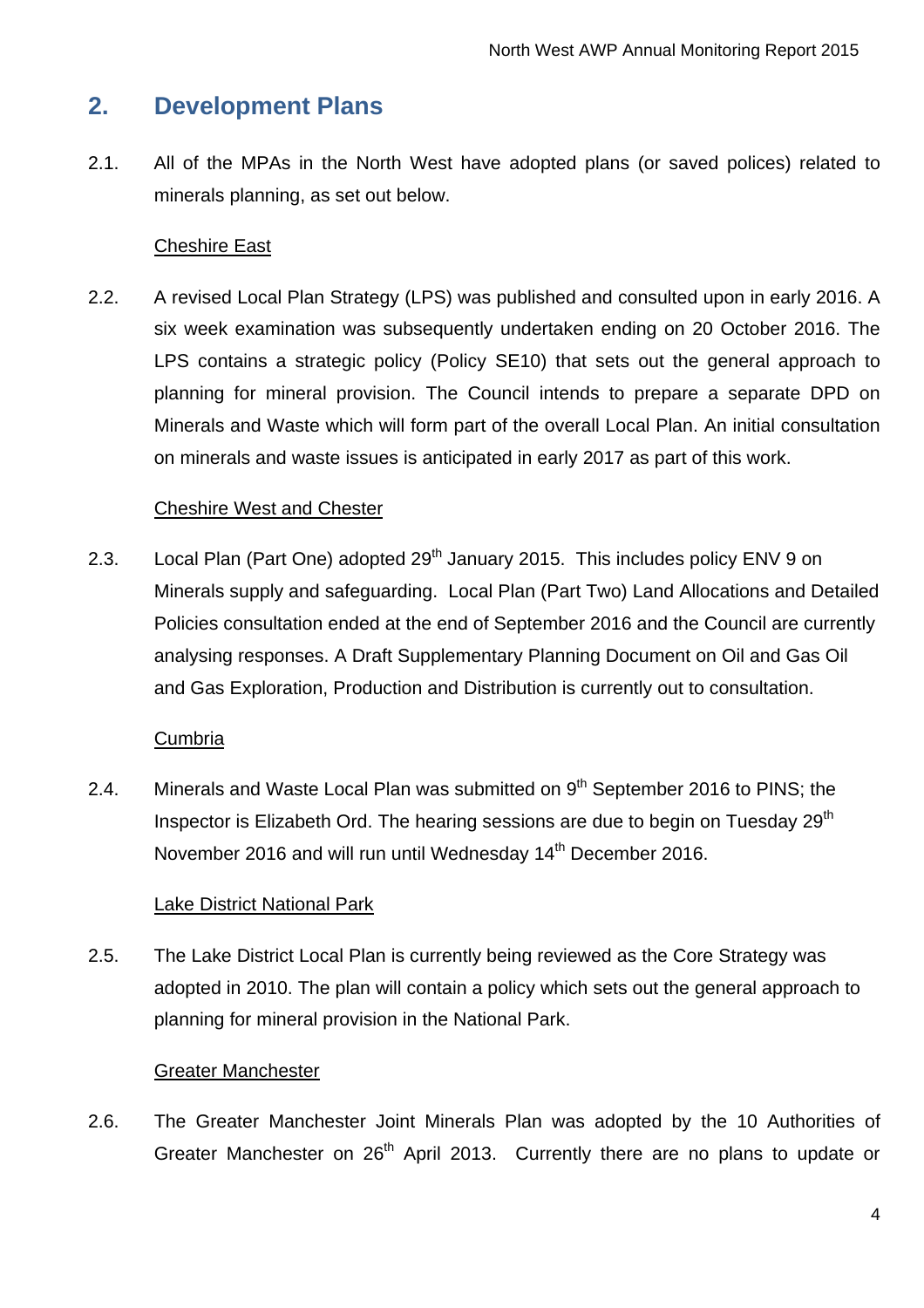

review the plan, however this may change as the Greater Manchester Spatial framework develops.

#### Merseyside

2.7. The Liverpool City Region now has a Combined Authority and will have an elected Mayor from 2017. The Mayor will put in place a statutory Strategic Framework for the City Region which Local Plans will be expected to be in conformity with. In the meantime a new joint study on housing and employment land requirements is being undertaken. Local Plan activity in the reporting period has seen the Local Plan for Sefton go through examination in public and subsequently a process of modification. Adoption of this Plan is expected in 2017. Wirral and Liverpool are expected to submit plans for examination during 2017.

#### **Warrington**

- 2.8. The Warrington Local Plan Core Strategy (LPCS) was adopted in July 2014. This Plan did not contain any detailed policies in respect of minerals and waste as the intention was to cover these issues in a separate DPD, which would follow on immediately after the adopted of the LPCS. However, the LPCS was subject to a High Court challenge shortly after adoption, which was successful in quashing the LPCS housing target.
- 2.9. Following the High Court decision in February 2015 and initial evidence base work which confirmed it would not be possible to meet Warrington's development needs within the existing urban area and on green field sites outside of the Green Belt the Council have commenced a review of the Local Plan.
- 2.10. Whilst, the review of the Plan will be focused on the provision of land and level of housing and economic development that can be accommodated within Warrington, taking into account Objectively Assessed Needs (OAN), the opportunity for including Minerals and Waste issues as part of the review of the Local Plan is also being considered.
- 2.11. The Council consult on the scope of the Local Plan Review (Reg 18 Consultation) between the  $24<sup>th</sup>$  October and  $5<sup>th</sup>$  December 2016 and aim to have a new Local Plan adopted in late 2018.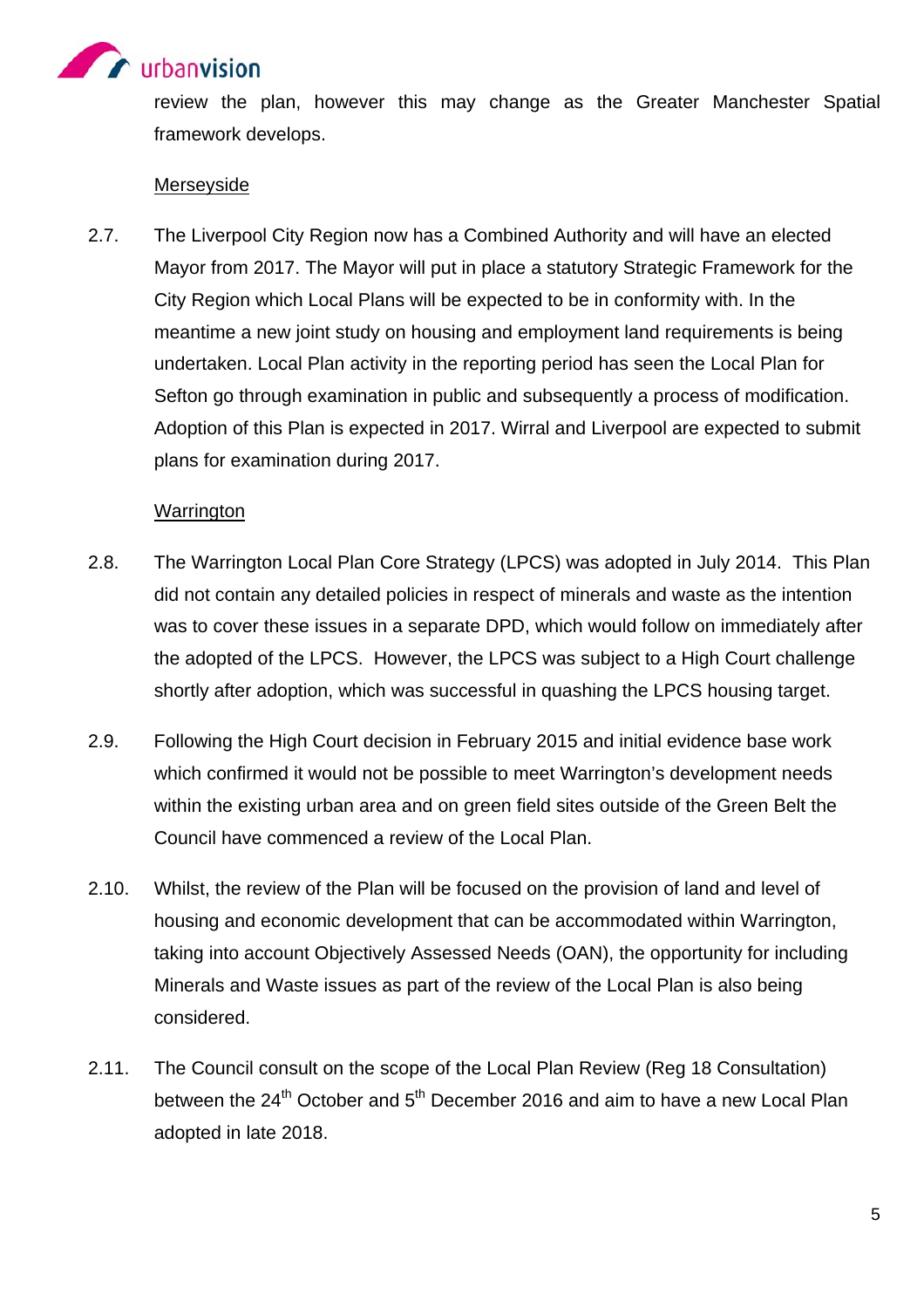#### **Lancashire**

2.12. Consultation on revised plan due January / February 2017. North West coast connection (tunnelling under Morecambe Bay to provide new National Grid Connection) may provide some aggregates suitable for sale.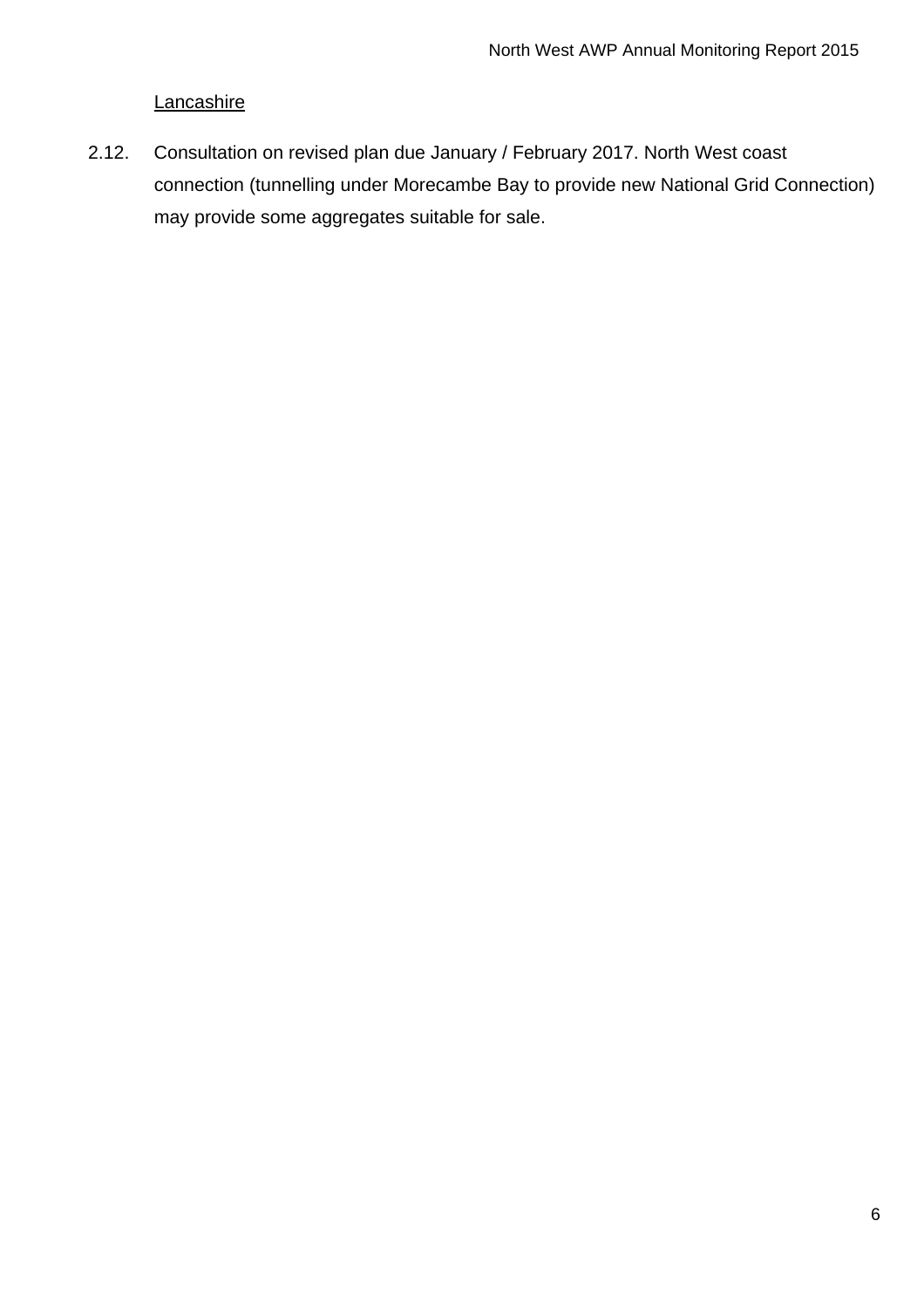

 $\overline{a}$ 

3.1. Tables 3.1 to 3.4 provide an overview of sales, reserve and landbank figures for aggregate land-won crushed rock and sand and gravel across the north west region covering the period 1 January to 31 December 2015.

#### **Total aggregate sales, reserves and landbank**

- 3.2. During the 2015 monitoring period total aggregate sales increased by 26.5% from 9.61mt in 2014 to 12.16mt, bringing sales to their highest levels since 2008 and reducing the sales figure to  $0.72$  mt below the annual guidelines<sup>4</sup> for aggregate provision of 12.88mt. Total aggregate reserves increased by 6.4% from 323.52mt as at 31 December 2014 to 344.5mt. This increase in reserves is due to increases in Limestone and Sandstone and Igneous Rock in Lancashire, HSA in Cumbria, and landwon sand and gravel in Cheshire West and Chester.
- 3.3. The total aggregate landbank for the North West as at 31 December 2015 has increased to 26.7 years, based on an annual requirement of 12.88mt of primary landwon aggregate as set out in the guidelines for aggregate provision.

| <b>Aggregate</b>                   | Landbank as at<br>31.12.2014 | <b>Reserves as at</b><br>31.12.2015 | <b>Annual apportionment</b><br>requirement 2005-2020 | <b>Landbank as</b><br>at 31.12.2015 |
|------------------------------------|------------------------------|-------------------------------------|------------------------------------------------------|-------------------------------------|
| <b>Crushed Rock</b>                | 29.4 years                   | 303.3mt                             | 9.62mt                                               | 31.5 years                          |
| Land-won sand and<br>gravel        | 12.3 years                   | 41.3mt                              | 3.26mt                                               | 12.6 years                          |
| <b>Total aggregate</b><br>landbank | 25.1 years                   | 344.5mt                             | 12.88mt                                              | 26.7 years                          |

#### **Table 3-1 North West aggregate landbank as at 31 December 2015**

#### **Aggregate crushed rock sales, reserves and landbank**

- 3.4. Sales of crushed rock aggregate increased by 20.5% from 6.18mt in 2014 to 7.45mt, the highest recorded sales figure since 2008. Limestone, sandstone and igneous rocks and High Specification Aggregate (HSA) sales increased by 32.6%, 1.5% and 10.5% respectively.
- 3.5. Total reserves of crushed rock aggregate increased by 7% from 323.52mt in 2014 to 344.5mt at 31 December 2015. Reserves of limestone increased by 7.17mt and

<sup>4</sup> National and regional guidelines for aggregate provision in England 2005 - 2020, Communities and Local Government, June 2009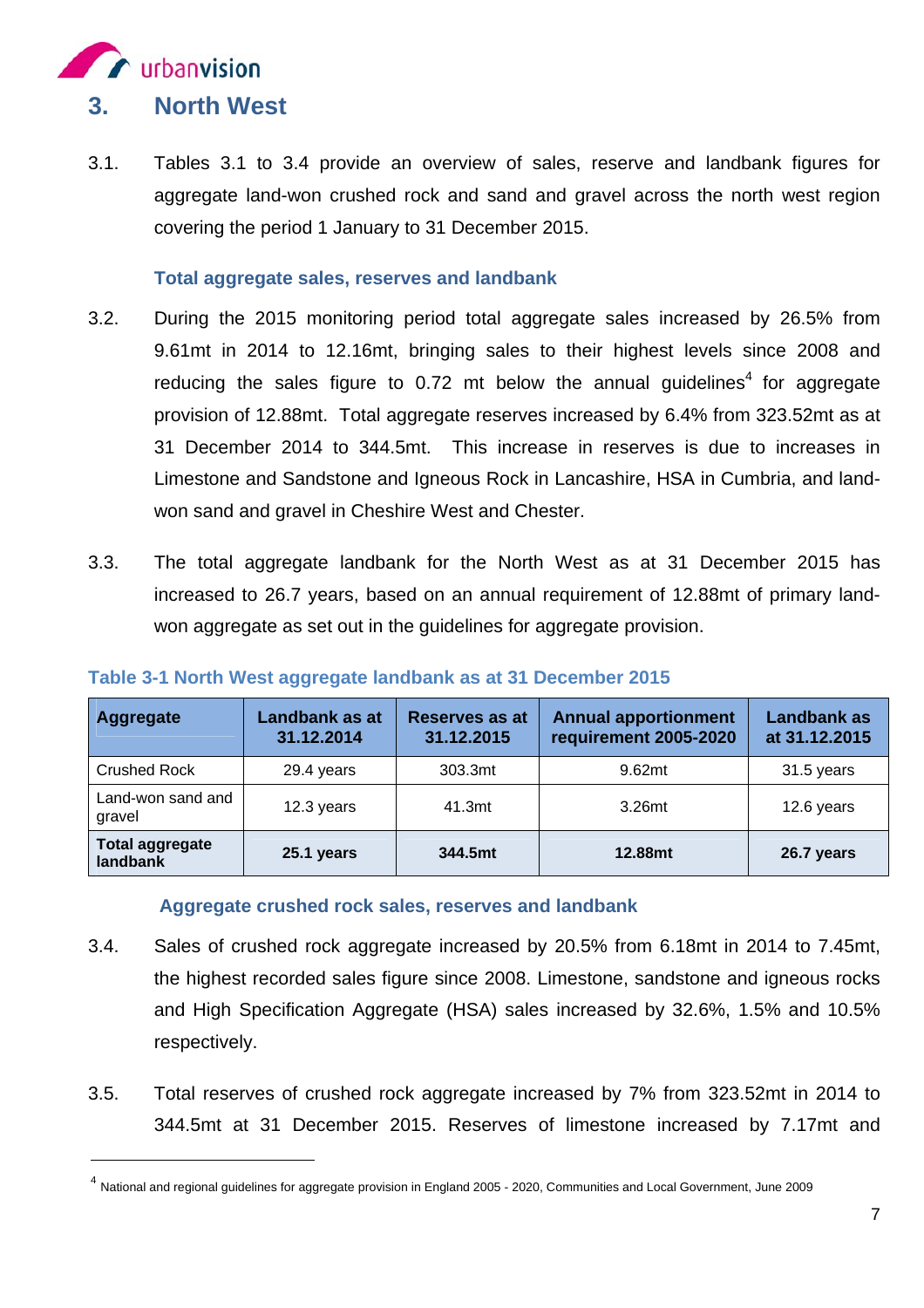sandstone and igneous rocks by 6mt and is due to increases in Lancashire's reserve based on reappraisals by operators and a new permission being granted. HSA reserves have increased by 6.86mt and this is due to an increase in Cumbria's reserve due to a new permission being granted.

3.6. The crushed rock landbank for the North West as at 31 December 2015 was 31.5 years, in excess of the "at least" 10 year requirement of the NPPF. Landbanks for the subregions are detailed in the individual chapters.

#### **Aggregate sand and gravel sales, reserves and landbank**

- 3.7. Sales of land-won aggregate sand and gravel increased by 37.2% from 3.43mt in 2014 to 4.71mt in 2015. This is the highest figure for more than 10 years. This increase is due to increase in sales of land-won sand and gravel across each sub-region within the North West. Sales of Marine dredge aggregate sand and gravel increased following a fall during 2014.
- 3.8. Reserves of land-won aggregate sand and gravel also increased by 2.3% from 40.31mt in 2014 to 41.3mt as at 31 December 2015. This increase is due to a reappraisal by the Council of the 2014 data for Cheshire West and Chester's 2014 reserve figure. The sand and gravel landbank for the North West as at 31 December 2014 was 12.6 years, an increase of less than half a year at the end of the 2014 monitoring period. Landbanks for the sub-regions are detailed in the individual chapters.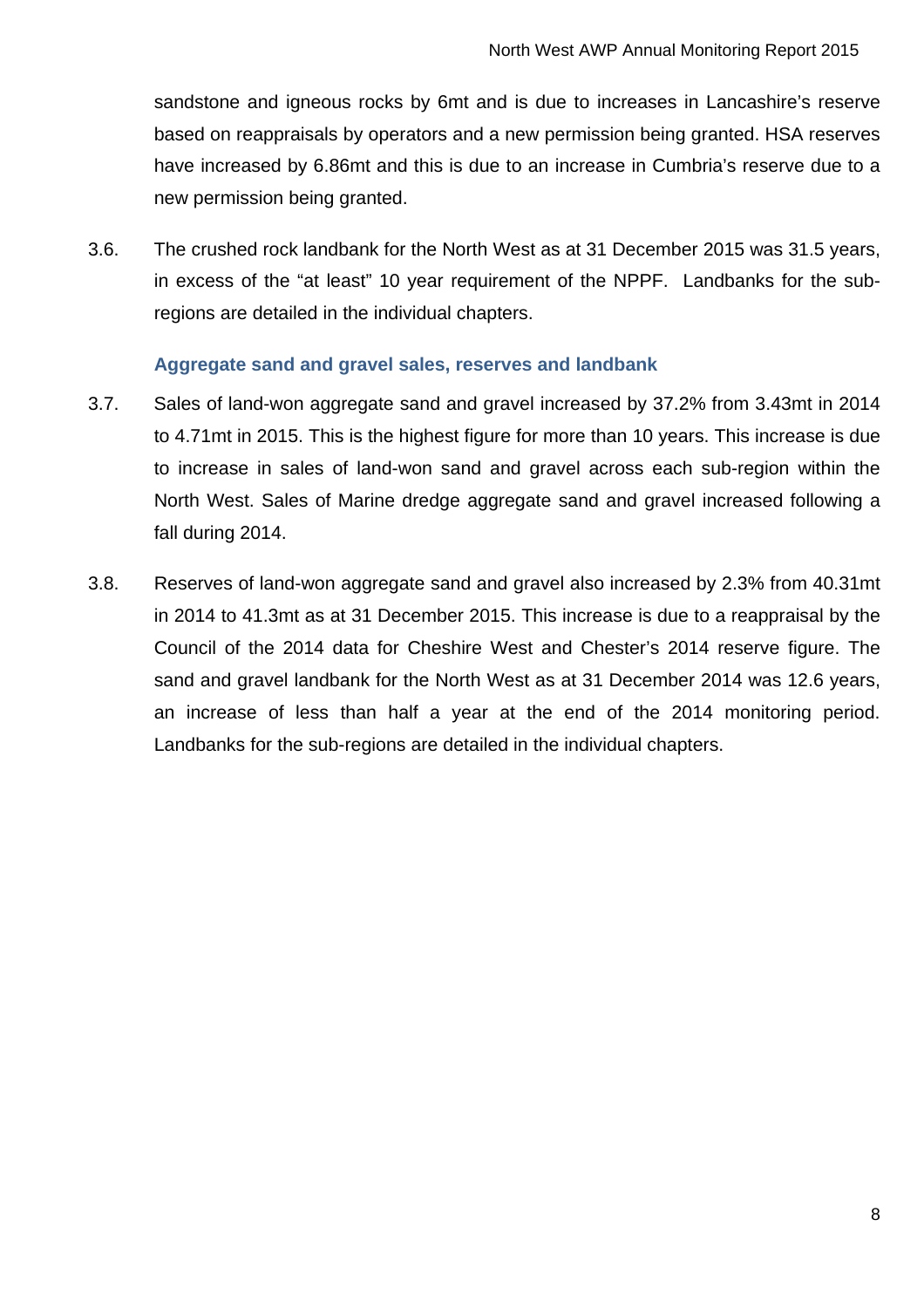

#### **Table 3-2: North West land-won aggregate sales 2006-2015 (million tonnes)**

| <b>Monitoring Period</b>                  | 2006  | 2007  | 2008  | 2009 | 2010 | 2011 | 2012 | 2013 | 2014 | 2015  |
|-------------------------------------------|-------|-------|-------|------|------|------|------|------|------|-------|
| <b>Aggregate Crushed Rock Sales</b>       |       |       |       |      |      |      |      |      |      |       |
| Limestone                                 | 5.30  | 5.80  | 5.18  | 3.77 | 4.05 | 3.39 | 3.53 | 3.10 | 3.71 | 4.92  |
| Sandstone and igneous rock                | 2.86  | 2.92  | 2.09  | 1.34 | .63  | l.29 | 1.72 | .46  | 2.08 | 2.11  |
| <b>High Specification Aggregate (HAS)</b> | 0.69  | 0.70  | 0.75  | 0.78 | 0.59 | 0.60 | 0.55 | 0.41 | 0.38 | 0.42  |
| <b>Total Crushed Rock Sales</b>           | 8.85  | 9.42  | 8.02  | 5.89 | 6.27 | 5.28 | 5.80 | 4.97 | 6.18 | 7.45  |
| <b>Aggregate Sand and Gravel Sales</b>    |       |       |       |      |      |      |      |      |      |       |
| Land-won sand and gravel                  | 2.97  | 3.00  | 2.69  | 2.18 | 2.29 | 1.87 | 2.01 | .91  | 3.43 | 4.71  |
| <b>Total sand and gravel sales</b>        | 2.97  | 3.00  | 2.69  | 2.18 | 2.29 | 1.87 | 2.01 | 1.91 | 3.43 | 4.71  |
| <b>Total Aggregate Sales</b>              | 11.82 | 12.42 | 10.71 | 8.07 | 8.56 | 7.15 | 7.81 | 6.88 | 9.61 | 12.16 |

#### **Table 3-3: North West land-won aggregate reserves 2006-2015 (million tonnes)**

| <b>Monitoring Period</b>                           | 2006   | 2007   | 2008   | 2009   | 2010   | 2011   | 2012   | 2013   | 2014   | 2015   |
|----------------------------------------------------|--------|--------|--------|--------|--------|--------|--------|--------|--------|--------|
| <b>Aggregate Crushed Rock Reserves</b>             |        |        |        |        |        |        |        |        |        |        |
| Limestone                                          | 174.70 | 173.90 | 162.65 | 171.53 | 175.40 | 166.30 | 160.20 | 158.33 | 145.54 | 152.71 |
| Sandstone and igneous rock                         | 155.30 | 153.20 | 141.10 | 138.60 | 153.30 | 115.36 | 119.20 | 105.90 | 126.73 | 132.73 |
| <b>High Specification Aggregate (HAS)</b>          | 9.55   | 19.00  | 18.20  | 17.26  | 13.16  | 13.80  | 13.70  | 11.53  | 10.98  | 17.84  |
| <b>Total Crushed Rock Reserves</b>                 | 339.60 | 346.10 | 321.95 | 327.39 | 341.86 | 295.46 | 293.10 | 275.76 | 283.21 | 303.3  |
| <b>Aggregate Land-won Sand and Gravel Reserves</b> |        |        |        |        |        |        |        |        |        |        |
| Land-won sand and gravel                           | 45.59  | 38.70  | 45.97  | 41.77  | 36.17  | 35.33  | 38.61  | 36.39  | 40.31  | 41.3   |
| Total sand and gravel reserves                     | 45.59  | 38.70  | 45.97  | 41.77  | 36.17  | 35.33  | 38.61  | 36.39  | 40.31  | 41.3   |
| <b>Total Aggregate Reserves</b>                    | 385.10 | 384.80 | 367.88 | 369.16 | 378.03 | 330.79 | 331.71 | 312.15 | 323.52 | 344.5  |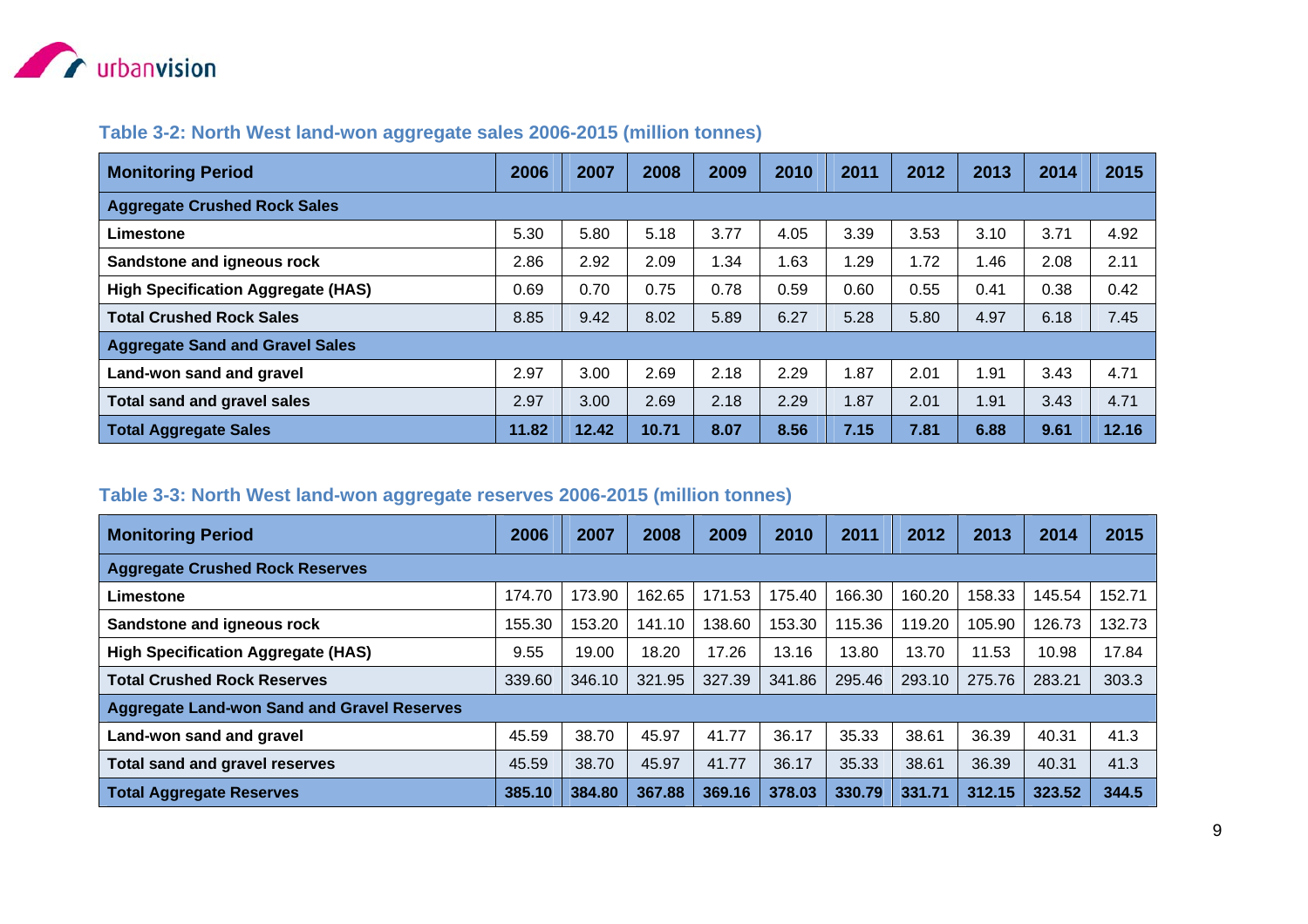# **4. Cheshire East and Cheshire West and Chester**

4.1. Since the 2010 monitoring period, data has been collected for the two separate subregions of Cheshire East and Cheshire West and Chester. The result of this monitoring is being reported together to enable analysis of ten year supply patterns. The two subregions will be reported separately when sufficient data has been gathered. It should be noted that Cheshire West and Chester does not have any permitted crushed rock aggregate reserves and therefore analysis relates solely on Cheshire East for this aggregate.

#### **Aggregate crushed rock sales, reserves and landbank**

4.2. The aggregate figures include estimates where returns were not received. Sales of aggregate land-won crushed rock from Cheshire East have increased from 0.001mt in 2014 to 0.002mt in 2015. Sales from the sub-region are consistently very low as the material is of a relatively low grade and is largely utilised as dressing stone and aggregate production is a by-product of the main uses. Reserves of aggregate crushed rock have remained unchanged from 2014 at 4.9mt as at 31 December 2015 maintaining the landbank at 122.5 years. This large landbank should be treated with caution due to the lack of firm data relating to the proportion of aggregate in total reserves and the nature of the material produced.

|                      | Landbank as at<br>31.12.2014 | Reserves as at<br>31.12.2015 | Annual<br>apportionment<br>requirement<br>2005-2020 | <b>Landbank as at</b><br>31.12.2015 |
|----------------------|------------------------------|------------------------------|-----------------------------------------------------|-------------------------------------|
| <b>Cheshire East</b> | 122.5 years                  | 4.9mt                        | 0.04 <sub>mt</sub>                                  | 122.5years                          |

#### **Table 4-1: Cheshire East aggregate crushed rock Landbank as at 31 December 2015**

#### **Aggregate sand and gravel sales, reserves and landbank in Cheshire East**

4.3. Sales of land-won aggregate sand and gravel in Cheshire East have increased by 9.3% from 1.67mt in 2014 to 1.83mt. Due to the relatively new monitoring regime for the former Cheshire sub-region it is not possible to monitor any long-term sales pattern for Cheshire East. Reserves of sand and gravel decreased by 2 percent from 14.31mt to 14.03mt as at 31 December 2015. The landbank at 31 December 2015 was down from 20.15 years in 2014 to 19.75 years. This is more than double the minimum seven year requirement expressed in the NPPF. However, it should be noted that the exact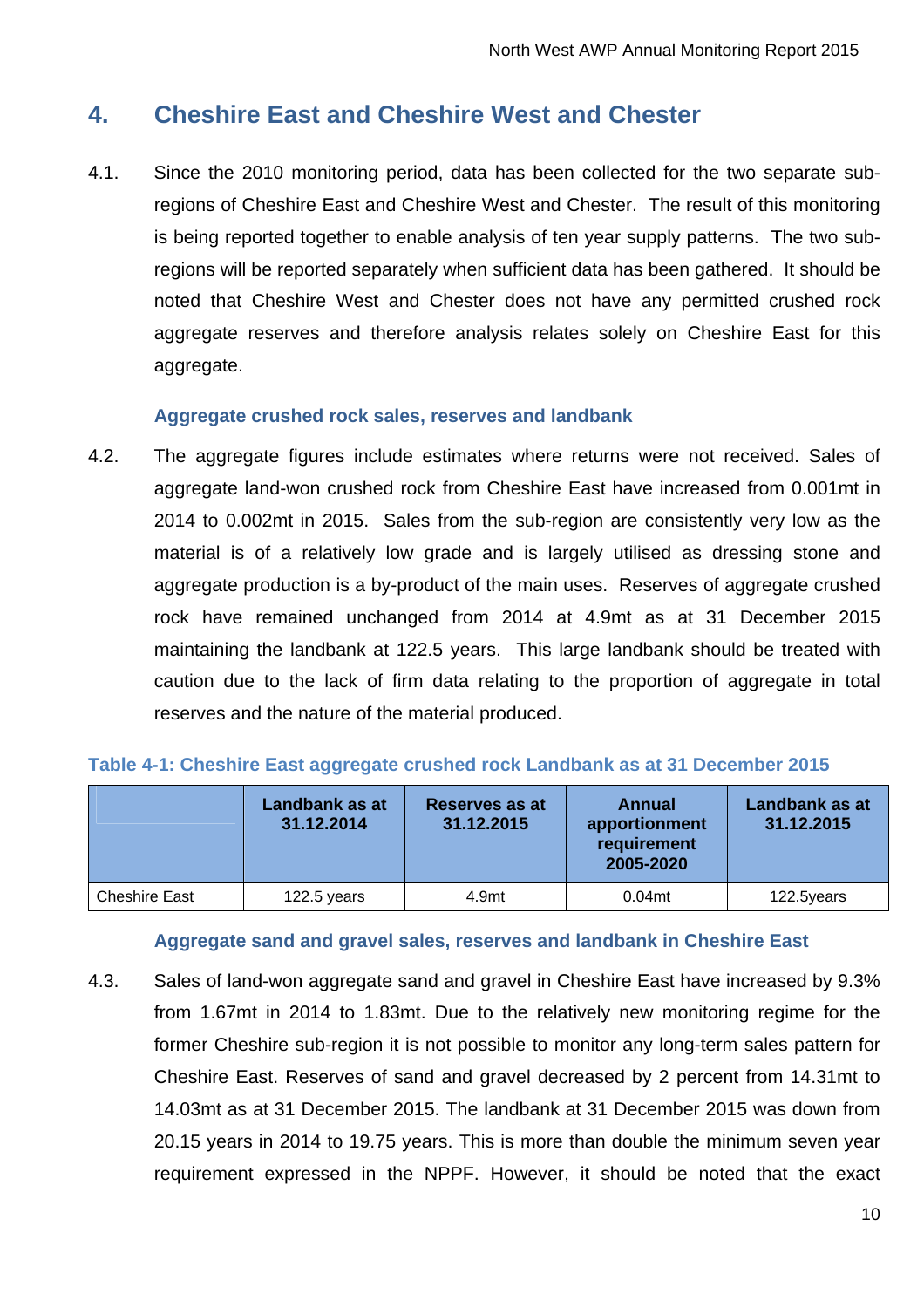

proportion of aggregate reserves, as part of larger reserves of industrial sand, is not known and therefore provision fluctuates in response to demand year on year. This will need to be continually reviewed in future Annual Monitoring Reports and Local Aggregate Assessments.

#### **Aggregate sand and gravel sales, reserves and landbank Cheshire West and Chester**

4.4. Sales of land-won aggregate sand and gravel in Cheshire West and Chester have increased from 0.42mt in 2014 to 0.6mt in 2015. As with Cheshire East, due to the short-term nature of monitoring for Cheshire West and Chester, it is not possible to assess any established pattern, future monitoring will provide the opportunity to do this. Reserves of sand and gravel increased by 70.2% from 4.7mt as at 31 December 2014 to 8mt. This significant increase in reserve is due to the inclusion of figures for the larger Cheshire Sands site, which was granted permission in 2012, but could not be included in the reserves figures until 2015 as the Section 106 was not signed. The landbank for sand and gravel as at 31 December 2015 was 10 years compared to 5.88 years at the end of 2014 monitoring period. This figure is above the minimum seven year requirement set out in the NPPF. The landbank will need to be reviewed in future Annual Monitoring Reports and Local Aggregate Assessments.

|                              | Landbank as at<br>31.12.2014 | Reserves as at<br>31.12.2015 | <b>Annual apportionment</b><br>requirement 2005-2020 | Landbank as at<br>31.12.2015 |
|------------------------------|------------------------------|------------------------------|------------------------------------------------------|------------------------------|
| <b>Cheshire East</b>         | 20.15 years                  | 14.03mt                      | $0.71$ mt                                            | 19.75 years                  |
| Cheshire West and<br>Chester | 5.88 years                   | 8 <sub>mt</sub>              | 0.80mt                                               | 10 years                     |

#### **Table 4-2: Cheshire aggregates land-won sand and gravel landbanks as at 31 December 2015**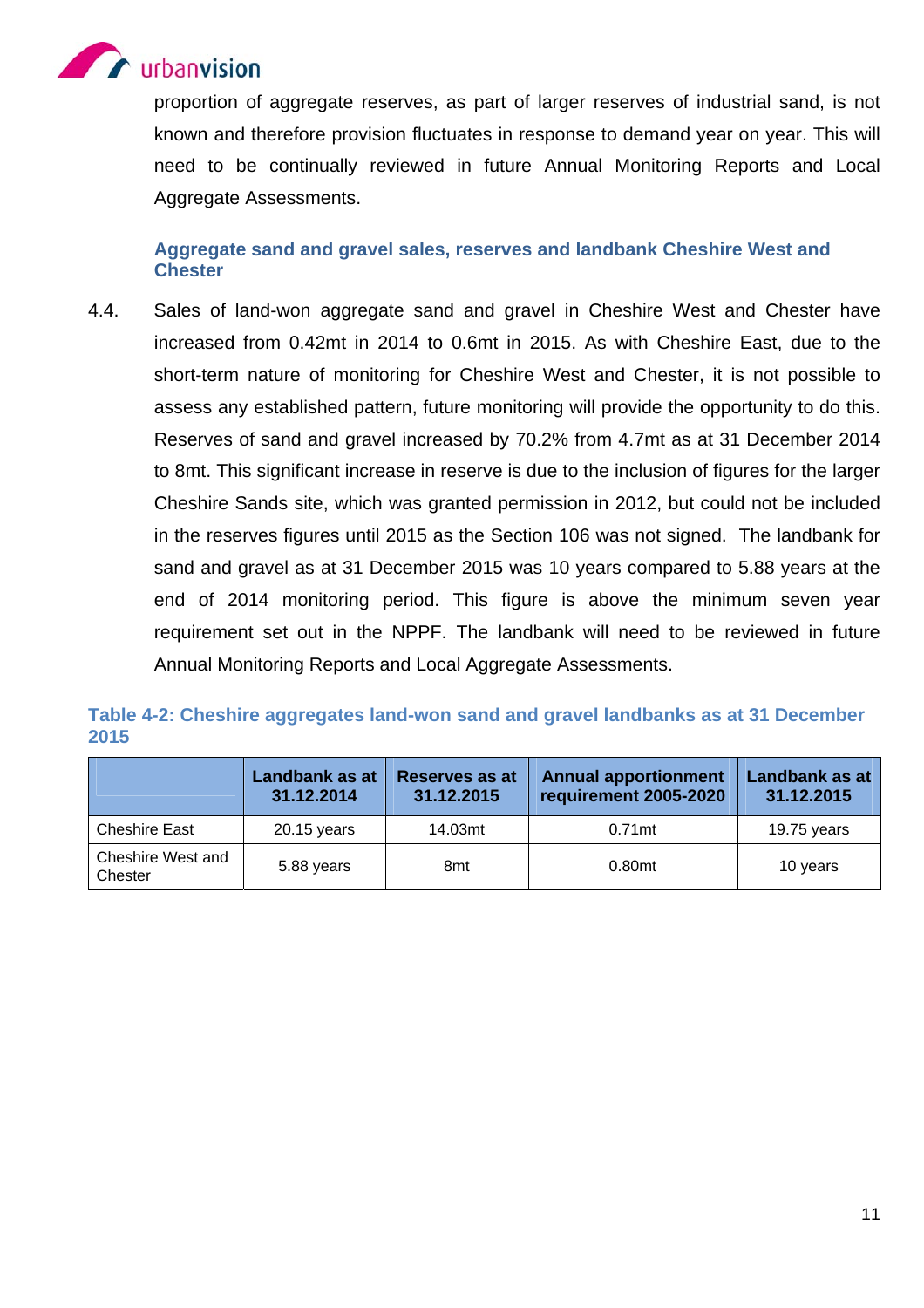#### **Table 4-3 Cheshire aggregate crushed rock sales and reserves 2006 to 2015 (million tonnes)**

| <b>Monitoring Period</b>                                             | 2006                     | 2007 | 2008                     | 2009                     | 2010                     | 2011                     | 2012  | 2013  | 2014                     | 2015                     |
|----------------------------------------------------------------------|--------------------------|------|--------------------------|--------------------------|--------------------------|--------------------------|-------|-------|--------------------------|--------------------------|
| <b>Aggregate Crushed Rock Sales</b>                                  |                          |      |                          |                          |                          |                          |       |       |                          |                          |
| Cheshire <sup>5</sup>                                                | 0.05                     | 0.03 | 0.02                     | 0.001                    | $\overline{\phantom{a}}$ | $\overline{\phantom{0}}$ |       |       |                          |                          |
| Cheshire East <sup>6</sup>                                           |                          |      | $\overline{\phantom{a}}$ | $\overline{\phantom{0}}$ | 0.001                    | 0.001                    | 0.001 | 0.001 | 0.001                    | 0.002                    |
| <b>Cheshire West and Chester<sup>6</sup></b> (no permitted reserves) | $\overline{\phantom{0}}$ |      | $\overline{\phantom{0}}$ | $\overline{\phantom{0}}$ | $\overline{\phantom{0}}$ | -                        |       | -     | -                        | $\overline{\phantom{0}}$ |
| Total aggregate crushed rock sales                                   | 0.05                     | 0.03 | 0.02                     | 0.001                    | 0.001                    | 0.001                    | 0.001 | 0.001 | 0.001                    | 0.002                    |
| <b>Aggregate Crushed Rock Reserves</b>                               |                          |      |                          |                          |                          |                          |       |       |                          |                          |
| Cheshire <sup>5</sup>                                                | 5.35                     | 5.52 | 5.6                      | 4.42                     | $\overline{\phantom{a}}$ | $\overline{\phantom{0}}$ |       |       |                          |                          |
| Cheshire East <sup>6</sup>                                           |                          |      | $\overline{\phantom{a}}$ | $\overline{\phantom{0}}$ | 4.29                     | 4.29                     | 4.29  | 4.29  | 4.90                     | 4.9                      |
| Cheshire West and Chester <sup>6</sup> (no permitted reserves)       | $\overline{\phantom{0}}$ |      | $\overline{\phantom{0}}$ |                          | $\overline{\phantom{0}}$ | $\overline{\phantom{0}}$ |       |       | $\overline{\phantom{0}}$ | -                        |
| <b>Total aggregate crushed rock Reserves</b>                         | 5.35                     | 5.52 | 5.6                      | 4.42                     | 4.29                     | 4.29                     | 4.29  | 4.29  | 4.9                      | 4.9                      |

 $<sup>5</sup>$  Former Cheshire County Council Area monitored AM95 to AM09<br><sup>6</sup> Monitored AM10 onwards</sup>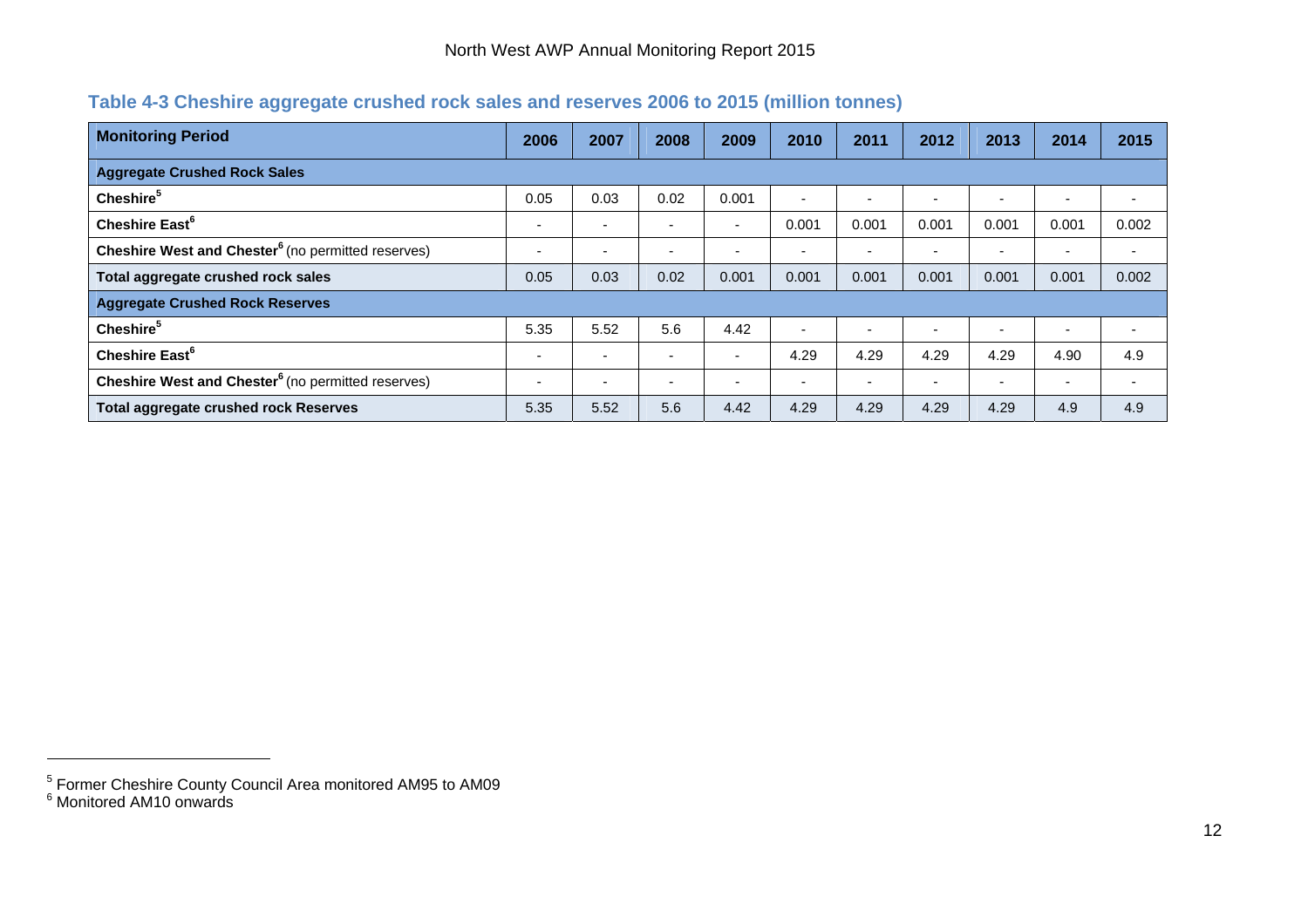

#### **Table 4-4: Cheshire aggregate sand and gravel sales and reserves 2005 to 2015**

| <b>Monitoring Period</b>                                 | 2006                     | 2007  | 2008                     | 2009  | 2010           | 2011                     | 2012          | 2013    | 2014  | 2015   |
|----------------------------------------------------------|--------------------------|-------|--------------------------|-------|----------------|--------------------------|---------------|---------|-------|--------|
| <b>Aggregate Land-won Sand and Gravel Sales</b>          |                          |       |                          |       |                |                          |               |         |       |        |
| <b>Cheshire</b>                                          | .44                      | 1.51  | 1.17                     | 0.87  | $\blacksquare$ | $\overline{\phantom{0}}$ | . .           |         |       | $\sim$ |
| <b>Cheshire East</b>                                     | $\overline{\phantom{a}}$ |       | $\overline{\phantom{0}}$ | ۰.    | 0.42           | 0.26                     | 0.40          | 0.41    | 1.67  | 1.83   |
| <b>Cheshire West and Chester</b>                         | $\overline{a}$           |       | $\overline{\phantom{0}}$ | -     | 0.54           | 0.66                     | 0.56          | 0.42    | 0.42  | 0.6    |
| <b>Total Aggregate Land-won Sand and Gravel Sales</b>    | 1.44                     | 1.51  | 1.17                     | 0.87  | 0.96           | 0.92                     | 0.96          | 0.83    | 2.09  | 2.47   |
| <b>Aggregate Land-won Sand and Gravel Reserves</b>       |                          |       |                          |       |                |                          |               |         |       |        |
| <b>Cheshire</b>                                          | 21.3                     | 19.52 | 16.4                     | 12.76 | ٠              | $\overline{\phantom{0}}$ |               |         |       |        |
| <b>Cheshire East</b>                                     | $\overline{a}$           |       | $\overline{\phantom{0}}$ | ۰.    | 1.75           | 5.6                      | 5.59          | 5.17    | 14.31 | 14.03  |
| <b>Cheshire West and Chester</b>                         |                          |       |                          | -     | 4.42           | 4.3                      | $4.4^{\circ}$ | $4.5^1$ | 4.7   | 8      |
| <b>Total Aggregate Land-won Sand and Gravel Reserves</b> | 21.3                     | 19.52 | 16.4                     | 12.76 | 6.17           | 9.9                      | 14.9          | 13.57   | 19.01 | 21.47  |

1. Figures for 2012 and 2013 data originally included Cheshire Sands but have been corrected to remove this as the Section 106 was not signed until January 2015.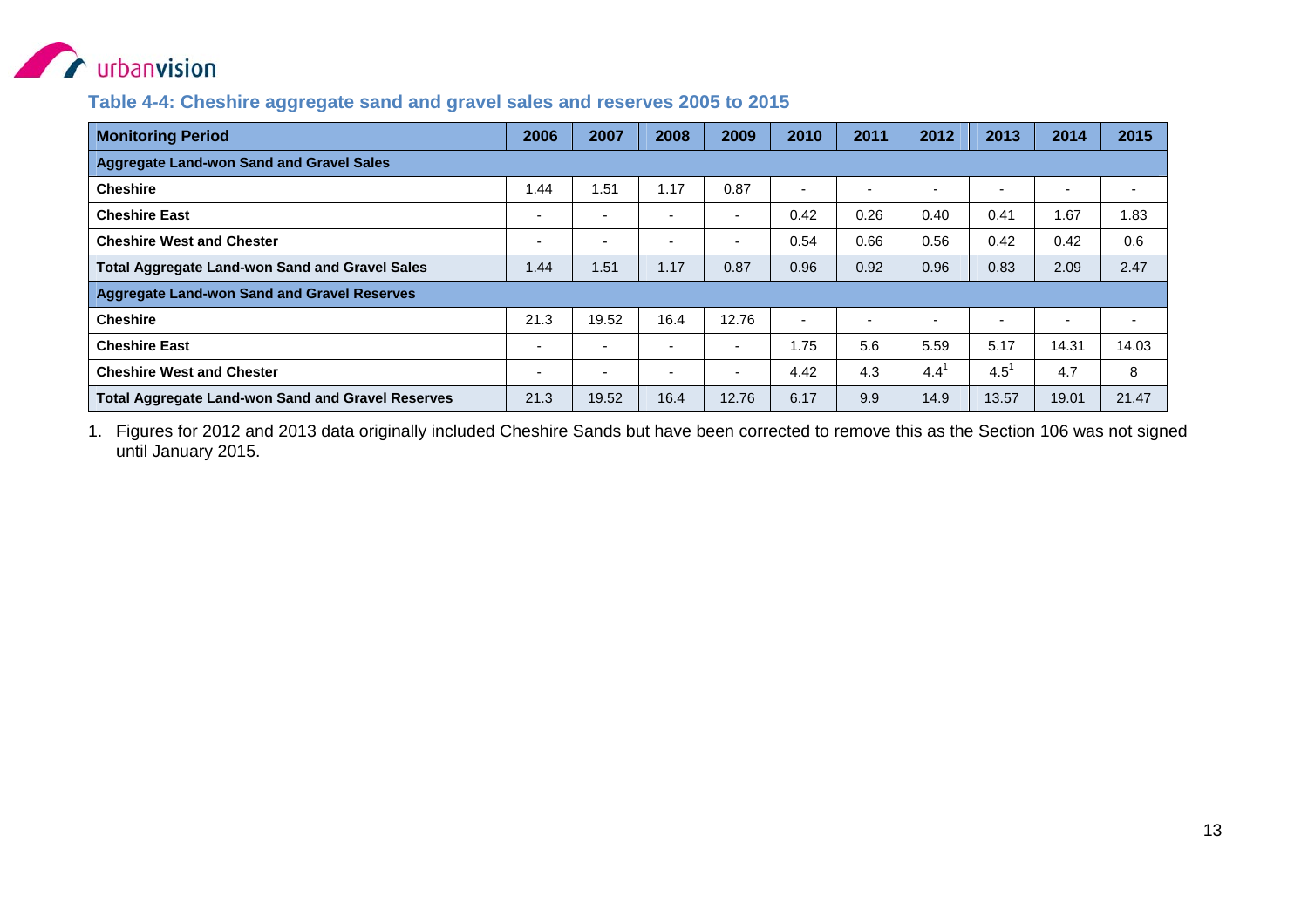| <b>Site name</b>                   | <b>Company</b>                                    | <b>Grid Ref</b> | <b>Mineral</b> | <b>Status</b> | <b>MPA</b>                                  | <b>MPA/BAA</b> |
|------------------------------------|---------------------------------------------------|-----------------|----------------|---------------|---------------------------------------------|----------------|
| <b>Arclid Quarry</b>               | <b>Bathgate Silica</b><br>Sand                    | SJ 783 613      | Silica Sand    | Active        | <b>Cheshire East</b><br>Council             | $MPA^{(1)}$    |
| <b>Bent Farm</b><br>Quarry         | Sibelco UK                                        | SJ 831 619      | Silica Sand    | Active        | <b>Cheshire East</b><br>Council             | <b>MPA</b>     |
| Cherry Orchard<br>Sand Unit        | Cherry Orchard<br>Sand Unit                       | SJ 568 680      | Sand           | Closed        | Cheshire West and<br><b>Chester Council</b> |                |
| Cheshire<br>Sands <sup>(2)</sup>   | <b>Tarmac Limited</b>                             | SJ 572 699      | Sand           | Active        | Cheshire West and<br><b>Chester Council</b> | <b>MPA</b>     |
| Cobden Farm                        | <b>Tarmac Limited</b>                             | SJ 587 673      | Sand           | Inactive      | Cheshire West and<br><b>Chester Council</b> | <b>MPA</b>     |
| Dingle Bank<br>Quarry              | Sibelco UK                                        | SJ 832714       | Silica Sand    | Active        | <b>Cheshire East</b><br>Council             | <b>MPA</b>     |
| Eaton Hall<br>Quarry               | <b>Tarmac Limited</b>                             | SJ 860 655      | Silica Sand    | Active        | <b>Cheshire East</b><br>Council             | <b>MPA</b>     |
| <b>Endon Quarry</b>                | Park Skip Hire                                    | SJ 940 763      | Sandstone      | Active        | <b>Cheshire East</b><br>Council             |                |
| Forest Hill<br>Quarry              | <b>CEMEX UK</b><br><b>Material Limited</b>        | SJ 612714       | Sand           | Active        | Cheshire West and<br><b>Chester Council</b> | <b>MPA</b>     |
| Fourways                           | <b>Tarmac Limited</b>                             | SJ 577 690      | Sand           | Closed        | Cheshire West and<br><b>Chester Council</b> | <b>MPA</b>     |
| Gawsworth<br>Quarry                | O'Gara<br>Developments                            | SJ 919 679      | Sandstone      | Inactive      | <b>Cheshire East</b><br>Council             |                |
| Lee Hills Quarry                   | Lee Hills Quarry                                  | SJ 928 691      | Sandstone      | Inactive      | <b>Cheshire East</b><br>Council             |                |
| <b>Marksend Quarry</b>             | A.M & D Earl                                      | SJ 941 757      | Sandstone      | Active        | <b>Cheshire East</b><br>Council             |                |
| Mere Farm<br>Quarry                | Hanson Quarry<br><b>Product Europe</b><br>Limited | SJ 825 746      | Sand           | Active        | <b>Cheshire East</b><br>Council             | <b>MPA</b>     |
| Rough Hey<br>Quarry                | O'Gara<br>Developments                            | SJ 923 682      | Sandstone      | Inactive      | <b>Cheshire East</b><br>Council             |                |
| Sycamore<br>Quarry                 | A.M & D Earl                                      | SJ 939 766      | Sandstone      | Active        | <b>Cheshire East</b><br>Council             |                |
| Town Farm<br>Quarry <sup>(3)</sup> | Casey Pro<br>Environment                          | SJ 565 735      | Sand           | Inactive      | Cheshire West and<br><b>Chester Council</b> | <b>MPA</b>     |

#### **Table 4-5: Cheshire aggregate sites surveyed 2015**

1. Also Members of SAMSA (Silica and Moulding Sands Association)

2. Incorporates Crown Farm and Delamere Quarries

3. Extraction ceased in March 2014 and site is now closed for the purposes of sand extraction.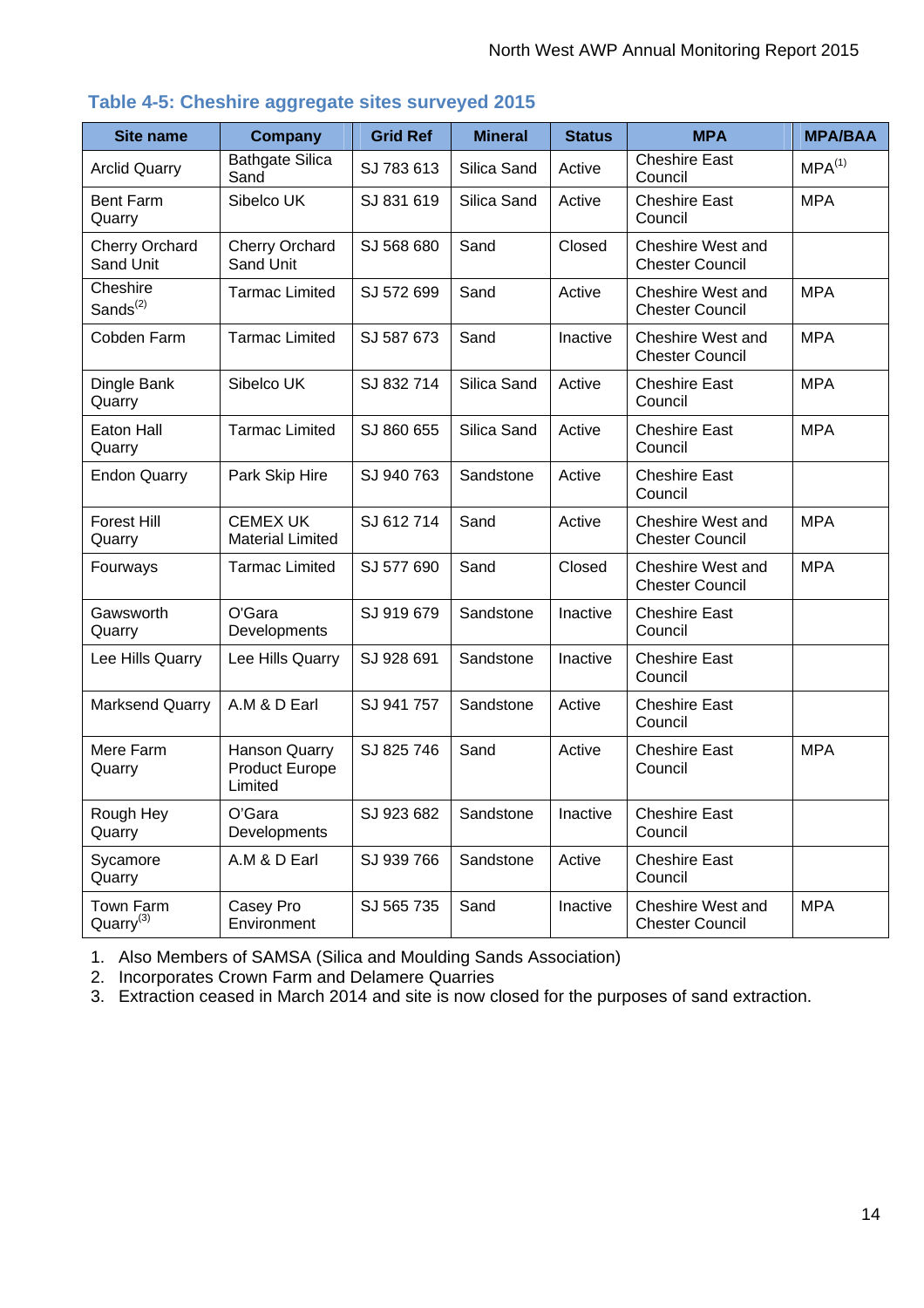

#### **Monitoring of planning applications**

#### **Table 4-6: Planning applications for primary aggregate extraction determined between 1 January and 31 December 2015**

|                                     | Aggregate crushed rock                   |  |                        | Land-won aggregate sand and gravel |                        |                        |  |  |
|-------------------------------------|------------------------------------------|--|------------------------|------------------------------------|------------------------|------------------------|--|--|
|                                     | <b>Refused</b><br><b>Granted</b><br>(mt) |  | No. of<br>applications | <b>Granted</b><br>(mt)             | <b>Refused</b><br>(mt) | No. of<br>applications |  |  |
| <b>Cheshire East</b>                | ۰                                        |  |                        |                                    |                        |                        |  |  |
| <b>Cheshire West</b><br>and Chester |                                          |  |                        |                                    |                        |                        |  |  |
| <b>Total</b>                        |                                          |  |                        |                                    |                        |                        |  |  |

#### **Table 4-7: Planning applications for primary aggregate extraction pending as at 31 December 2015**

|                                     | <b>Aggregate crushed rock</b> |                        | Land-won aggregate sand and gravel |                        |  |  |
|-------------------------------------|-------------------------------|------------------------|------------------------------------|------------------------|--|--|
|                                     | <b>Resource (mt)</b>          | No. of<br>applications | <b>Resource (mt)</b>               | No. of<br>applications |  |  |
| <b>Cheshire East</b>                | ٠                             | -                      |                                    |                        |  |  |
| <b>Cheshire West</b><br>and Chester | $\overline{\phantom{0}}$      | -                      | 1.18                               |                        |  |  |
| <b>Total</b>                        |                               |                        | 1.18                               |                        |  |  |

#### **Table 4-8: Planning application details for primary aggregate extraction determined and pending 1 January to 31 December 2015**

| <b>MPA</b>                      | <b>Site</b>              | <b>Applicant</b>         | <b>Application</b><br>No. | <b>Mineral</b> | Area of<br><b>Application</b><br>(ha) | <b>Resource</b><br>(mt) | <b>Extension</b><br>new<br>quarry | <b>Decision</b><br>data |
|---------------------------------|--------------------------|--------------------------|---------------------------|----------------|---------------------------------------|-------------------------|-----------------------------------|-------------------------|
| Cheshire<br>West and<br>Chester | Cobden<br>Farm<br>Quarry | Mr Grahame<br>Fyles      | 15/0063/S73               | Sand           | $\overline{\phantom{0}}$              | 0.25                    | Extension                         | December<br>2016        |
| Cheshire<br>West and<br>Chester | Town<br>Farm<br>Quarry   | Casey Pro<br>Environment | 14/01677/S73              | Sand           |                                       | 0.93                    | Extension                         | February<br>2016        |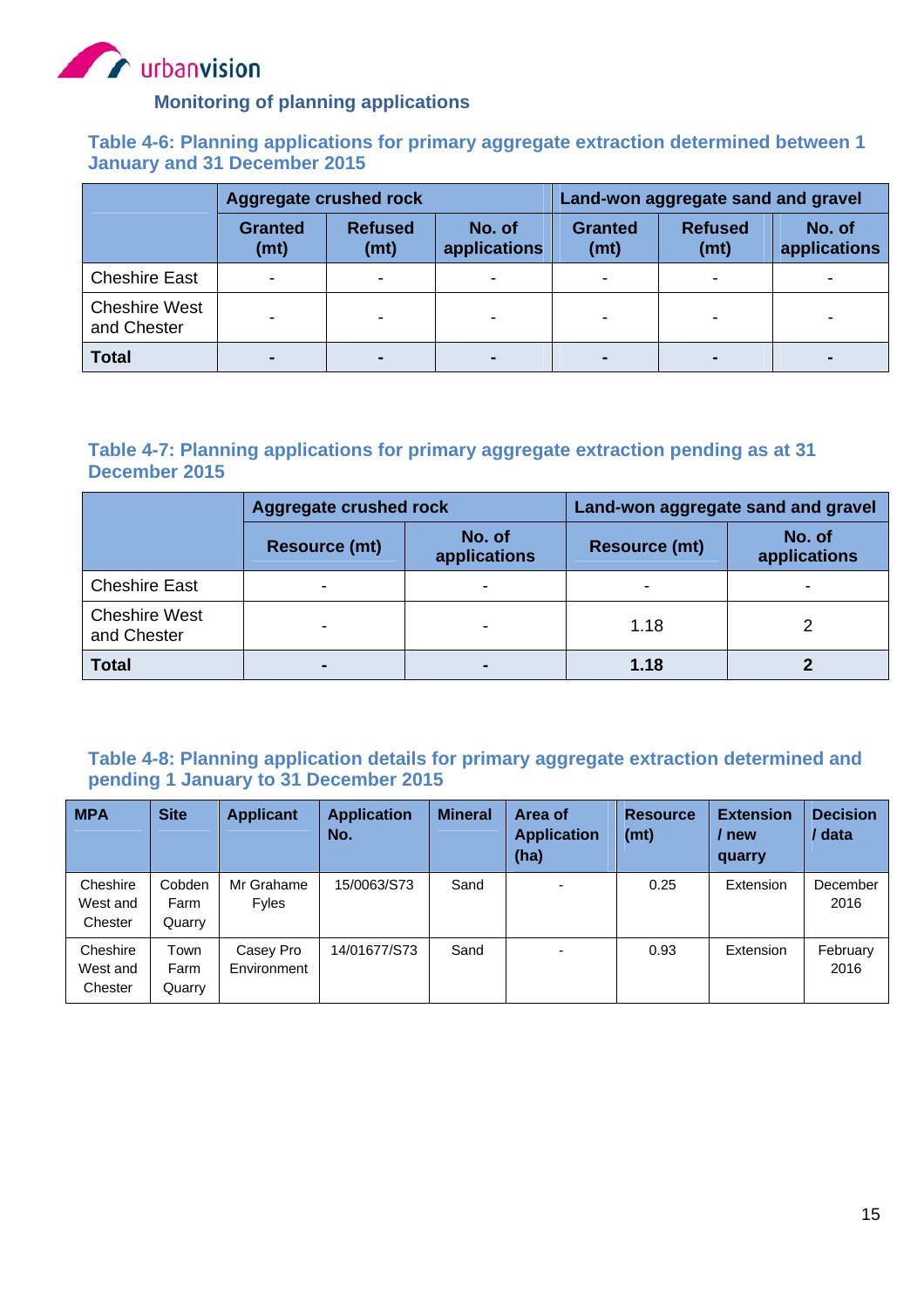#### **Table 4-9: Environment Act 1995 - summary of aggregate mineral review sites as at 31 December 2015**

| <b>MPA</b>                               |   | apsed | Submitted | Determined | With<br>SoS | <b>High Court</b> |
|------------------------------------------|---|-------|-----------|------------|-------------|-------------------|
| <b>Phase I</b>                           |   |       |           |            |             |                   |
| <b>Cheshire East Council</b>             | 6 |       | 4         | 6          |             |                   |
| <b>Cheshire West and Chester Council</b> | 1 |       |           | 1          |             |                   |
| <b>Phase II</b>                          |   |       |           |            |             |                   |
| <b>Cheshire East Council</b>             | 1 |       |           | 1          |             |                   |
| <b>Cheshire West and Chester Council</b> |   |       |           |            |             |                   |
| <b>Dormant</b>                           |   |       |           |            |             |                   |
| <b>Cheshire East Council</b>             | 7 |       |           | 1          |             |                   |
| <b>Cheshire West and Chester Council</b> |   |       |           |            |             |                   |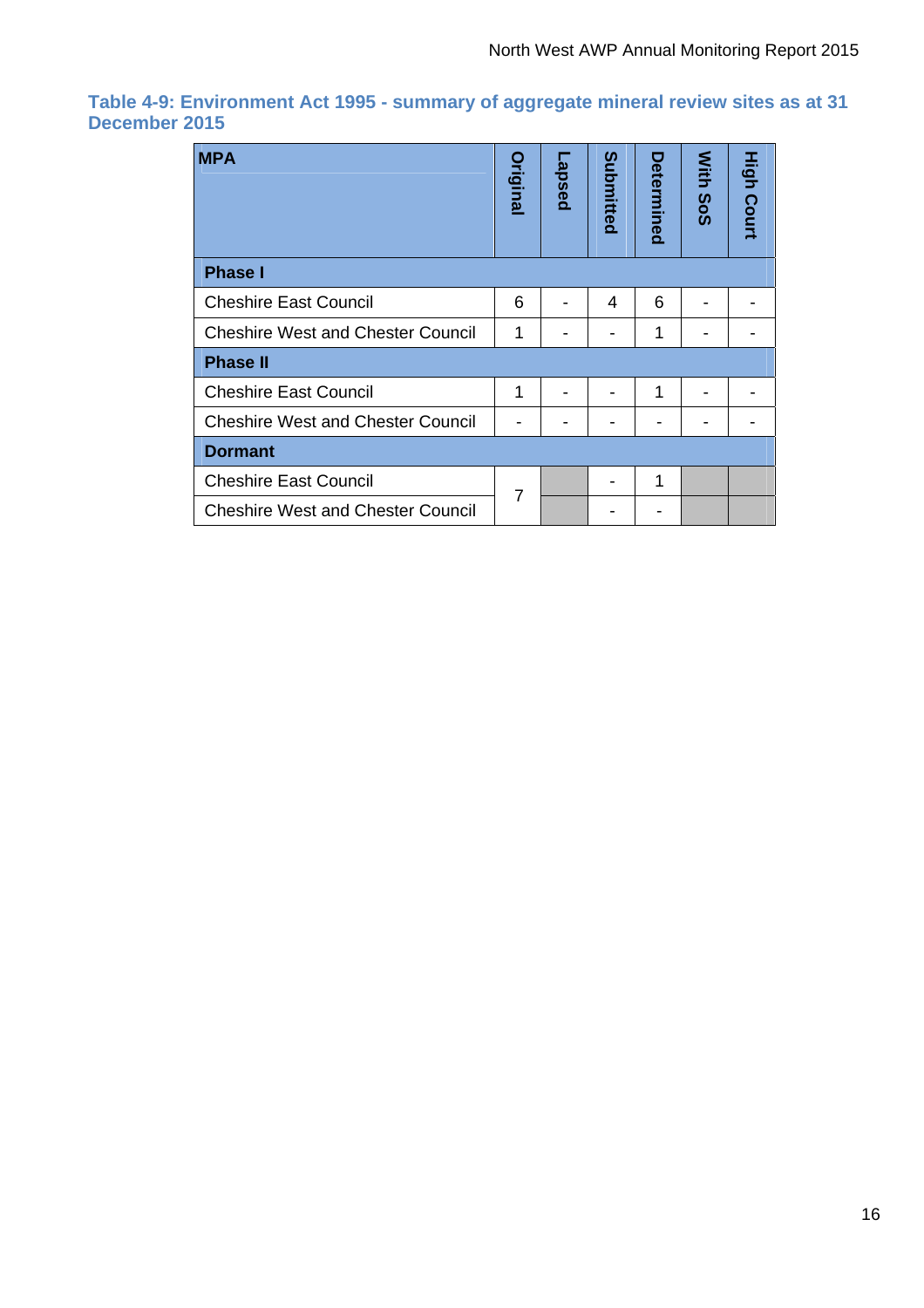

5.1. For the purposes of annual monitoring, the Lake District National Park is included within the Cumbria sub-region. Landbank figures within this monitoring report are calculated using the most up to date apportionment figures. It should however be noted that Cumbria objected to this apportionment and therefore landbanks identified within this report do not reflect the landbank reported in the 'Cumbria and the Lake District National Park Second Joint Annual Local Aggregate Assessment 2015'.

#### **Aggregate crushed rock sales, reserves and landbank**

- 5.2. Total sales of aggregate crushed rock increased during the 2015 monitoring period by 30.2% from 2.58mt in 2014 to 3.36mt. Sales of High Specification Aggregate (HSA) increased for the first time since 2012 increasing by 10.5%. This reflects the national increase in demand for this resource. Both Limestone and sandstone and igneous rock had increased sales of 35.2% and 23.3% respectively.
- 5.3. Recorded reserves of crushed rock aggregate increased during the monitoring period by 1.6% from 137.06mt as 31 December 2014 to 139.35mt. The overall increase is due to a number of factors, including a 62.4% increase in HSA from 10.98mt in 2014 to 17.84mt reflecting a new permission for 6.9mt being granted at Ghyll Scaur. Reserves of Limestone decreased by 4.5% from 96.26mt as at 31 December 2014 to 92.01mt. Sandstone and igneous rock decreased by 1.1% from 29.82mt as at 31 December 2014 to 29.5mt.
- 5.4. The crushed rock landbank increased to 34.6 years as at 31 December 2015, an increase of just over half a year. This is more than three times the minimum 10 year requirement set out in the NPPF.

|         | Landbank as at<br>31.12.2014 | Reserves as at<br>31.12.2015 | Annual<br>apportionment<br>requirement<br>2005-2020 | <b>Landbank as at</b><br>31.12.2015 |
|---------|------------------------------|------------------------------|-----------------------------------------------------|-------------------------------------|
| Cumbria | 34.03 years                  | 139.35mt                     | 4.02mt                                              | 34.6 years                          |

#### **Table 5-1: Cumbria aggregate crushed rock Landbank as at 31<sup>st</sup> December 2014**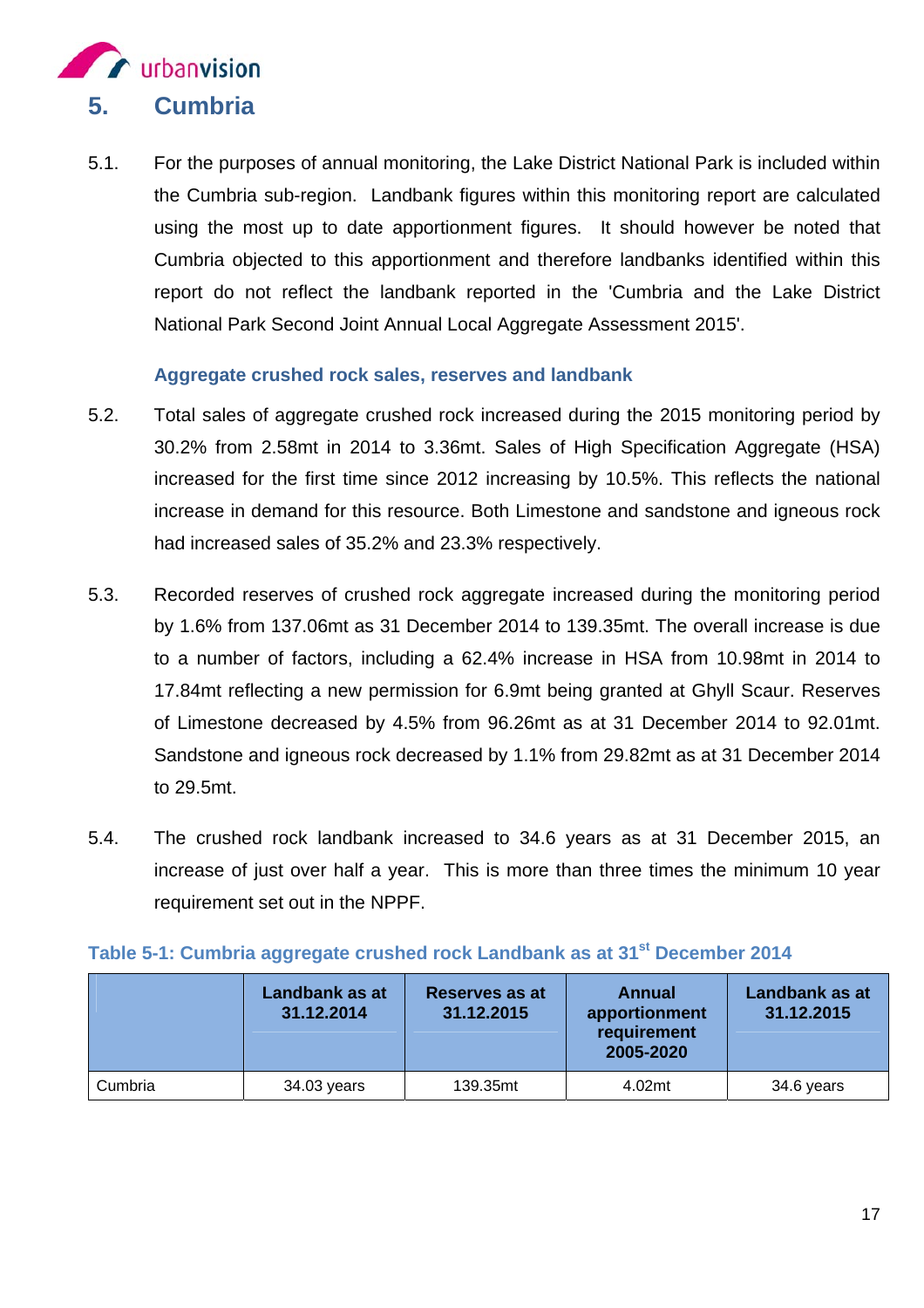#### **Aggregate sand and gravel sales, reserves and landbank**

- 5.5. Total sales of aggregate sand and gravel increased during 2015 by 8.7% from 0.7mt in 2014 to 0.76mt. This increase is due to an upturn in sales of land-won aggregate sand and gravel from 0.68mt in 2014 to 0.74mt. Landings of marine dredged sand and gravel remained steady in 2015 at 0.02mt.
- 5.6. Reserves of aggregate land-won sand and gravel fell by 15.4% from 9.2mt as at 31 December 2014 to 7.78mt. The landbank for aggregate land-won sand and gravel has reduced during the monitoring period from 10.45 years as at 31 December 2014 to 8.84 years. This remains in excess of the minimum seven year requirement set out in the NPPF but will need to be closely monitored in future Annual Monitoring Reports and Local Aggregate Assessments.

#### Table 5-2: Cumbria aggregate land-won sand and gravel Landbank as at 31<sup>st</sup> December **2014**

|         | Landbank as at<br>31.12.2014 | Reserves as at<br>Annual<br>31.12.2015<br>apportionment<br>requirement<br>2005-2020 |        | <b>Landbank as at</b><br>31.12.2015 |
|---------|------------------------------|-------------------------------------------------------------------------------------|--------|-------------------------------------|
| Cumbria | 10.45 years                  | 7.78mt                                                                              | 0.88mt | 8.84 years                          |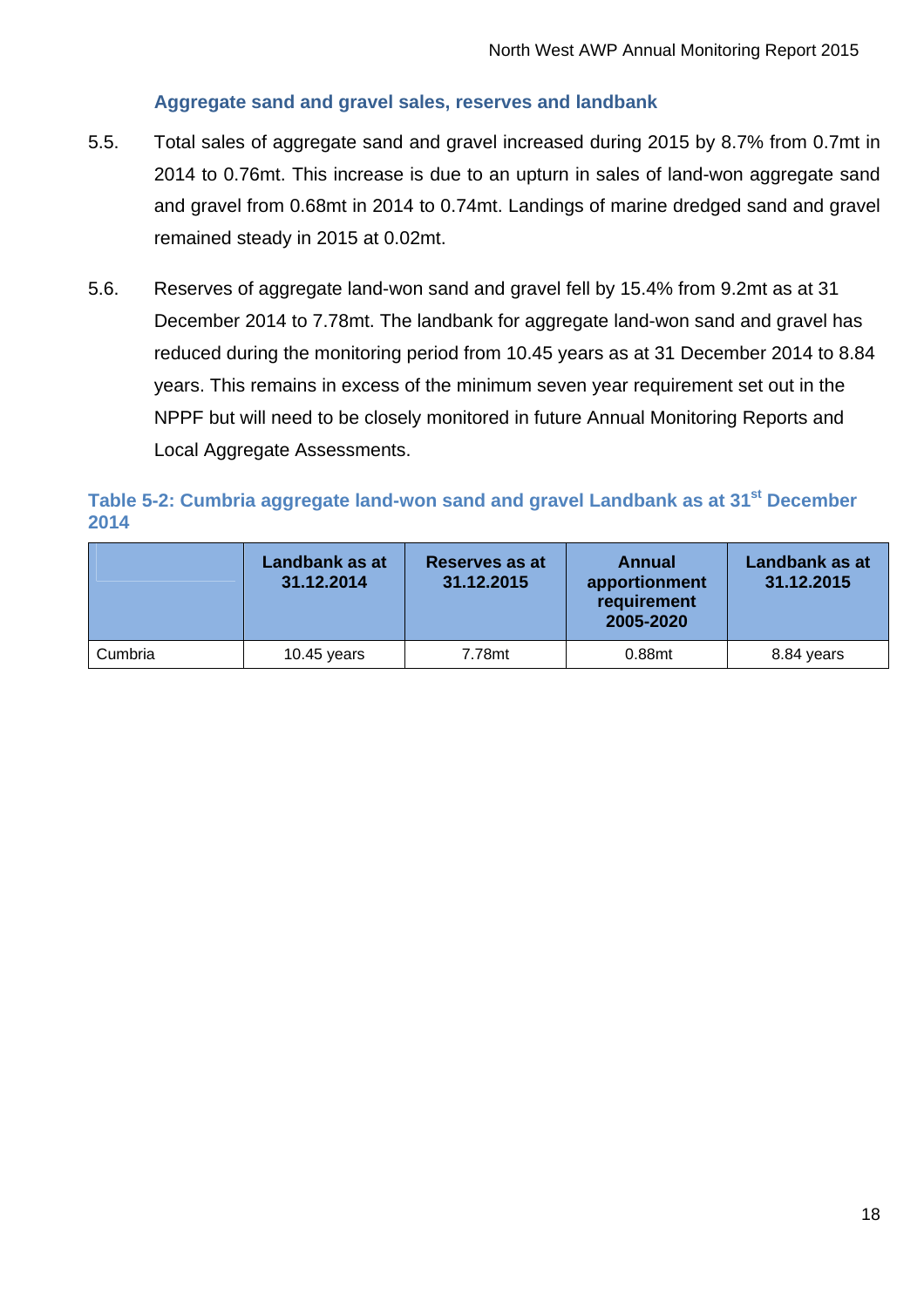

#### **Table 5-3: Cumbria aggregate crushed rock sales and reserves 2006-2015**

| <b>Monitoring Period</b>                  | 2006  | 2007  | 2008   | 2009  | 2010  | 2011  | 2012  | 2013   | 2014   | 2015   |
|-------------------------------------------|-------|-------|--------|-------|-------|-------|-------|--------|--------|--------|
| <b>Aggregate Crushed Rock Sales</b>       |       |       |        |       |       |       |       |        |        |        |
| Limestone                                 | 2.7   | 2.8   | 2.7    | .91   | 2.46  | .84   | 2.03  | 1.62   | 1.9    | 2.57   |
| Sandstone and igneous rock                | 0.27  | 0.53  | 0.4    | 0.38  | 0.41  | 0.37  | 0.37  | 0.37   | 0.3    | 0.37   |
| <b>High Specification Aggregate (HAS)</b> | 0.69  | 0.7   | 0.72   | 0.78  | 0.59  | 0.6   | 0.55  | 0.41   | 0.38   | 0.42   |
| <b>Total sales</b>                        | 3.66  | 4.0   | 3.58   | 3.07  | 3.46  | 2.81  | 2.95  | 2.4    | 2.58   | 3.36   |
| <b>Aggregate Crushed Rock Reserves</b>    |       |       |        |       |       |       |       |        |        |        |
| Limestone                                 | 97.7  | 102.5 | 110.05 | 103.9 | 109.8 | 103.8 | 99.56 | 99.17  | 96.26  | 92.1   |
| Sandstone and igneous rock                | 49.2  | 48.69 | 47.75  | 47.81 | 47.36 | 24.81 | 23.41 | 10.33  | 29.82  | 29.5   |
| <b>High Specification Aggregate (HAS)</b> | 9.55  | 19.0  | 18.2   | 17.26 | 13.16 | 13.81 | 13.77 | 11.53  | 10.98  | 17.84  |
| <b>Total reserves</b>                     | 156.5 | 170.2 | 186.7  | 168.9 | 170.3 | 142.4 | 136.7 | 121.03 | 137.06 | 139.35 |

#### **Table 5-4: Cumbria aggregate sand and gravel sales and reserves 2006-2015**

| <b>Monitoring Period</b>                                           | 2006 | 2007 | 2008  | 2009  | 2010  | 2011 | 2012  | 2013 | 2014 | 2015 |  |
|--------------------------------------------------------------------|------|------|-------|-------|-------|------|-------|------|------|------|--|
| <b>Aggregate Sand and Gravel Sales</b>                             |      |      |       |       |       |      |       |      |      |      |  |
| Land-won aggregate sand and gravel                                 | 0.79 | 0.87 | 0.77  | 0.52  | 0.53  | 0.46 | 0.46  | 0.48 | 0.68 | 0.74 |  |
| Marine dredged aggregate sand and gravel                           | 0.02 | 0.01 | 0.02  | 0.02  | 0.02  | 0.01 | 0.01  | 0.01 | 0.02 | 0.02 |  |
| Total aggregate sand and gravel sales                              | 0.81 | 0.88 | 0.79  | 0.54  | 0.55  | 0.47 | 0.47  | 0.49 | 0.7  | 0.76 |  |
| <b>Aggregate Land-won Sand and Gravel Reserves</b>                 |      |      |       |       |       |      |       |      |      |      |  |
| Land-won aggregate sand and gravel                                 | 9.19 | 8.67 | 13.47 | 13.95 | 11.48 | 11.1 | 10.59 | 9.89 | 9.2  | 7.78 |  |
| <b>Total Aggregate land-won sand and gravel</b><br><b>Reserves</b> | 9.19 | 8.67 | 13.47 | 13.95 | 11.48 | 11.1 | 10.59 | 9.89 | 9.2  | 7.78 |  |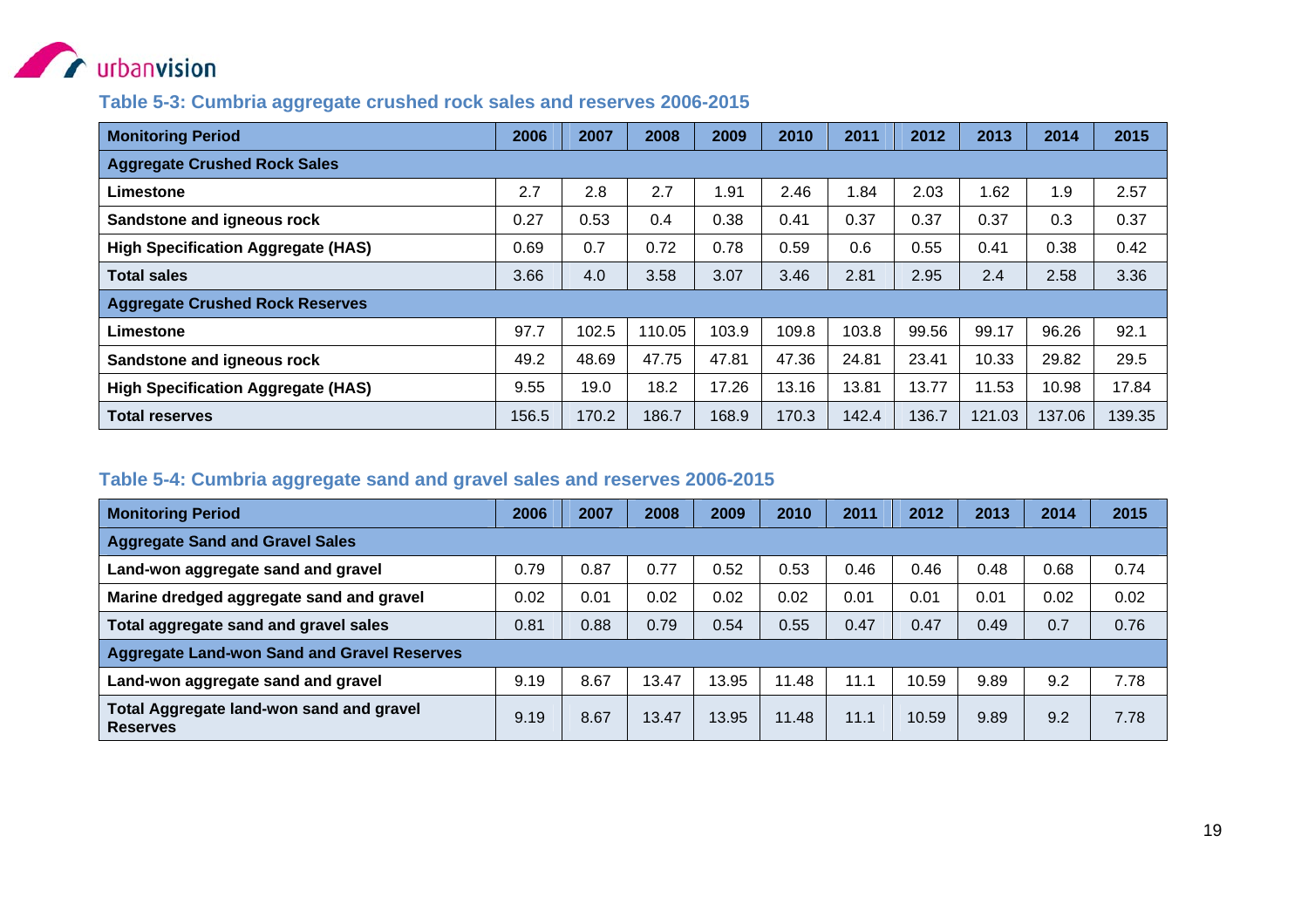| <b>Site name</b>                            | <b>Company</b>                                              | <b>Grid Ref</b> | <b>Mineral</b>         | <b>Status</b> | <b>MPA</b>                                                                           | <b>MPA/BAA</b> |
|---------------------------------------------|-------------------------------------------------------------|-----------------|------------------------|---------------|--------------------------------------------------------------------------------------|----------------|
|                                             | J. E. A and S. M                                            |                 |                        |               | <b>Cumbria County</b>                                                                |                |
| <b>Bonnie Mount</b>                         | <b>Burne</b>                                                | NY 548 313      | Sand                   | Active        | Council                                                                              |                |
| <b>Brocklewath</b><br>Farm                  | Norbrook<br>Laboratories                                    | NY 348 551      | Sand                   | Active        | <b>Cumbria County</b><br>Council                                                     |                |
| Cardewmires<br>Quarry                       | Thomas<br>Armstrong Ltd                                     | NY 343 505      | Sand and<br>gravel     | Active        | <b>Cumbria County</b><br>Council                                                     | <b>MPA</b>     |
| <b>Derwent Howe</b><br>Slag Bank            | Thomas<br>Armstrong Ltd                                     | NX 985 285      | Slag                   | Active        | <b>Cumbria County</b><br>Council                                                     | <b>MPA</b>     |
| Elterwater<br>Quarry                        | <b>Burlington Slate</b><br>Ltd                              | NY 324 048      | Secondary<br>aggregate | Active        | <b>Lake District</b><br><b>National Park</b><br>Authority                            |                |
| <b>Eskett and</b><br><b>Rowrah Quarries</b> | Aggregate<br><b>Industries UK</b>                           | NY 054 167      | Limestone              | Active        | <b>Cumbria County</b><br>Council                                                     | <b>MPA</b>     |
| Faugh No. 1<br>Sand Pit                     | <b>Hanson Quarries</b><br><b>Products Europe</b><br>Limited | NY 512 552      | Sand                   | Inactive      | <b>Cumbria County</b><br>Council                                                     | <b>MPA</b>     |
| Faugh No. 2<br>Sand Pit                     | Eddie Wannop<br>Limited                                     | NY 512 552      | Sand                   | Active        | <b>Cumbria County</b><br>Council                                                     | <b>MPA</b>     |
| <b>Flusco Quarry</b>                        | <b>Lakeland Minerals</b><br>Limited                         | NY 464 293      | Limestone              | Active        | <b>Cumbria County</b><br>Council                                                     |                |
| <b>Ghyll Scaur</b><br>Quarry                | Aggregate<br><b>Industries UK</b>                           | SD 171 828      | Igneous<br>Rock (HSA)  | Active        | <b>Cumbria County</b><br>Council                                                     | <b>MPA</b>     |
| <b>Goldmire Quarry</b>                      | <b>Neil Price</b><br>Construction<br>Service Limited        | SD 219739       | Limestone              | Active        | <b>Cumbria County</b><br>Council                                                     |                |
| <b>Hartley Quarry</b>                       | <b>CEMEX RMC</b><br>(UK) Ltd                                | NY 787 083      | Limestone              | Inactive      | <b>Cumbria County</b><br>Council                                                     | <b>MPA</b>     |
| <b>Helbeck Quarry</b>                       | Sherburn Stone<br>Company Ltd                               | NY 799 158      | Limestone              | Active        | <b>Cumbria County</b><br>Council                                                     | <b>BAA</b>     |
| <b>High House</b><br>Quarry<br>(Highfield)  | D A Harrision                                               | NY 511 252      | Sand and<br>gravel     | Active        | <b>Cumbria County</b><br>Council                                                     |                |
| <b>Holme Park</b><br>Quarry                 | Aggregate<br><b>Industries UK</b>                           | SD 536 788      | Limestone              | Active        | <b>Cumbria County</b><br>Council                                                     | <b>MPA</b>     |
| Holmescales<br>Quarry                       | Aggregate<br><b>Industries UK</b>                           | SD 556 869      | Sandstone<br>(HAS)     | Inactive      | <b>Cumbria County</b><br>Council                                                     | <b>MPA</b>     |
| Kendal Fell<br>Quarry                       | Mr Pennington                                               | SD 502 925      | Limestone              | Inactive      | <b>Cumbria County</b><br>Council/ Lake<br><b>District National</b><br>Park Authority |                |
| Kirkhouse Quarry                            | <b>Lakeland Minerals</b><br>Limited                         | NY 564 601      | Sand and<br>gravel     | Active        | <b>Cumbria County</b><br>Council                                                     |                |
| Low Gelt Quarry                             | Hanson Quarry<br><b>Products Europe</b><br>Limited          | NY 512 552      | Sand                   | Active        | <b>Cumbria County</b><br>Council                                                     | <b>MPA</b>     |
| Low Plains                                  | <b>Tarmac Limited</b>                                       | NY 490 410      | Sand and<br>gravel     | Active        | <b>Cumbria County</b><br>Council                                                     | <b>MPA</b>     |

#### **Table 5-5: Cumbria aggregate sites surveyed 2015**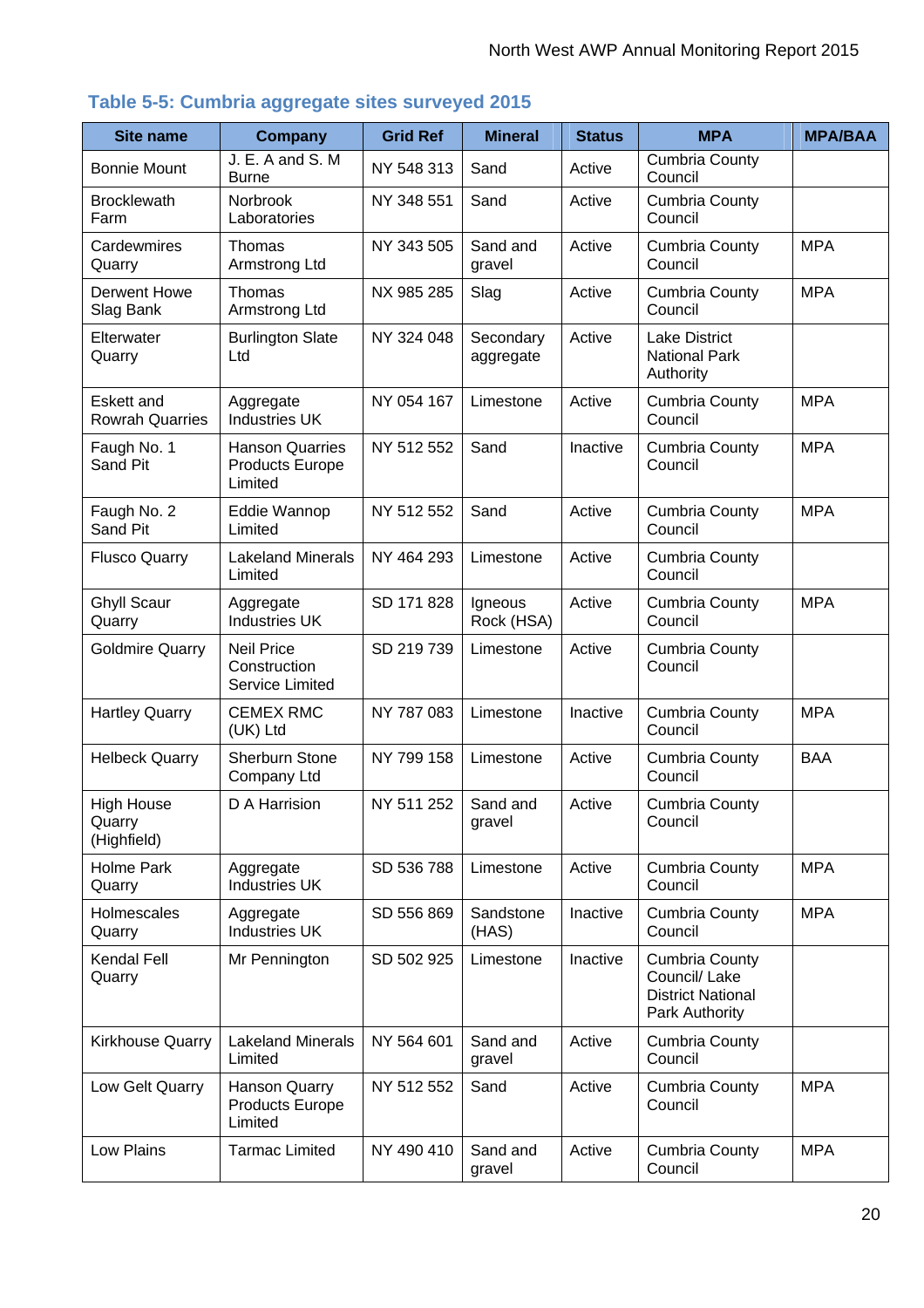**CONTROL** urbanvision

| <b>Site name</b>                        | <b>Company</b>                                     | <b>Grid Ref</b> | <b>Mineral</b>                                            | <b>Status</b> | <b>MPA</b>                                                              | <b>MPA/BAA</b> |
|-----------------------------------------|----------------------------------------------------|-----------------|-----------------------------------------------------------|---------------|-------------------------------------------------------------------------|----------------|
| <b>Moota Quarry</b>                     | <b>CEMEX RMC</b><br>(UK) Ltd                       | NY 148 361      | Limestone                                                 | Active        | <b>Cumbria County</b><br>Council                                        | <b>MPA</b>     |
| Overby No. 2<br>Sand Pit                | Thomas<br><b>Armstrong Limited</b>                 | NY 125 470      | Sand                                                      | Active        | Cumbria County<br>Council                                               | <b>BAA</b>     |
| Peel Place<br>Quarry                    | <b>Tendley Quarries</b>                            | SD 069 011      | Sand and<br>Gravel                                        | Active        | <b>Cumbria County</b><br>Council                                        |                |
| Roan Edge<br>Quarry                     | <b>CEMEX RMC</b><br>(UK) Ltd                       | SD 584 926      | Sandstone<br>(HAS)                                        | Active        | <b>Cumbria County</b><br>Council                                        | <b>MPA</b>     |
| Roosecote<br>Sadnd Pit                  | L & W Wilson<br>(Endmoor) Ltd                      | SD 224 687      | Sand and<br>gravel                                        | Active        | <b>Cumbria County</b><br>Council                                        |                |
| Sandside Quarry                         | <b>Tarmac Limited</b>                              | SD 482 807      | Limestone                                                 | Active        | <b>Cumbria County</b><br>Council                                        | <b>MPA</b>     |
| Shap Beck<br>Quarry                     | Hanson Quarry<br><b>Products Europe</b><br>Limited | NY 550 181      | Limestone                                                 | Active        | <b>Extraction in Lake</b><br><b>District National</b><br>Park Authority | <b>MPA</b>     |
| Shap Blue<br>Quarry and<br><b>Works</b> | CEMEX (UK) Ltd                                     | NY 564 106      | Igneous<br>rock                                           | Active        | <b>Extraction in Lake</b><br><b>District National</b><br>Park Authority | <b>MPA</b>     |
| Shapfell<br>Limestone<br>Quarry         | <b>Tata Steel UK</b><br>Limited                    | NY 587 138      | Limestone                                                 | Active        | <b>Cumbria County</b><br>Council                                        |                |
| <b>Silvertop Quarry</b>                 | W & M Thompson<br>(Quarries) Ltd                   | NY 586 602      | Limestone                                                 | Active        | <b>Cumbria County</b><br>Council                                        |                |
| Snowhill Quarry<br>No. 1 & No. 2        | <b>Snowhill Quarries</b>                           | SD 280 387      | Limestone<br>(waste sold<br>as<br>secondary<br>aggregate) | Active        | <b>Cumbria County</b><br>Council                                        |                |
| <b>Stainton Quarry</b>                  | <b>Tarmac Limited</b>                              | SD 246 729      | Limestone                                                 | Active        | <b>Cumbria County</b><br>Council                                        | <b>MPA</b>     |
| <b>Tendley Quarry</b>                   | <b>Tendley Quarry</b>                              | NY 088 288      | Limestone                                                 | Active        | Cumbria County<br>Council                                               |                |

#### **Monitoring of planning applications**

**Table 5-6: Planning Applications for primary aggregate extraction determined 1 January to 31 December 2015** 

|              | Aggregate crushed rock |                                                  | Land-won aggregate sand and gravel |                        |                        |                        |
|--------------|------------------------|--------------------------------------------------|------------------------------------|------------------------|------------------------|------------------------|
|              | <b>Granted</b><br>(mt) | <b>Refused</b><br>No. of<br>(mt)<br>applications |                                    | <b>Granted</b><br>(mt) | <b>Refused</b><br>(mt) | No. of<br>applications |
| Cumbria CC   | 8.98                   |                                                  |                                    |                        | $\,$                   |                        |
| <b>Total</b> | 8.98                   | -                                                |                                    |                        | $\blacksquare$         |                        |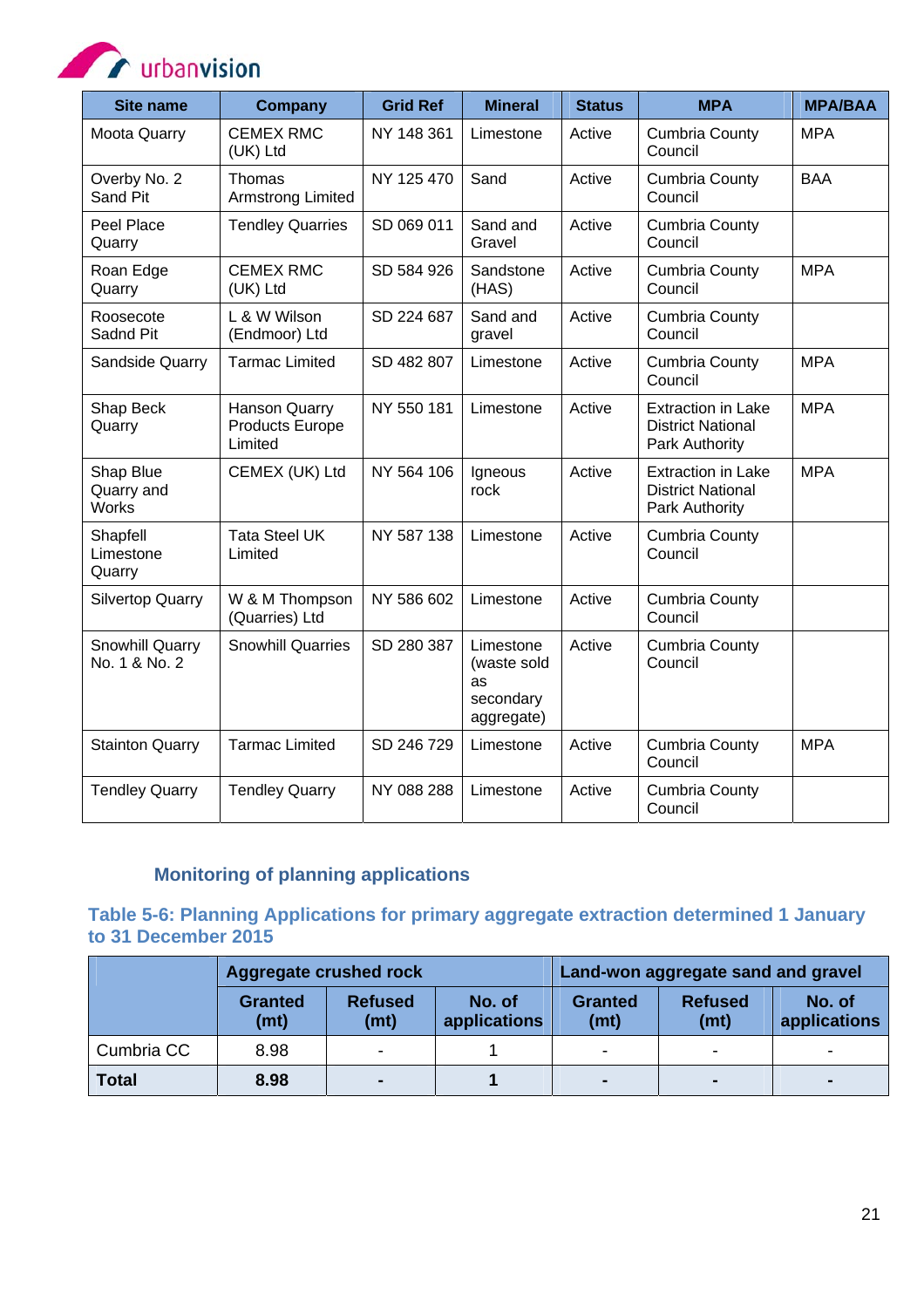#### **Table 5-7: Planning Applications for primary aggregate extraction pending as at 31 December 2015**

|              | Aggregate crushed rock |                        | Land-won aggregate sand and gravel |                        |  |  |
|--------------|------------------------|------------------------|------------------------------------|------------------------|--|--|
|              | <b>Resource (mt)</b>   | No. of<br>applications | <b>Resource (mt)</b>               | No. of<br>applications |  |  |
| Cumbria CC   |                        |                        |                                    |                        |  |  |
| <b>Total</b> |                        | $\blacksquare$         |                                    |                        |  |  |

#### **Table 5-8: Planning application details for primary aggregate extraction determined and pending 1 January to 31 December 2015**

| <b>MPA</b>    | <b>Site</b>    | <b>Applicant</b>                          | <b>Application</b><br>No. | <b>Mineral</b> | Area of<br><b>Application</b><br>(ha) | <b>Resource</b><br>(mt) | <b>Extension/</b><br>new<br>quarry | Decision/<br>data |
|---------------|----------------|-------------------------------------------|---------------------------|----------------|---------------------------------------|-------------------------|------------------------------------|-------------------|
| Cumbria<br>CC | Ghyll<br>Scaur | Aggregate<br><b>Industries</b><br>UK Ltd. | PL\1318\05<br>(4/14/9003) | <b>HSA</b>     | 7.4                                   | 8.98                    | Extension                          | 14/08/15          |
|               | $\blacksquare$ | $\blacksquare$                            | ۰                         |                | ۰                                     |                         | -                                  | ۰                 |

#### **Table 5-9: Environment Act 1995 - summary of aggregate mineral review sites as at 31 December 2015**

| <b>MPA</b>      | <b>Original</b> | -apsed | Submitted | Determined | With SoS | <b>High Court</b> |
|-----------------|-----------------|--------|-----------|------------|----------|-------------------|
| <b>Phase I</b>  |                 |        |           |            |          |                   |
| Cumbria CC      | 7               |        |           | 7          |          |                   |
| <b>Phase II</b> |                 |        |           |            |          |                   |
| Cumbria CC      | 1               |        |           |            |          |                   |
| <b>Dormant</b>  |                 |        |           |            |          |                   |
| Cumbria CC      |                 |        | 4         |            |          |                   |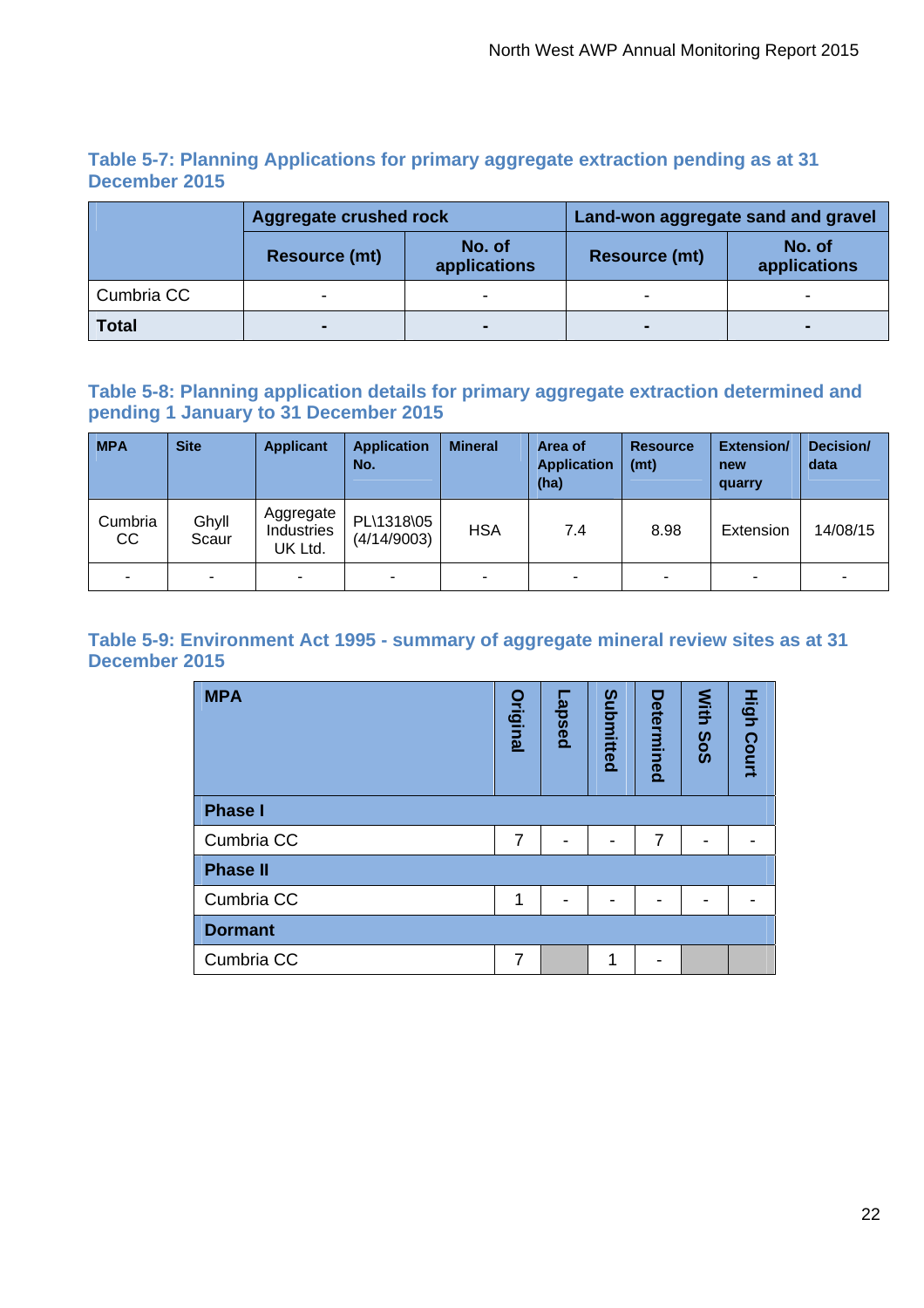

## **6. Greater Manchester, Merseyside and Warrington**

6.1. The metropolitan boroughs of Greater Manchester (Bolton, Bury, Manchester, Oldham, Rochdale, Salford, Tameside, Trafford and Wigan) are represented by the Minerals and Waste Planning Unit and the metropolitan boroughs of Merseyside (Knowsley, Liverpool City, Sefton, St Helens and Wirral) and Halton are represented by the Merseyside Environmental Advisory Service. Warrington deals with all mineral planning issues as an individual authority.

#### **Aggregate crushed rock sales, reserves and landbank**

- 6.2. Sales of aggregate crushed rock increased during the 2015 monitoring period by 14.4% from 0.69mt in 2013 to 0.79mt. This is the second year that sales have increased following varied sales experienced between 2008 and 2013.
- 6.3. Reserves of crushed rock aggregate decreased by 3.6% from 21.18mt as at 31 December 2014 to 20.43mt. The landbank as at 31 December 2015 also decreased to 15.47 years from 16.04 years as at 31 December 2014 and remains in excess of the minimum 10 year requirement as expressed in the NPPF.

#### **Table 6-1: Greater Manchester, Merseyside and Warrington aggregate crushed rock**  landbank as at 31<sup>st</sup> December 2015

|                                                     | Landbank as   | <b>Reserves as at</b> | <b>Annual apportionment</b> | Landbank as at |
|-----------------------------------------------------|---------------|-----------------------|-----------------------------|----------------|
|                                                     | at 31.12.2014 | 31.12.2015            | requirement 2005-2020       | 31.12.2015     |
| Greater Manchester,<br>Merseyside and<br>Warrington | 16.04 years   | 20.43 mt              | 1.32 <sub>mt</sub>          | 15.47 years    |

#### **Aggregate sand and gravel sales, reserves and landbank**

- 6.4. Total sales of land and marine-won aggregate sand and gravel increased by 166% during the monitoring period from 0.36mt in 2014 to 0.96mt. This increase is due to over a six fold increase in landings of marine dredged sand and gravel from 0.1mt in 2014 to 0.65mt as at 31 December 2015. Sales of land-won aggregate sand and gravel increased by 0.05mt from 2014 sales and represent a second year of increased sales following three years of steady output between 2011 and 2013.
- 6.5. Reserves of land-won sand and gravel fell by 4.2% from 3.86mt in 2014 to 3.7mt. The landbank for aggregate land-won sand and gravel also reduced to 8.6 years as at 31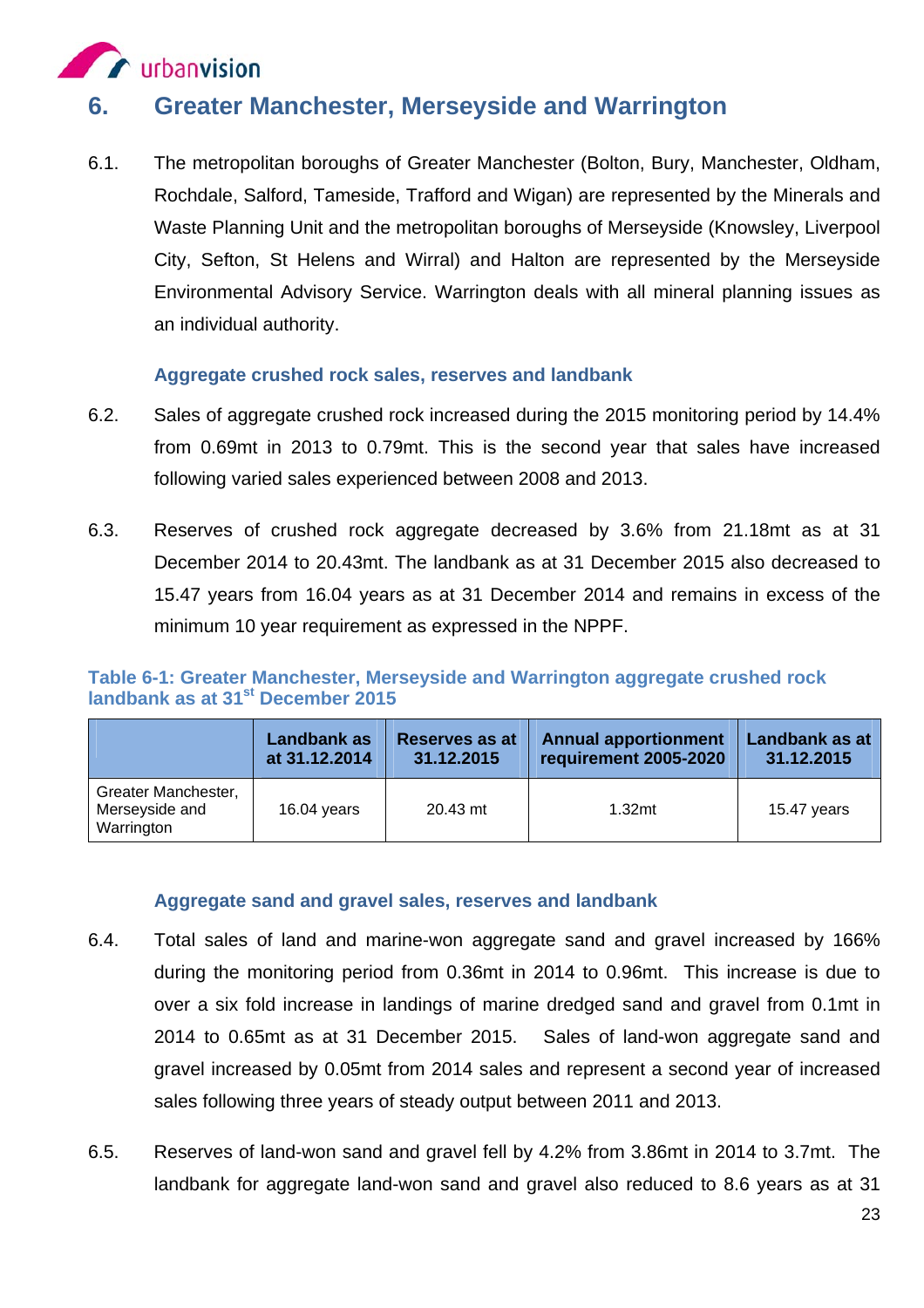December 2015. This remains in excess of the 7 year minimum requirement expressed in the NPPF and will continue to be monitored through both the North West AWP Annual Monitoring Reports and the sub-region's Local Aggregate Assessment.

#### **Table 6-2: Greater Manchester, Merseyside and Warrington aggregate land-won sand and gravel landbank as at 31st December 2015**

|                                                     | Landbank as   | Reserves as at    | <b>Annual apportionment</b> | Landbank as at |
|-----------------------------------------------------|---------------|-------------------|-----------------------------|----------------|
|                                                     | at 31.12.2014 | 31.12.2015        | requirement 2005-2020       | 31.12.2015     |
| Greater Manchester,<br>Merseyside and<br>Warrington | 8.97 years    | 3.7 <sub>mt</sub> | 0.43 <sub>mt</sub>          | 8.6 years      |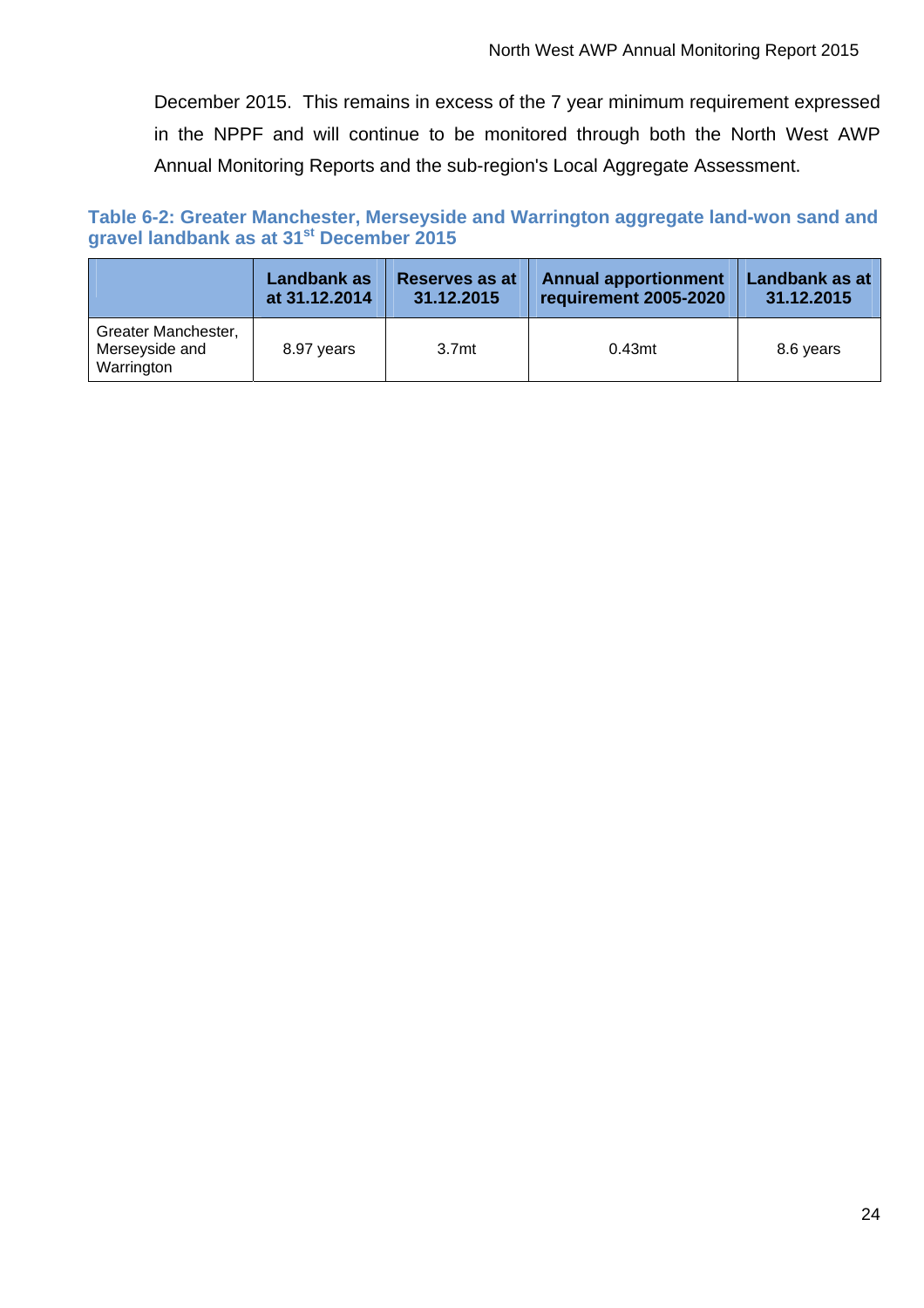

#### **Table 6-3: Greater Manchester, Merseyside and Warrington aggregate crushed rock sales and reserves 2006-2015**

| <b>Monitoring Period</b>               | 2006  | 2007  | 2008  | 2009  | 2010  | 2011  | 2012  | 2013  | 2014  | 2015  |
|----------------------------------------|-------|-------|-------|-------|-------|-------|-------|-------|-------|-------|
| <b>Aggregate Crushed Rock Sales</b>    |       |       |       |       |       |       |       |       |       |       |
| <b>Sandstone</b>                       | .54   | 1.10  | 0.69  | 0.3   | 0.29  | 0.36  | 0.81  | 0.42  | 0.69  | 0.79  |
| Total aggregate crushed rock sales     | .54   | 1.10  | 0.69  | 0.3   | 0.29  | 0.36  | 0.81  | 0.42  | 0.69  | 0.79  |
| <b>Aggregate Crushed Rock Reserves</b> |       |       |       |       |       |       |       |       |       |       |
| <b>Sandstone</b>                       | 25.54 | 24.86 | 17.36 | 17.23 | 17.01 | 20.26 | 20.06 | 20.30 | 21.18 | 20.43 |
| Total aggregate crushed rock reserves  | 25.54 | 24.86 | 17.36 | 17.23 | 17.01 | 20.26 | 20.06 | 20.30 | 21.18 | 20.43 |

#### **Table 6-4: Greater Manchester, Merseyside and Warrington aggregate sand and gravel sales and reserves 2006-2015**

| <b>Monitoring Period</b>                                           |      | 2007 | 2008 | 2009 | 2010 | 2011 | 2012 | 2013 | 2014 | 2015 |
|--------------------------------------------------------------------|------|------|------|------|------|------|------|------|------|------|
| <b>Aggregate Sand and Gravel Sales</b>                             |      |      |      |      |      |      |      |      |      |      |
| Land-won aggregate sand and gravel                                 | 0.40 | 0.30 | 0.44 | 0.37 | 0.22 | 0.24 | 0.24 | 0.24 | 0.26 | 0.31 |
| Marine dredged aggregate sand and gravel                           | 0.49 | 0.53 | 0.41 | 0.30 | 0.26 | 0.24 | 0.21 | 0.30 | 0.1  | 0.65 |
| Total aggregate sand and gravel sales                              |      | 0.83 | 0.85 | 0.67 | 0.48 | 0.48 | 0.45 | 0.54 | 0.36 | 0.96 |
| <b>Aggregate Land-won Sand and Gravel Reserves</b>                 |      |      |      |      |      |      |      |      |      |      |
| Land-won aggregate sand and gravel                                 |      | 5.15 | 5.80 | 6.10 | 4.85 | 4.76 | 4.52 | 4.27 | 3.86 | 3.7  |
| <b>Total Aggregate land-won sand and gravel</b><br><b>Reserves</b> |      | 5.15 | 5.80 | 6.10 | 4.85 | 4.76 | 4.52 | 4.27 | 3.86 | 3.7  |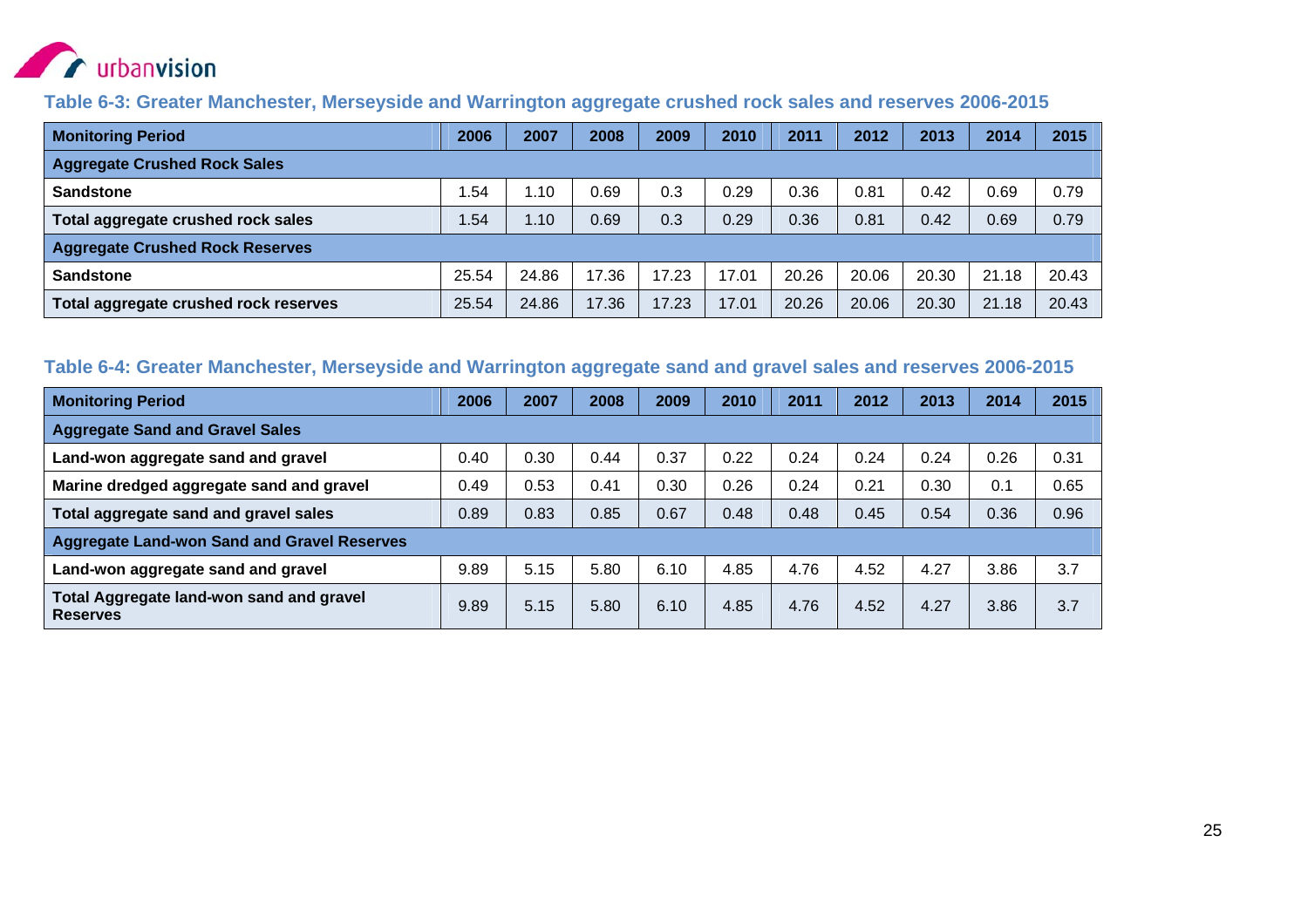#### **Table 6-5: Greater Manchester, Merseyside and Warrington aggregate sites and wharves surveyed 2015**

| <b>Name</b>                           | <b>Company</b>                                            | <b>Grid Ref</b> | <b>Mineral</b>                                              | <b>Status</b>                             | <b>MPA</b>                                          | <b>MPA/BAA</b> |
|---------------------------------------|-----------------------------------------------------------|-----------------|-------------------------------------------------------------|-------------------------------------------|-----------------------------------------------------|----------------|
| <b>Sites</b>                          |                                                           |                 |                                                             |                                           |                                                     |                |
| <b>Astley Moss</b>                    | <b>Breedon</b><br>Aggregates                              | SJ 371 500      | Sand and<br>Gravel                                          | Active                                    | <b>Salford City</b><br>Council                      | MPA/BAA        |
| <b>Bold Heath</b><br>Quarry           | D Morgan Plc                                              | SJ 530 885      | Sandstone                                                   | Active                                    | <b>St Helens Council</b>                            |                |
| <b>Buckton Vale</b><br>Quarry         | W Maher &<br>Sons                                         | SD 992 016      | Sandstone                                                   | Active                                    | Tameside<br>Metropolitan<br>Borough Council         | MPA/BAA        |
| <b>Fletcher Bank</b><br>Quarry        | W Maher &<br>Sons                                         | SD 804 170      | Sandstone                                                   | Active                                    | <b>Bury Metropolitan</b><br>Borough Council         | MPA/BAA        |
| <b>Fletcher Bank</b><br>Quarry        | PP O'Connor<br>Ltd                                        | SD 804 170      | Sandstone                                                   | Active                                    | <b>Bury Metropolitan</b><br><b>Borough Council</b>  |                |
| Harrop Edge<br>Quarry                 | Chartrange<br>(Quarry<br>Products)                        | SJ 982 959      | Sandstone                                                   | Inactive                                  | Tameside<br>Metropolitan<br><b>Borough Council</b>  |                |
| <b>Harwood Quarry</b>                 | <b>Booth Ventures</b>                                     | SD 747 124      | Sandstone                                                   | Inactive (for<br>aggregate<br>extraction) | <b>Bolton Council</b>                               |                |
| Montcliffe Quarry                     | Armstrongs<br>Aggregates Ltd                              | SD 656 124      | Sandstone                                                   | Active                                    | <b>Bolton Council</b>                               |                |
| Morley's Hall<br>Quarry               | Casey                                                     | SJ 685 990      | Sand and<br>gravel                                          | Active                                    | Wigan                                               |                |
| <b>Offerton Quarry</b>                | Offerton Sand<br>and Gravel                               | SJ 928 893      | Sand and<br>Gravel                                          | Closed <sup>(1)</sup>                     | Stockport<br>Metropolitan<br><b>Borough Council</b> |                |
| <b>Pilkington Quarry</b>              | Armstrongs<br>Aggregates Ltd                              | SD 622 121      | Sandstone                                                   | Inactive                                  | <b>Bolton Council</b>                               |                |
| Southworth<br>Quarry                  | <b>Gaskell Bros</b><br>(WM&C) Ltd                         | SJ 619 940      | Sandstone                                                   | Active                                    | Warrington<br>Borough Council                       |                |
| <b>Wharves</b>                        |                                                           |                 |                                                             |                                           |                                                     |                |
| <b>Garston Wharf</b>                  | Hanson Quarry<br><b>Products</b><br><b>Europe Limited</b> | SJ 397 837      | Sand                                                        | Active                                    | <b>Liverpool City</b><br>Council                    | <b>MPA</b>     |
| Mersey Wharf                          |                                                           |                 | Sand and<br>gravel                                          | Inactive                                  | Wirral<br>Metropolitan<br>Borough Council           |                |
| Port of Liverpool<br>(Seaforth Docks) | Aggregate<br><b>Industries</b>                            | SJ 313 967      | Crushed<br>rock<br>(imports<br>from<br>Glensanda<br>Quarry) | Active                                    | Sefton<br>Metropolitan<br><b>Borough Council</b>    | <b>MPA</b>     |

1. Active for recycled aggregates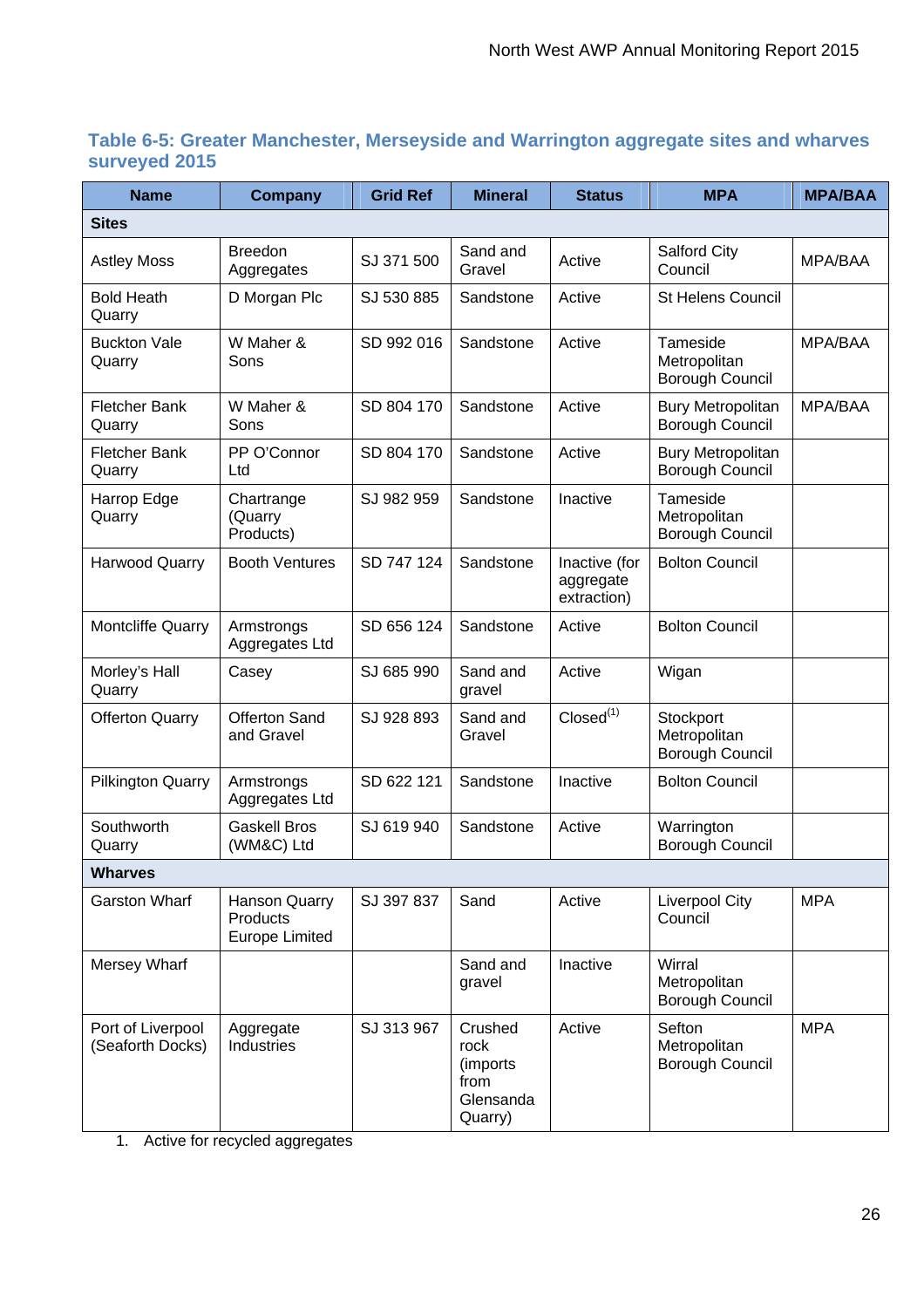

#### **Monitoring of planning applications**

#### **Table 6-6: Planning Applications for primary aggregate extraction determined 1 January to 31 December 2015**

|                       | <b>Aggregate crushed rock</b> |                        |                        | Land-won aggregate sand and gravel |                        |                        |  |
|-----------------------|-------------------------------|------------------------|------------------------|------------------------------------|------------------------|------------------------|--|
|                       | <b>Granted</b><br>(mt)        | <b>Refused</b><br>(mt) | No. of<br>applications | <b>Granted</b><br>(mt)             | <b>Refused</b><br>(mt) | No. of<br>applications |  |
| Greater<br>Manchester | 1.5                           |                        |                        |                                    |                        |                        |  |
| Merseyside            |                               |                        |                        |                                    |                        |                        |  |
| Warrington            |                               |                        |                        |                                    |                        |                        |  |
| <b>Total</b>          |                               | $\blacksquare$         |                        |                                    | -                      |                        |  |

#### **Table 6-7: Planning Applications for primary aggregate extraction pending as at 31 December 2015**

|                       | <b>Aggregate crushed rock</b> |                        | Land-won aggregate sand and gravel |                        |  |  |
|-----------------------|-------------------------------|------------------------|------------------------------------|------------------------|--|--|
|                       | <b>Resource (mt)</b>          | No. of<br>applications | <b>Resource (mt)</b>               | No. of<br>applications |  |  |
| Greater<br>Manchester |                               |                        |                                    |                        |  |  |
| Merseyside            |                               |                        |                                    |                        |  |  |
| Warrington            |                               |                        |                                    |                        |  |  |
| <b>Total</b>          |                               | -                      |                                    |                        |  |  |

#### **Table 6-8: Planning application details for primary aggregate extraction determined and pending 1 January to 31 December 2015**

| <b>MPA</b>            | <b>Site</b>          | <b>Applicant</b>                  | <b>Application</b><br>No. | <b>Mineral</b>                                             | Area of<br><b>Application</b><br>(ha) | <b>Resource</b><br>(mt) | Extension/<br>new<br>quarry | Decision/<br>data |
|-----------------------|----------------------|-----------------------------------|---------------------------|------------------------------------------------------------|---------------------------------------|-------------------------|-----------------------------|-------------------|
| <b>Bolton</b><br>(GM) | Montcliffe<br>Quarry | Armstrong's<br>Aggregates<br>Ltd. | 93076/14                  | sandstone/<br>gritstone<br>aggregate<br>and<br>blockstone. | 3.4                                   | 1.5                     | Extension                   | 13/02/15          |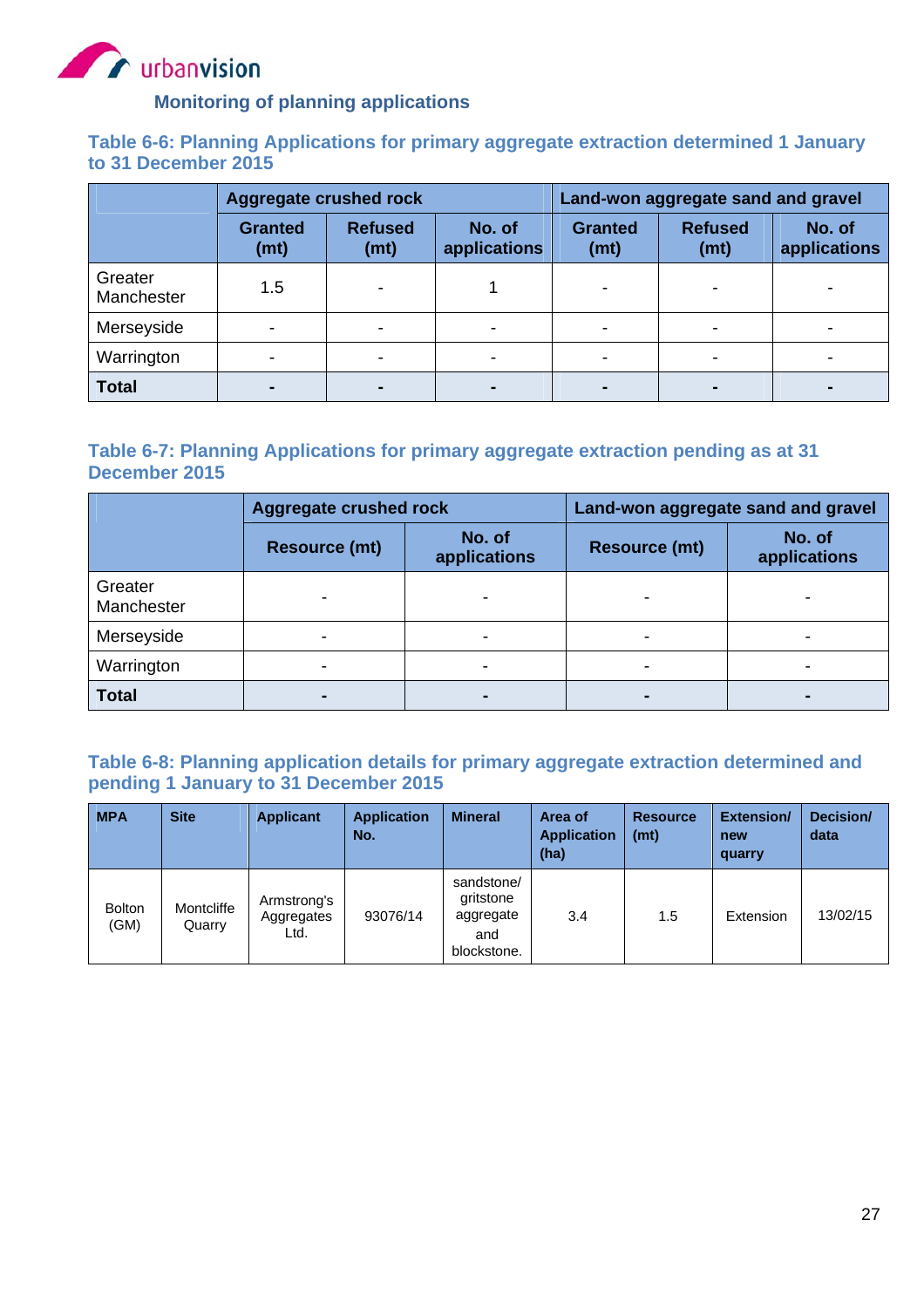#### **Table 6-9: Environment Act 1995 - summary of aggregate mineral review sites as at 31 December 2015**

| <b>MPA</b>                                       | <b>Original</b> | pesde- | Submitted | Determined | With<br>So <sub>S</sub> | <b>High Court</b> |
|--------------------------------------------------|-----------------|--------|-----------|------------|-------------------------|-------------------|
| <b>Phase I</b>                                   |                 |        |           |            |                         |                   |
| Greater Manchester, Merseyside<br>and Warrington | 10              | 5      | 1         | 4          |                         |                   |
| <b>Phase II</b>                                  |                 |        |           |            |                         |                   |
| Greater Manchester, Merseyside<br>and Warrington | 1               |        |           | 1          |                         |                   |
| <b>Dormant</b>                                   |                 |        |           |            |                         |                   |
| Greater Manchester, Merseyside<br>and Warrington | 18              |        |           | 1          |                         |                   |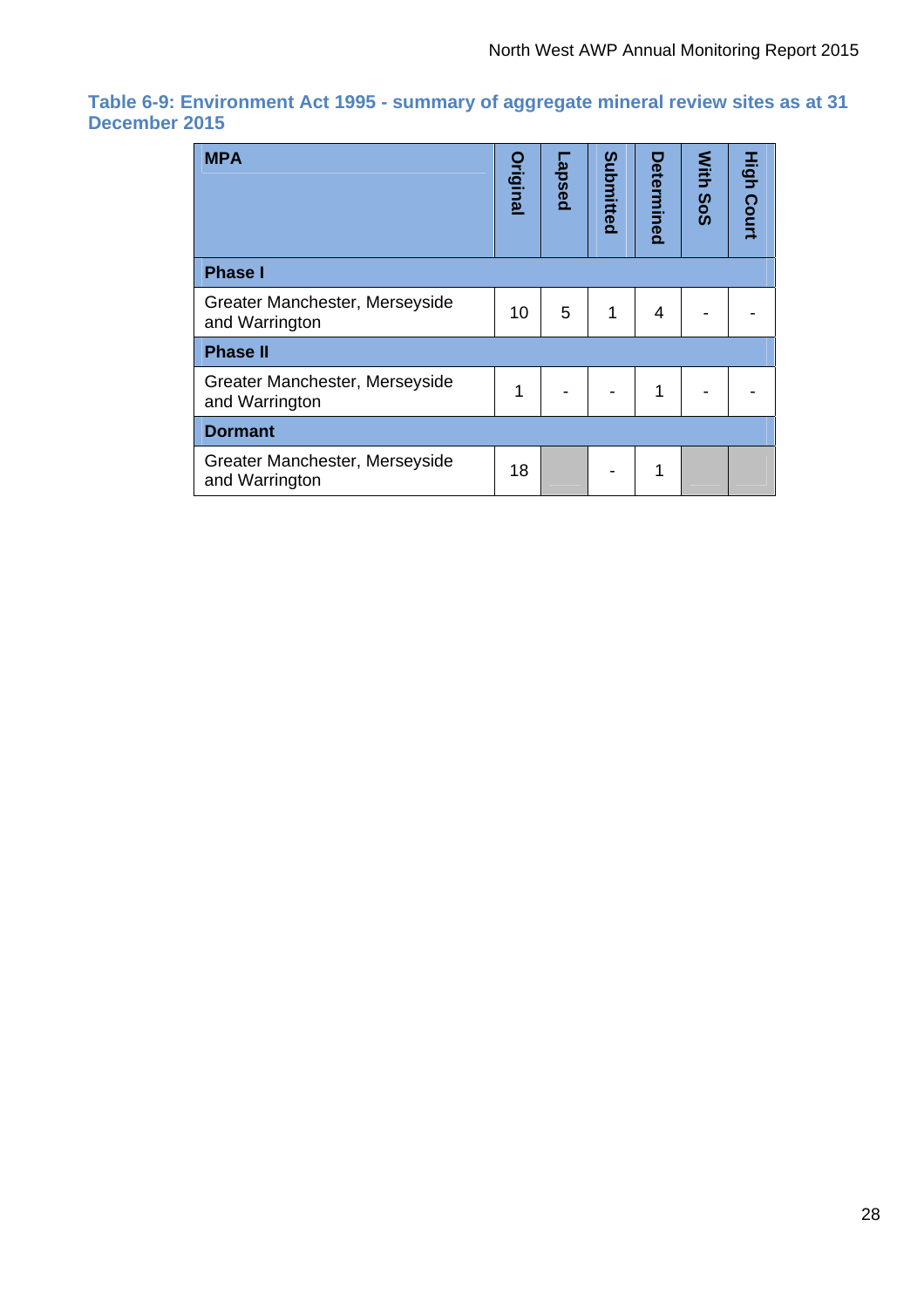

7.1. For the purposes of annual monitoring, the authorities of Blackpool and Blackburn with Darwen are included within the Lancashire sub-region.

#### **Aggregate crushed rock sales, reserves and landbank**

- 7.2. Sales of crushed rock aggregate increased during the monitoring period by 17.4% from 2.81mt in 2014 to 3.3mt. The sales figure is similar to those seen prior to the 2008 recession and represents a second consecutive year of increased sales. The sales of sandstone decreased by 4.1% from 0.99mt in 2014 to 0.95mt. The sales of limestone increased by 29.8% from 1.81mt in 2014 to 2.35mt, the highest figure since 2009.
- 7.3. Total crushed rock reserves increased by 15.4% from 120.07mt as 31 December 2014 to 138.58mt and was due to a new permission and reappraisal of reserves by some operators. Recorded reserves of limestone showed an increase of 11.42mt, representing a 23.1% increase from the 2014 figure which was due an operator not providing returns in 2014 rather than an increase in newly consented reserve. The reserves of sandstone increased by 7.07mt, a 9.9% which is due to a new planning permissions and re-evaluations by some operators. The landbank for crushed rock increased during the 2015 monitoring period from 28.3 years as at 31 December 2014 to 32.6 years, this is in excess of the ten year minimum requirement set out in the NPPF.

#### Table 7-1: Lancashire aggregate crushed rock landbank as at 31<sup>st</sup> December 2015

|            | Landbank as   | Reserves as at | <b>Annual apportionment</b> | Landbank as at |
|------------|---------------|----------------|-----------------------------|----------------|
|            | at 31.12.2014 | 31.12.2015     | requirement 2005-2020       | 31.12.2015     |
| Lancashire | 28.3 years    | 138.58mt       | 4.24mt                      | 32.6 years     |

#### **Aggregate sand and gravel sales, reserves and landbank**

7.4. Land-won aggregate sand and gravel sales increased from 0.48mt as at 31 December 2014 to 0.56mt a 16.6% increase. This is the second consecutive increase following relatively stable sales since 2005, apart from a decline in 2011, indicating a potential upturn in sales for this material. Reserves of sand and gravel have decreased by 3.9% from 8.24mt as at 31 December 2014 to 7.76mt. The drop in the reserve figure is in line with sales and a new permission granted for 0.1mt.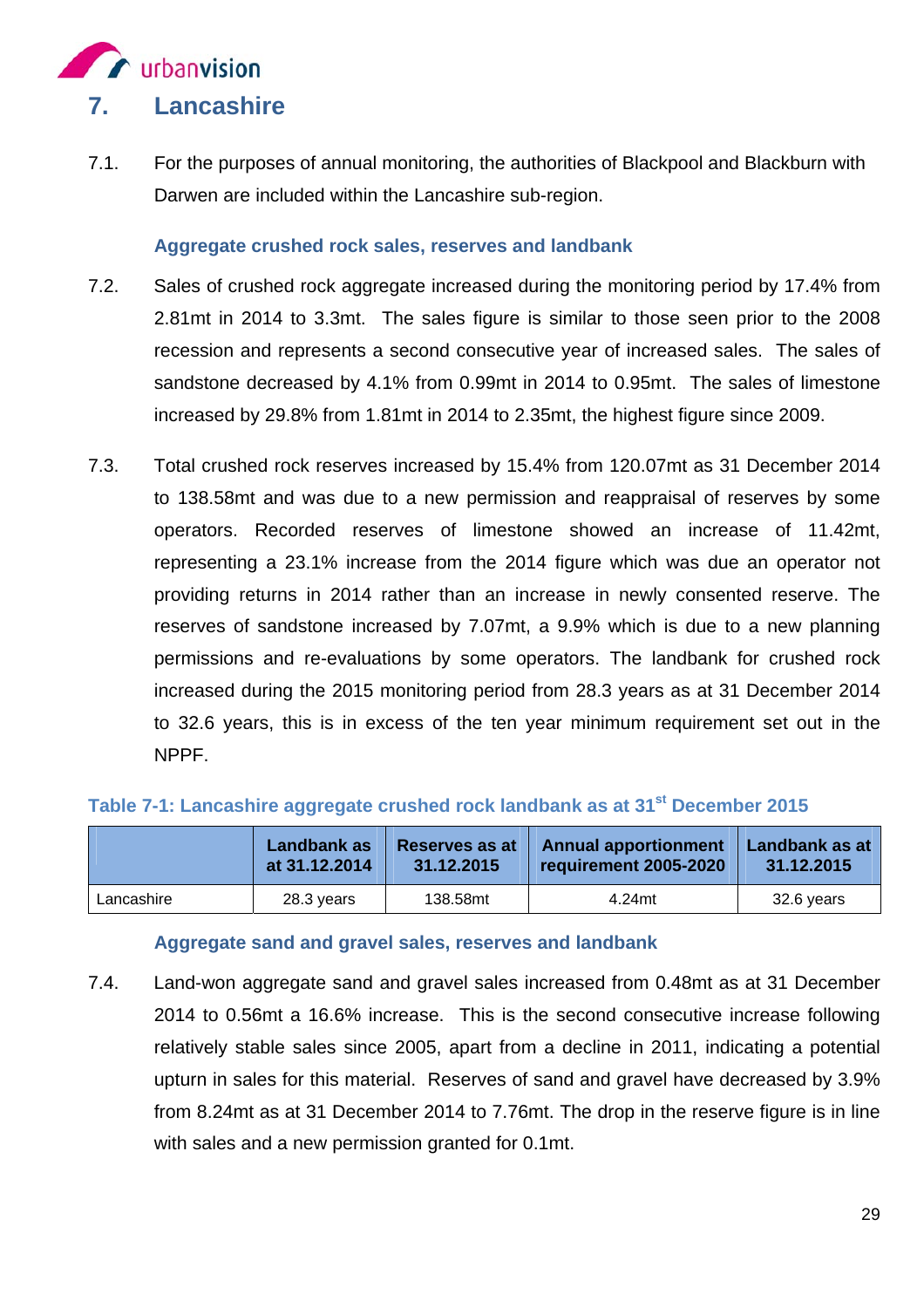7.5. The landbank for aggregate sand and gravel decreased during the monitoring period from 18.6 years as at 31 December 2014 to 17.6 years. The landbank remains in excess of the minimum seven year requirement expressed in the NPPF.

Table 7-2: Lancashire aggregate land-won sand and gravel landbank as at 31<sup>st</sup> December **2015** 

|            | Landbank as   | <b>Reserves as at</b> | <b>Annual apportionment</b> | Landbank as at |
|------------|---------------|-----------------------|-----------------------------|----------------|
|            | at 31.12.2014 | 31.12.2015            | requirement 2005-2020       | 31.12.2015     |
| Lancashire | 18.7 vears    | 7.76mt                | $0.44$ mt                   | 17.6 years     |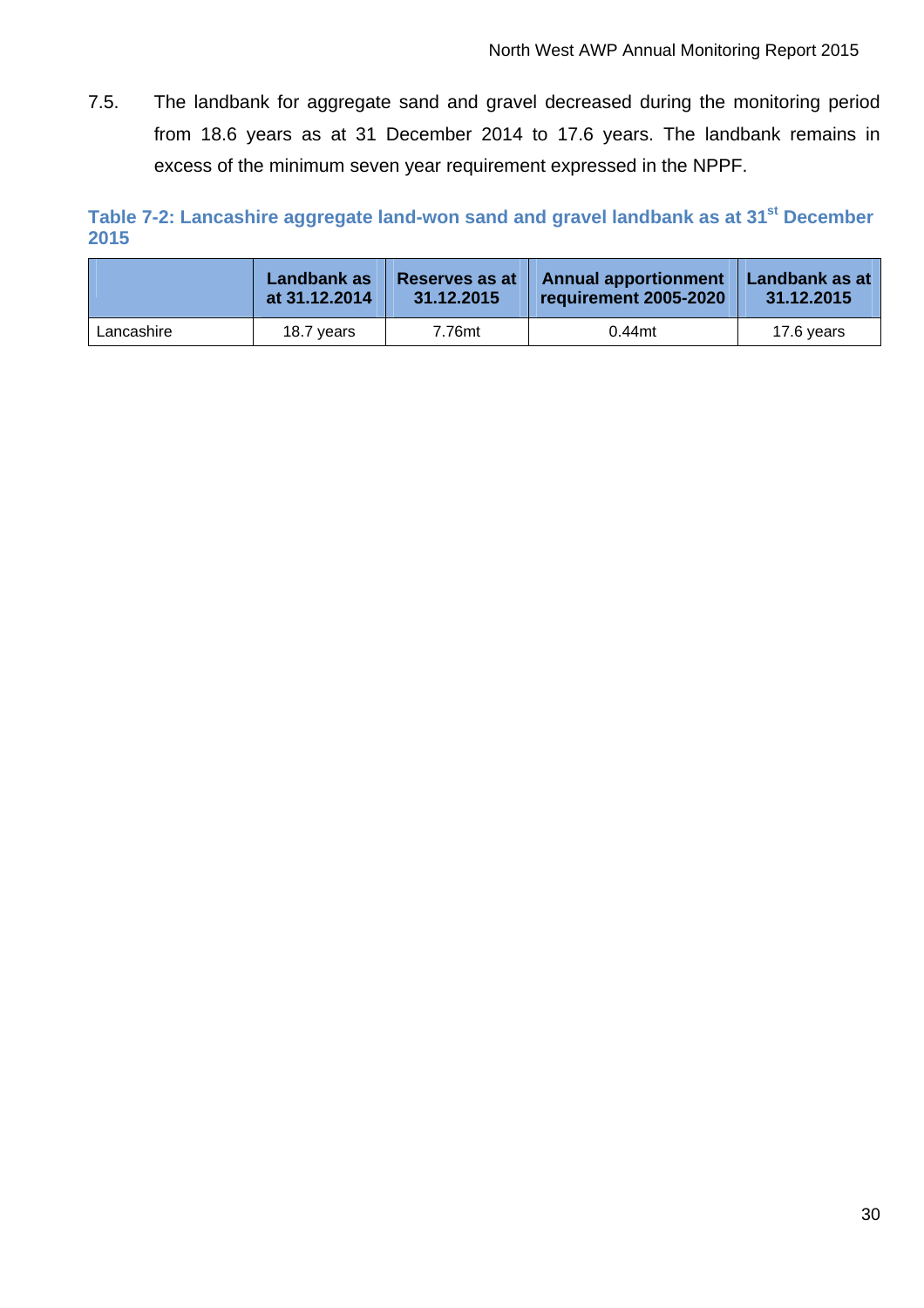

#### **Table 7-3: Lancashire aggregate crushed rock sales and reserves 2006-2015**

| <b>Monitoring Period</b>               | 2006  | 2007  | 2008   | 2009   | 2010   | 2011  | 2012  | 2013   | 2014       | 2015   |  |
|----------------------------------------|-------|-------|--------|--------|--------|-------|-------|--------|------------|--------|--|
| <b>Aggregate Crushed Rock Sales</b>    |       |       |        |        |        |       |       |        |            |        |  |
| Limestone                              | 2.6   | 3.0   | 2.48   | .86    | .59    | .55   | 1.5   | .48    | <b>.81</b> | 2.35   |  |
| <b>Sandstone</b>                       | 1.0   | .26   | 0.98   | 0.66   | 0.63   | 0.86  | 0.94  | 0.67   | 0.99       | 0.95   |  |
| Total aggregate crushed rock sales     | 3.6   | 4.26  | 3.46   | 2.52   | 2.22   | 2.41  | 2.44  | 2.15   | 2.81       | 3.3    |  |
| <b>Aggregate Crushed Rock Reserves</b> |       |       |        |        |        |       |       |        |            |        |  |
| Limestone                              | 77.0  | 71.4  | 52.6   | 67.63  | 65.61  | 62.5  | 60.64 | 59.16  | 49.28      | 60.7   |  |
| <b>Sandstone</b>                       | 75.1  | 74.1  | 70.35  | 69.14  | 67.63  | 66.0  | 71.42 | 71.05  | 70.83      | 77.9   |  |
| Total aggregate crushed rock reserves  | 152.1 | 145.5 | 122.95 | 136.77 | 133.24 | 128.5 | 132.1 | 130.21 | 120.07     | 138.58 |  |

#### **Table 7-4: Lancashire aggregate sand and gravel sales and reserves 2006-2015**

| <b>Monitoring Period</b>                                           |      | 2007 | 2008 | 2009                     | 2010 | 2011                     | 2012                     | 2013                     | 2014                     | 2015 |  |
|--------------------------------------------------------------------|------|------|------|--------------------------|------|--------------------------|--------------------------|--------------------------|--------------------------|------|--|
| <b>Aggregate Sand and Gravel Sales</b>                             |      |      |      |                          |      |                          |                          |                          |                          |      |  |
| Land-won aggregate sand and gravel                                 | 0.34 | 0.33 | 0.31 | 0.42                     | 0.37 | 0.25                     | 0.36                     | 0.36                     | 0.48                     | 0.56 |  |
| Marine dredged aggregate sand and gravel                           | 0.1  | 0.12 | 0.01 | $\overline{\phantom{0}}$ | -    | $\overline{\phantom{a}}$ | $\overline{\phantom{0}}$ | $\overline{\phantom{0}}$ | $\overline{\phantom{0}}$ |      |  |
| Total aggregate sand and gravel sales                              |      | 0.45 | 0.36 | 0.42                     | 0.37 | 0.25                     | 0.36                     | 0.36                     | 0.48                     | 0.56 |  |
| <b>Aggregate Land-won Sand and Gravel Reserves</b>                 |      |      |      |                          |      |                          |                          |                          |                          |      |  |
| Land-won aggregate sand and gravel                                 | 5.21 | 5.4  | 10.3 | 8.98                     | 8.81 | 8.6                      | 8.36                     | 8.18                     | 8.24                     | 7.76 |  |
| <b>Total Aggregate land-won sand and gravel</b><br><b>Reserves</b> | 5.21 | 5.4  | 10.3 | 8.98                     | 8.81 | 8.6                      | 8.36                     | 8.18                     | 8.24                     | 7.76 |  |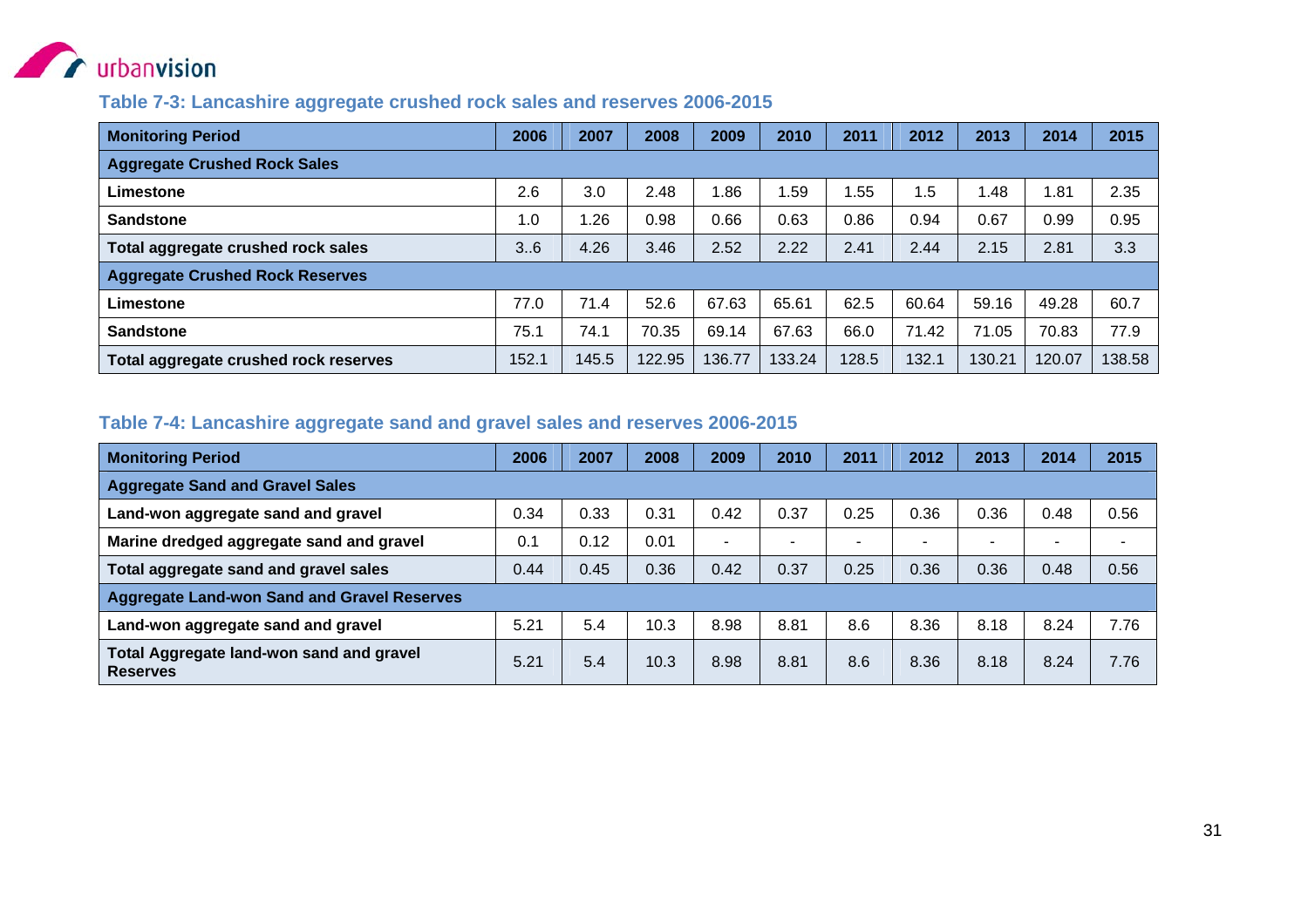| <b>Name</b>                           | <b>Company</b>                       | <b>Grid Ref</b> | <b>Mineral</b>          | <b>Status</b> | <b>MPA</b>                          | <b>MPA/BAA</b> |
|---------------------------------------|--------------------------------------|-----------------|-------------------------|---------------|-------------------------------------|----------------|
| <b>Back Lane</b><br>Quarry            | Aggregate<br><b>Industries UK</b>    | SD 510 695      | Limestone               | Active        | Lancashire<br><b>County Council</b> | <b>MPA</b>     |
| <b>Bankfield Quarry</b>               | <b>Tarmac Limited</b>                | SD 755 435      | Limestone               | Active        | Lancashire<br><b>County Council</b> | <b>MPA</b>     |
| <b>Bellman Quarry</b>                 | <b>Hanson Cement</b><br>Ltd          | SD 761 428      | Limestone               | Active        | Lancashire<br><b>County Council</b> | <b>MPA</b>     |
| <b>Bradley's Sand</b><br>Pit          | J A Jackson                          | SD 512 340      | Sand and<br>gravel      | Active        | Lancashire<br><b>County Council</b> |                |
| <b>Brinscall Quarry</b>               | Hanson<br>Aggregates                 | SD 633 421      | Sandstone               | Active        | Lancashire<br><b>County Council</b> |                |
| Dalton<br><b>Brickworks</b><br>Quarry | <b>Ibstock Brick</b><br>Limited      | SD 501 091      | Clay and<br>shale $(1)$ | Active        | Lancashire<br><b>County Council</b> |                |
| <b>Dunald Mill</b>                    | <b>Tarmac Limited</b>                | SD 511 679      | Limestone               | Active        | Lancashire<br><b>County Council</b> |                |
| Foreshore St<br>Annes                 | William Rainford                     | SD 313 300      | Sand and<br>gravel      | Active        | Lancashire<br><b>County Council</b> |                |
| German Lane<br>Quarry                 | P Casey Enviro<br>Ltd                | SD 562 171      | Sand                    | Inactive      | Lancashire<br><b>County Council</b> |                |
| Jamestone<br>Quarry                   | W.Maher &<br>Sons                    | SD 758 233      | Sandstone               | Active        | Lancashire<br><b>County Council</b> | <b>MPA</b>     |
| Lanehead                              | <b>Tarmac Limited</b>                | SD 752 437      | Limestone               | Active        | Lancashire<br><b>County Council</b> | <b>MPA</b>     |
| Leapers Wood                          | <b>Tarmac Limited</b>                | SD 515 694      | Limestone               | Active        | Lancashire<br><b>County Council</b> | <b>MPA</b>     |
| Leeming                               | <b>Brown Bros</b><br>(Longridge) Ltd | SD 683 406      | Limestone               | Active        | Lancashire<br><b>County Council</b> |                |
| Lower<br><b>Brockholes</b>            | Hargreaves                           | SD 578 304      | Sand and<br>gravel      | Active        | Lancashire<br><b>County Council</b> |                |
| Lydiate Lane<br>Quarry                | <b>Wheale Limited</b>                | SD 554 239      | Sand and<br>gravel      | Active        | Lancashire<br><b>County Council</b> |                |
| Runshaw                               | <b>Tarmac Limited</b>                | SD 543 195      | Sand                    | Active        | Lancashire<br><b>County Council</b> | <b>MPA</b>     |
| Sandons Farm                          | <b>Rigshaw Limited</b>               | SD 592 131      | Sand and<br>gravel      | Active        | Lancashire<br><b>County Council</b> |                |
| Scout Moor                            | Marshells<br>Natural Stone           | SD 814 190      | Sandstone               | Active        | Lancashire<br><b>County Council</b> | MPA/BAA        |
| Sharples Farm                         | <b>RMC</b><br>Aggregates Ltd         | SD 472 428      | Sand and<br>gravel      | Active        | Lancashire<br><b>County Council</b> |                |
| Tong Farm                             | J Laycock                            | SD 880 225      | Clay and<br>shale       | Active        | Lancashire<br><b>County Council</b> |                |
| <b>Waddington Fell</b>                | Armstrongs<br>Aggregates Ltd         | SD 718 479      | Sandstone               | Active        | Lancashire<br><b>County Council</b> | <b>MPA</b>     |
| <b>Whinney Hill</b><br>Quarry         | Park Royale<br>Aggregates            | SD 756 30       | Sandstone               | Active        | Lancashire<br><b>County Council</b> |                |

# **Table 7-5: Lancashire aggregate sites surveyed 2015**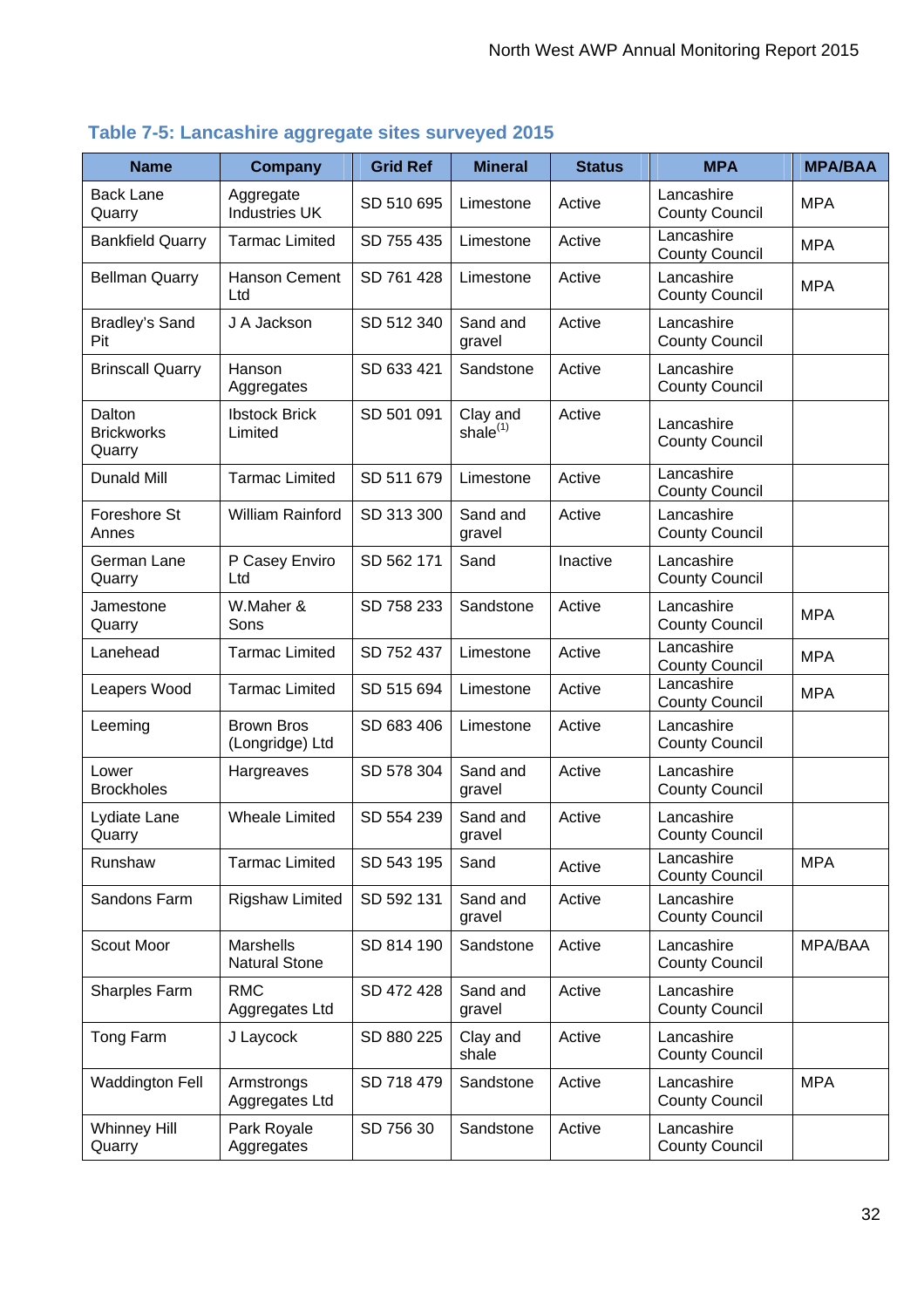

| <b>Name</b>             | Company                | <b>Grid Ref</b> | <b>Mineral</b> | <b>Status</b> | <b>MPA</b>                          | <b>MPA/BAA</b> |
|-------------------------|------------------------|-----------------|----------------|---------------|-------------------------------------|----------------|
| <b>Whitworth Quarry</b> | <b>Fairhurst Stone</b> | SD 875 202      | Sandstone      | Active        | Lancashire<br><b>County Council</b> | <b>MPA</b>     |

1 Figures for clay and shale are not reported, site surveyed for potential aggregate sales

#### **Monitoring of planning applications**

#### **Table 7-6: Planning Applications for primary aggregate extraction determined 1 January to 31 December 2015**

|              | Aggregate crushed rock |                        |                        | Land-won aggregate sand and gravel |                        |                        |  |
|--------------|------------------------|------------------------|------------------------|------------------------------------|------------------------|------------------------|--|
|              | <b>Granted</b><br>(mt) | <b>Refused</b><br>(mt) | No. of<br>applications | <b>Granted</b><br>(mt)             | <b>Refused</b><br>(mt) | No. of<br>applications |  |
| Lancashire   |                        | -                      |                        | 0.1                                | $\,$                   |                        |  |
| <b>Total</b> |                        | $\blacksquare$         |                        | 0.1                                | $\blacksquare$         |                        |  |

#### **Table 7-7: Planning Applications for primary aggregate extraction pending as at 31 December 2015**

|              | Aggregate crushed rock |                        | Land-won aggregate sand and gravel |                        |  |  |
|--------------|------------------------|------------------------|------------------------------------|------------------------|--|--|
|              | <b>Resource (mt)</b>   | No. of<br>applications | <b>Resource (mt)</b>               | No. of<br>applications |  |  |
| Lancashire   |                        |                        |                                    |                        |  |  |
| <b>Total</b> |                        |                        |                                    |                        |  |  |

#### **Table 7-8: Planning application details for primary aggregate extraction determined and pending 1 January to 31 December 2015**

| <b>MPA</b>        | <b>Site</b>      | <b>Applicant</b>          | <b>Application No.</b> | <b>Mineral</b> | Area of<br><b>Application</b><br>(ha) | <b>Resource</b><br>(mt) | Extension/<br>new<br>quarry | Decision/<br>data |
|-------------------|------------------|---------------------------|------------------------|----------------|---------------------------------------|-------------------------|-----------------------------|-------------------|
| Lancashire<br>CC. | Sandons<br>Farm  | Robin<br>Oatridge &<br>Co | LCC/2015/0014          | Sand           | 1.3                                   | 0.1                     | Extension                   | 21/05/15          |
| Lancashire<br>CC. | <b>Brinscall</b> | Armstrong<br>Aggregates   | LCC/2014/0170          | Sandstone      | 1.5                                   | 1.0                     | Extension                   | 21/07/15          |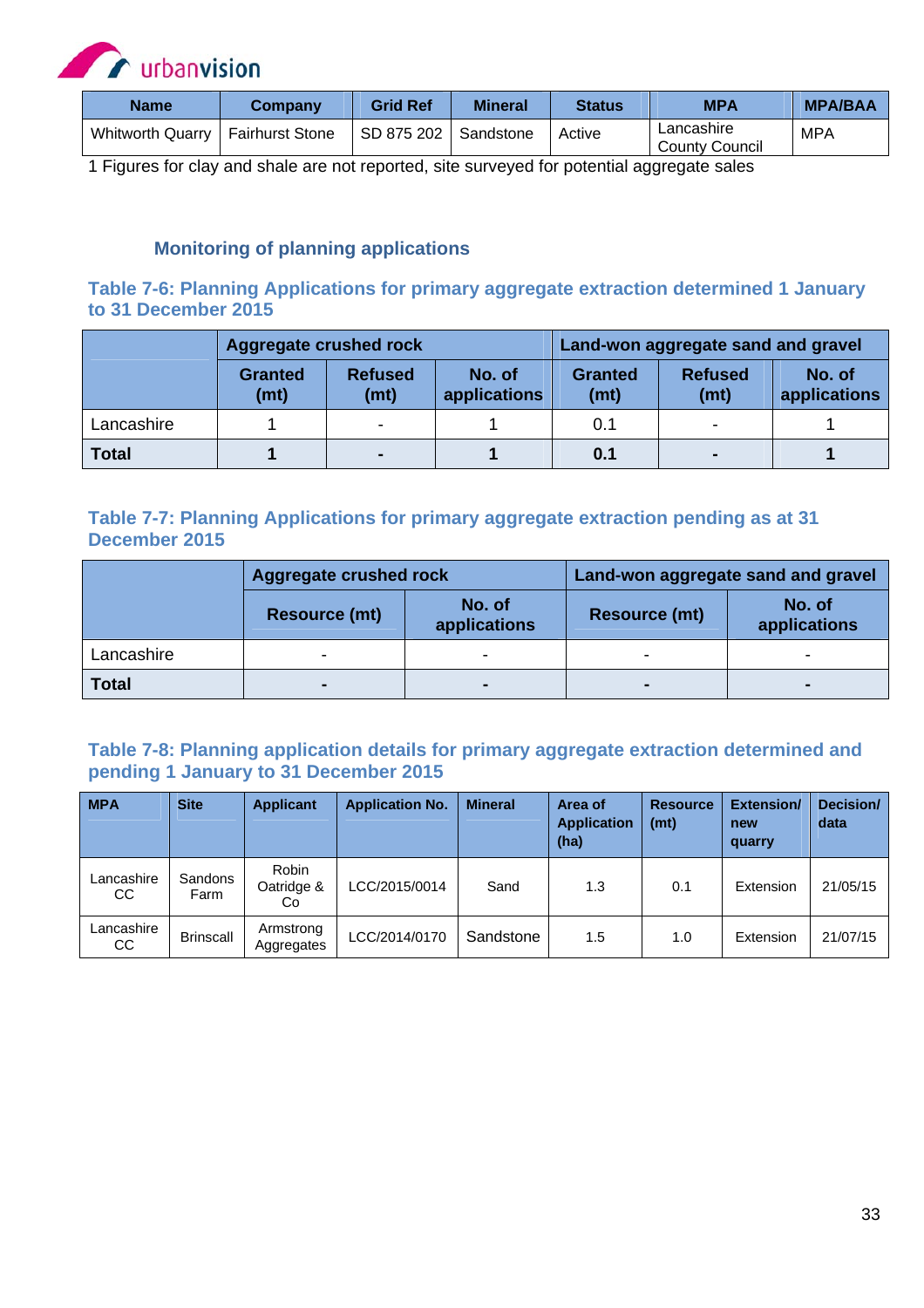#### **Table 7-9: Environment Act 1995 - summary of aggregate mineral review sites as at 31 December 2015**

| <b>MPA</b>      | <b>Original</b> | pesde <sup>-</sup> | Submitted | Determined | With<br>Sos | <b>High Court</b> |
|-----------------|-----------------|--------------------|-----------|------------|-------------|-------------------|
| <b>Phase I</b>  |                 |                    |           |            |             |                   |
| Lancashire      | 11              |                    |           | 11         |             |                   |
| <b>Phase II</b> |                 |                    |           |            |             |                   |
| Lancashire      | $\overline{2}$  | 1                  |           | 1          |             |                   |
| <b>Dormant</b>  |                 |                    |           |            |             |                   |
| Lancashire      | 8               |                    |           |            |             |                   |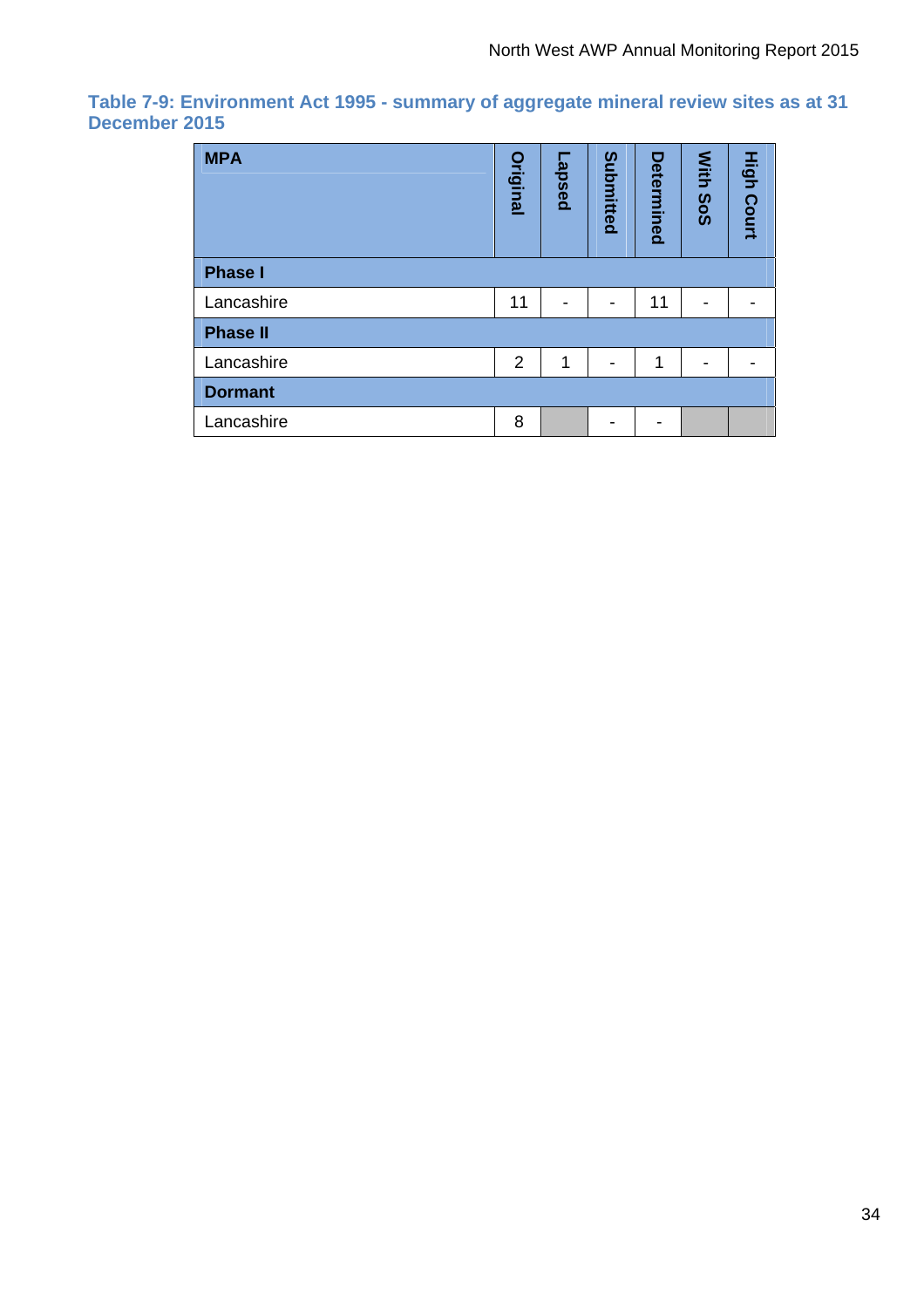

### **8. Marine Dredged Aggregate**

- 8.1. The Crown Estate along with the British Marine Aggregate Producers Association (BMAPA) publish reserve and dredge statistics on an annual basis. The report 'Marine Aggregates the Crown Estate Licences Summary of Statistics 2015' provides summary statistics relating to the dredging and landing of marine dredged aggregate sand. Reserve information is published by The Crown Estate in the Capability and Portfolio report. In addition, The Crown Estate and BMAPA publish a summary of the extraction activity in the Area Involved Report, the 18th of which was published in September 2016. Table 8.1 provides detail of the North West dredging areas, Tables 8.2 and 8.3 provide removal and landing statistics for the North West Region.
- 8.2. During the 2015 monitoring period there were four active dredging licences operating in water off the North West coast.

| Area no: | Area name           | <b>Licence type</b>                                | <b>Licence holder</b>                                  | <b>Operational</b><br>status 2015 |
|----------|---------------------|----------------------------------------------------|--------------------------------------------------------|-----------------------------------|
| 392      | <b>Hilbre Swash</b> | Active dredge area/application<br>area             | <b>Tarmac Marine Dredging</b><br><b>Active Limited</b> | Active                            |
| 393      | Hilbre Swash        | Active dredge area/application<br>area             | Norwest Sand and Ballast<br>Co                         | Active                            |
| 457      | Liverpool Bay       | Active dredge area/application<br>area/Option area | Westminster Gravels Ltd                                | Active                            |
| 518      | Liverpool Bay       | Active dredge area/application<br>area/Option area | Hanson Aggregates Marine<br>Ltd                        | Active                            |

**Table 8-1: North West marine licences and dredging areas 2015** 

- 8.3. A total of 2,046,899 tonnes of material was removed from permitted dredging areas off the North West coast during the 2015 monitoring period and the highest rate of extraction in over 10 years. This represents a 293% increase in removal levels from 2014. This increase is due to the extraction of secondary contact fill of over 1.78mt which does not count towards the annual limit of removal. Primary Aggregate increased by 3.6 percent from 241,424 tonnes in 2014 to 260,649 tonnes.
- 8.4. Of the total 2.04mt of material removed only 252,856 tonnes was landed at permitted landing points within the North West. Landing within the North West (excluding landings at Penrhyn) has increased by 4.5% from 206,504 in 2014 to a total of 215,844 during 2015. Landings increased at all wharves compared to 2014. Barrow wharves increased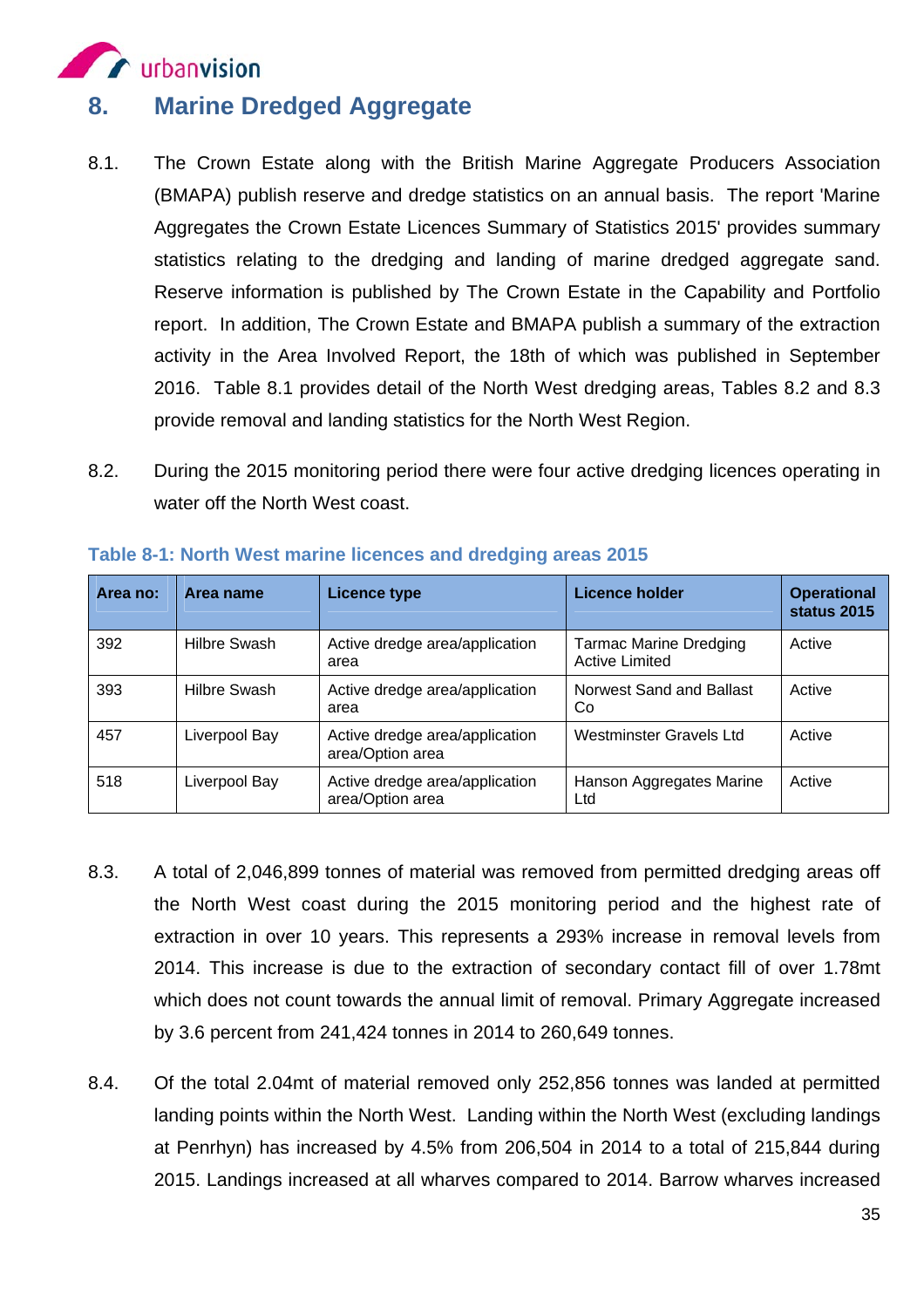by 55.8% from 3,790 in 2014 to 5,905 during 2015 although this is still below the 11,805 landed in 2013. Liverpool ports increased from 202,074 in 2014 to 209,939 in 2015.

8.5. The 'Marine Aggregates Capability and Portfolio document 2015' reports that there are currently 19.10mt of primary marine aggregate reserves in the north west dredging areas, which when compared to the 10 year average annual off take rate would provide a reserve life of approximately 40.99 years.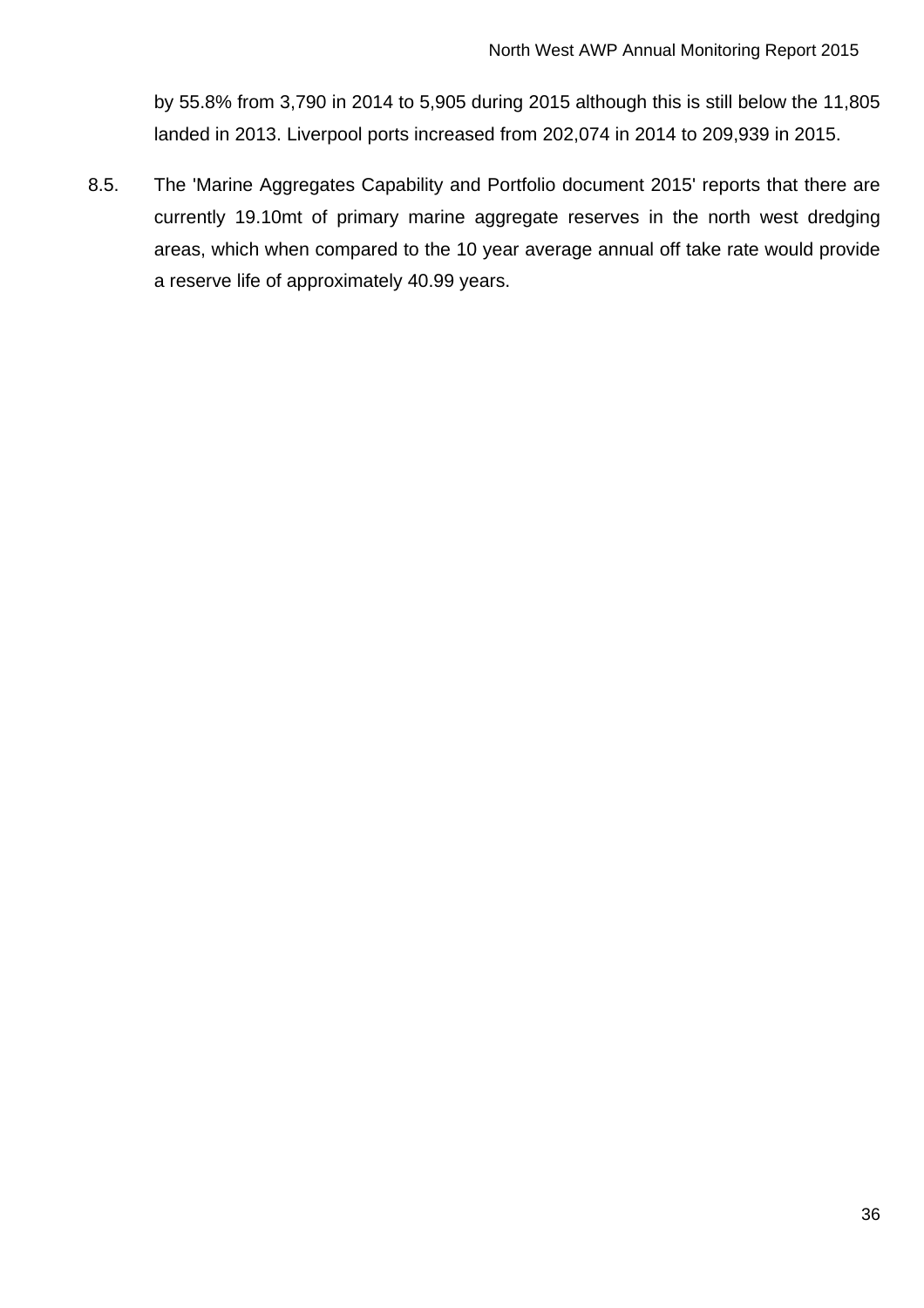

#### **Table 8-2: Marine dredged aggregate removed from off the North West coast 2006-2015**

| <b>North West</b>                      |                      | 2006    | 2007    | 2008    | 2009    | 2010    | 2011    | 2012    | 2013    | 2014    | 2015      |
|----------------------------------------|----------------------|---------|---------|---------|---------|---------|---------|---------|---------|---------|-----------|
| Primary                                | Aggregate            | 633,405 | 432,889 | 271,598 | 307,509 | 314,098 | 285,368 | 378,813 | 251,424 | 378,813 | 260,649   |
|                                        | River & Misc         | 109,399 | 87,787  | 92,263  | 39,458  | 0       |         | 0       | 0       | 0       | 0         |
| <b>Secondary</b>                       | Beach<br>nourishment | 0       | 0       |         | 0       | 0       | 0       | 480,000 | 268,959 | 480,000 | 0         |
|                                        | Contract fill        | 0       | 207,506 | 276,190 | 9,000   | 0       | 309,300 | 0       | 0       | 0       | ,786,250  |
| <b>Total aggregates removed</b>        |                      | 720,001 | 742,804 | 728,182 | 840,051 | 355,967 | 314,098 | 594,668 | 858,813 | 520,383 | 2,046,899 |
| Authorised limit of removal<br>(mt/pa) |                      | 1.38    | 1.38    | 1.38    | 1.38    | 1.26    | 1.33    | 1.43    | 0.99    | 1.31    | 1.3       |

#### **Table 8-3: Marine dredged aggregate landed at North West coastal wharfs**

| <b>Landing Point</b>     | 2006    | 2007    | 2008    | 2009                     | 2010    | 2011    | 2012    | 2013    | 2014    | 2015    |
|--------------------------|---------|---------|---------|--------------------------|---------|---------|---------|---------|---------|---------|
| <b>Barrow</b>            | 22,321  | 14,890  | 23,319  | 23,111                   | 15,592  | 12,333  | 9,831   | 11,805  | 3,790   | 5,905   |
| Eastham                  | 111,687 | 109,399 | 87,787  | 92,263                   | 40,012  | -       | -       | ٠       |         |         |
| Heysham                  | 138,088 | 119,767 | 11,930  | $\overline{\phantom{0}}$ |         |         | -       |         |         |         |
| Liverpool                | 373,812 | 428,635 | 327,094 | 209,766                  | 223,206 | 238,880 | 205,528 | 303,696 | 202,074 | 209,939 |
| Penrhyn                  | 46,091  | 46,002  | 54,901  | 27,133                   | 53,088  | 53,302  | 62,361  | 53,700  | 35,074  | 37,012  |
| Total                    | 691,999 | 718,693 | 505,031 | 352,273                  | 331,898 | 304,515 | 277,720 | 369,201 | 241,578 | 252,856 |
| <b>Total exc Penrhyn</b> | 645,908 | 672,691 | 450,130 | 325,140                  | 278,810 | 251,213 | 215,359 | 315,501 | 206,504 | 215,844 |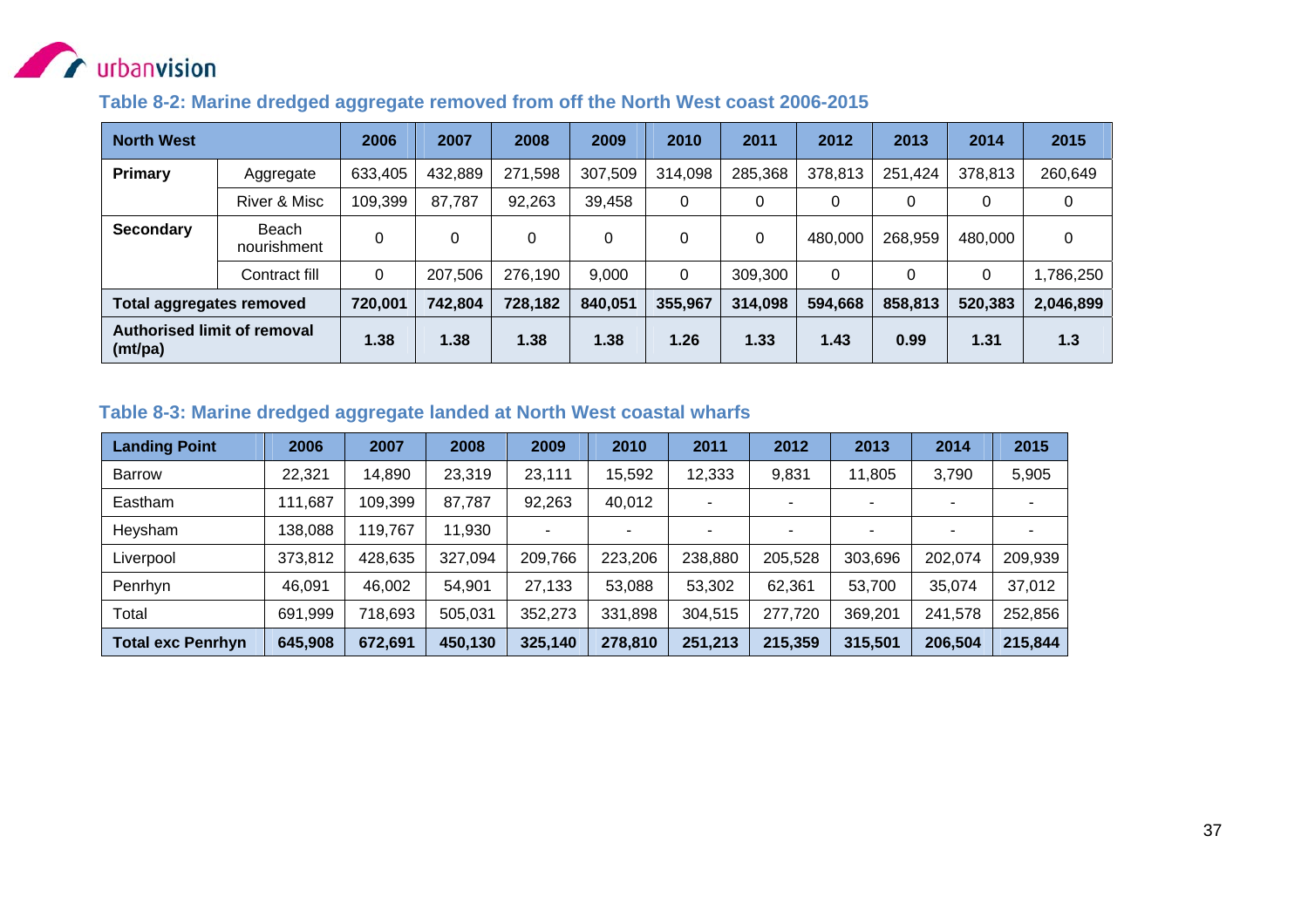# **9. Secondary and Recycled Aggregates**

- 9.1. Recycled Aggregate, which includes inert materials such as concrete, stone, brick and other similar materials, are reprocessed materials previously used for construction purposes and which are often taken from the Construction, Demolition and Excavation (CD&E) waste stream. Secondary aggregates are usually by-products of industrial processes and can include materials such as clay waste, ash and slag.
- 9.2. The use of secondary and recycled materials not only reduces the requirement for new production of primary aggregate, but also reduces the need for disposal to landfill of CD&E waste materials. The National Planning Policy Framework (para 163) recognises this and strongly promotes the use of secondary and recycled materials as an alternative to primary aggregate.
- 9.3. Data on secondary and recycled aggregate production and use is variable and incomplete. This is because, while some sites operate under licence and can be monitored, much recycling and re-use occurs on individual construction sites, is temporary in nature and does not produce data. Attempts by the AWP to fill this data gap through the 2015 survey have produced insufficient data. Until this situation is remedied through future surveys, the Environment Agency's Waste Data Interrogator has been used to identify the amount of CD&E waste produced and handled at licenced waste facilities within each Waste Authority and is presented by sub-region in Table 9.1 below. It is likely to only represent a proportion of the recycled aggregates in circulation.
- 9.4. CD&E materials will be used for engineering works and restoration/recovery projects as well as creating secondary aggregates. An increase in the amount of CD&E being handled or produced in each area may represent an increase in the amount of recycled aggregate available for use. In Cheshire East the amount of handled CD&E increased from 0.56mt in 2014 to 0.71mt in 2015 an increase of 26%. Production increased from 0.04mt 2014 to 0.07mt in 2015, an increase of 92.5%. In Cheshire West and Chester the amount of handled CD&E increased from 0.15mt in 2014 to 0.17mt in 2015 an increase of 12%. Production increased from 0.028mt 2014 to 0.029mt in 2015 an increase of 1.1%.
- 9.5. In Cumbria there was an increase in both production and handling of CD&E. The amount of handled CD&E increased from 0.85mt in 2014 to 1.02mt in 2015, a 19.9%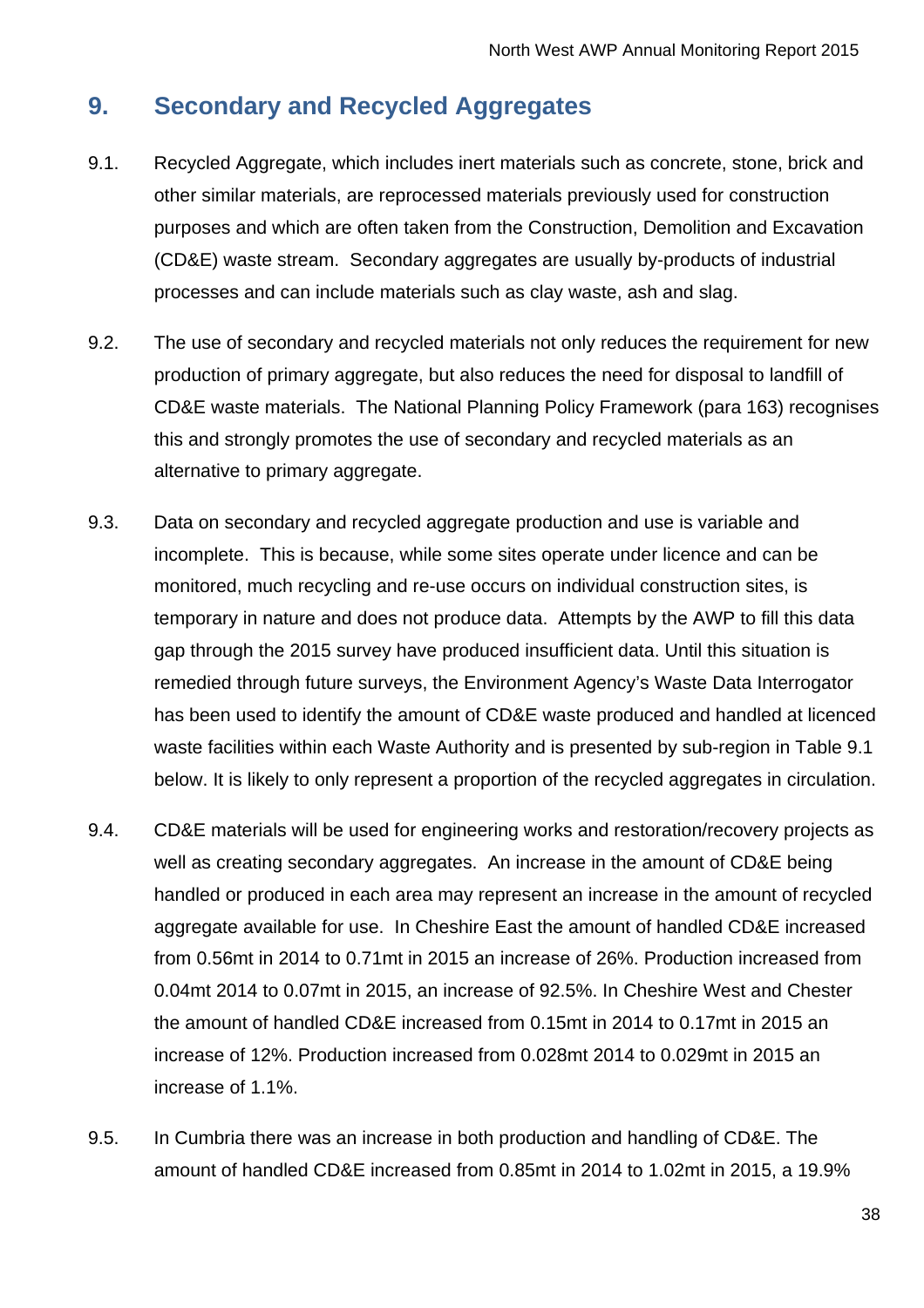# **Contract of Automobile Street**

increase. The amount produced increased from 0.7mt in 2014 to 0.77mt in 2015, a 9.5% increase.

- 9.6. In Greater Manchester, Merseyside and Warrington the amount of CD&E that was handled fell by 2.8% whilst production increased by 19.4%. Production increased in all areas, handling increased in Merseyside but fell within Greater Manchester and Warrington. In Greater Manchester the amount of handled CD&E decreased from 2.87mt in 2014 to 2.85mt in 2015, a reduction of 0.7%. Production increased from 2.34mt 2014 to 2.79mt in 2015, an increase of 19.4%. In Merseyside, the amount of handled CD&E increased from 0.88mt in 2014 to 1.16mt in 2015 an increase of 31.9%. Production increased from 0.42mt 2014 to 0.5mt in 2015 an increase of 19.2%. In Warrington the amount of handled CD&E decreased from 1.02mt in 2014 to 0.62mt in 2015 a decrease of 39%. Production increased from 0.12mt 2014 to 0.19mt in 2015 an increase of 21.1%.
- 9.7. In Lancashire there was a decrease in both production and handling of CD&E. The amount of handled CD&E decreased from 1.92mt in 2014 to 1.87mt in 2015 a 2.6% decrease. The amount produced decreased from 1.64mt in 2014 to 1.53mt in 2015 a 7% decrease.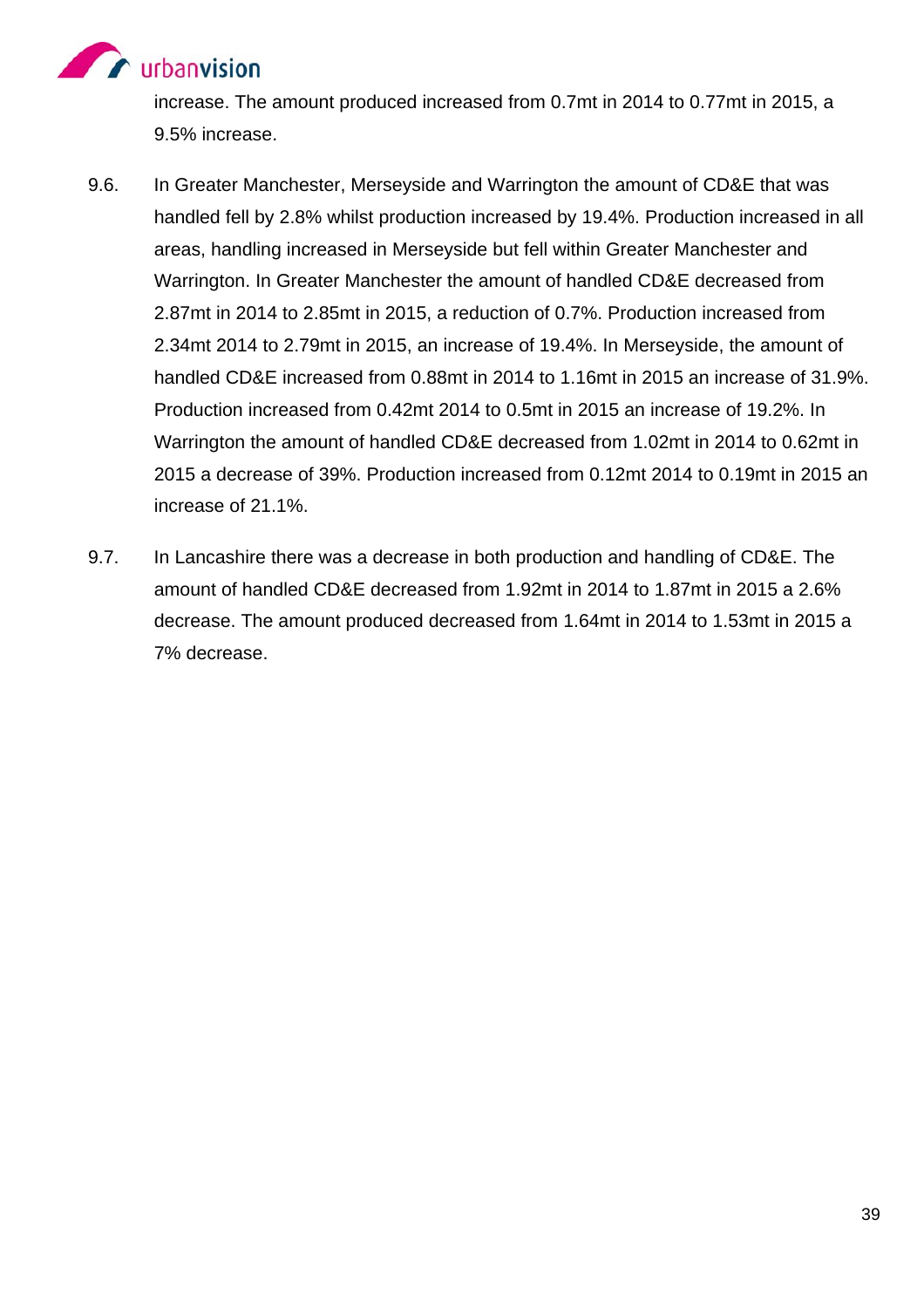**Table 9-1 CD&E Arising's Produced and Handled in the North West (Environment Agency Waste Data Interrogator, 2012, 2013, 2014 and 2015)** 

| <b>Minerals Planning</b>                                         | 2012            |                | 2013            |                | 2014            |                | 2015            |                |
|------------------------------------------------------------------|-----------------|----------------|-----------------|----------------|-----------------|----------------|-----------------|----------------|
| <b>Authority</b>                                                 | <b>Produced</b> | <b>Handled</b> | <b>Produced</b> | <b>Handled</b> | <b>Produced</b> | <b>Handled</b> | <b>Produced</b> | <b>Handled</b> |
| <b>Cheshire East</b>                                             | 108,930.3       | 580,054.6      | 18,841.4        | 358,519.1      | 40,899          | 567,960.8      | 78,716.6        | 715,491.9      |
| Cheshire West and<br>Chester                                     | 75,623.1        | 293,144.5      | 40,757.1        | 265,172.4      | 28,850.1        | 151,911.9      | 29,163.2        | 170,089.1      |
| <b>Cheshire</b>                                                  | 184,553.4       | 873,199.0      | 59,598.4        | 623,691.5      | 69,749.1        | 719,872.7      | 107,879.7       | 885,580.9      |
| <b>Cumbria</b>                                                   | 420,108.1       | 632,209.9      | 553,513.8       | 742,601.5      | 709,868.5       | 857,473.3      | 777,083.0       | 1,028,040.5    |
| Greater Manchester                                               | 1,674,149.3     | 2,228,372.8    | 2,113,616.5     | 2,731,459.0    | 2,340,592.8     | 2,887,321.2    | 2,793,823.0     | 2,868,223.8    |
| Merseyside                                                       | 243,213.3       | 696,097.3      | 410,326.2       | 937,034.3      | 424,324.1       | 886,209.8      | 505,994.6       | 1,169,322.5    |
| Warrington                                                       | 39,006.8        | 535,753.4      | 75,800.1        | 1,030,880.3    | 123,781.9       | 1,025,541.8    | 197,756.8       | 625,784.3      |
| <b>Greater Manchester,</b><br><b>Merseyside &amp; Warrington</b> | 1,956,369.4     | 3,460,223.4    | 2,599,742.8     | 4,699,373.7    | 2,888,698.8     | 4,799,072.7    | 3,497,574.4     | 4,663,330.6    |
| Lancashire                                                       | 1,192,020.9     | 1,059,652.0    | 1,250,336.6     | 1,123,368.0    | 1,649,305.7     | 1,927,558.6    | 1,534,296.1     | 1,877,895.0    |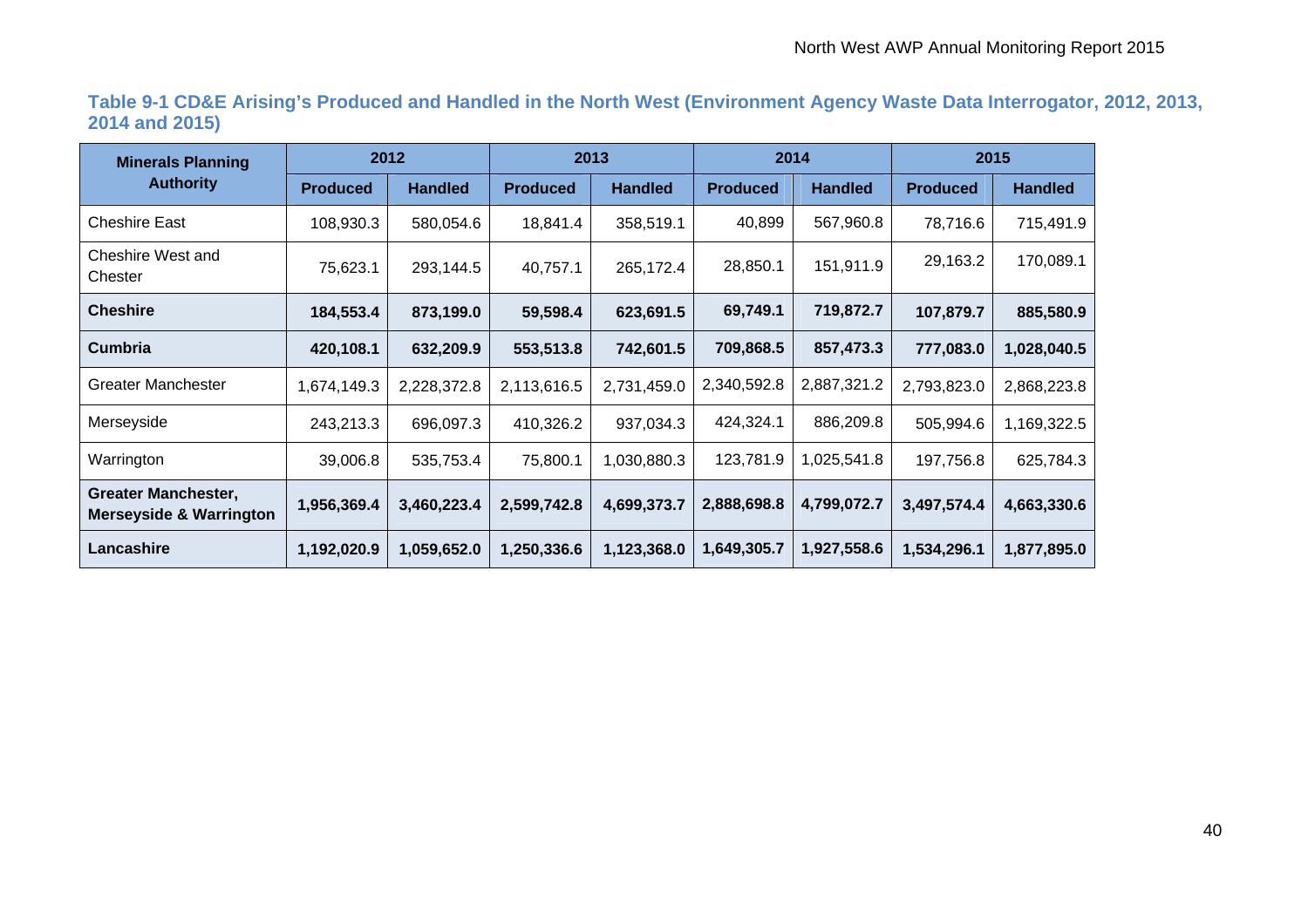

# **Appendix 1: AWP Membership**

|                                                   | <b>Aggregate Working Party Representatives</b>              |  |  |  |  |  |
|---------------------------------------------------|-------------------------------------------------------------|--|--|--|--|--|
| Chairperson                                       | <b>Carolyn Williams</b>                                     |  |  |  |  |  |
|                                                   | Group Leader Minerals and Waste                             |  |  |  |  |  |
|                                                   | <b>Urban Vision Parntership Ltd</b>                         |  |  |  |  |  |
|                                                   | 1 <sup>st</sup> Floor, Salford Civic Centre,                |  |  |  |  |  |
|                                                   | Chorley Road, Swinton,                                      |  |  |  |  |  |
|                                                   | Salford, M27 5AW                                            |  |  |  |  |  |
|                                                   | Tel: 0161 604 7746                                          |  |  |  |  |  |
|                                                   | carolyn.williams@urbanvision.org.uk                         |  |  |  |  |  |
| <b>Technical Secretary</b>                        | <b>Jonathan Evans</b>                                       |  |  |  |  |  |
|                                                   | <b>Planning Officer</b>                                     |  |  |  |  |  |
|                                                   | Urban Vision Parntership Ltd                                |  |  |  |  |  |
|                                                   | 1 <sup>st</sup> Floor, Salford Civic Centre,                |  |  |  |  |  |
|                                                   | Chorley Road, Swinton,                                      |  |  |  |  |  |
|                                                   | Salford, M27 5AW                                            |  |  |  |  |  |
|                                                   | Tel: 0161 779 6183                                          |  |  |  |  |  |
|                                                   | jonathan.evans@urbanvision.org.uk                           |  |  |  |  |  |
| <b>Government Representatives</b>                 |                                                             |  |  |  |  |  |
| Department for                                    | <b>Eamon Mythen</b>                                         |  |  |  |  |  |
| <b>Communities and</b><br><b>Local Government</b> | Planning for Minerals and Sustainable Waste Management Team |  |  |  |  |  |
|                                                   | <b>DCLG, Planning Directorate</b>                           |  |  |  |  |  |
|                                                   | Infrastructure and Environment Division,                    |  |  |  |  |  |
|                                                   | Third Floor Fry Building,                                   |  |  |  |  |  |
|                                                   | 2 Marsham Street,                                           |  |  |  |  |  |
|                                                   | London SW1P 4DF                                             |  |  |  |  |  |
|                                                   | Tel: 0303 44 41654                                          |  |  |  |  |  |
|                                                   | Eamon.Mythen@communities.gsi.gov.uk                         |  |  |  |  |  |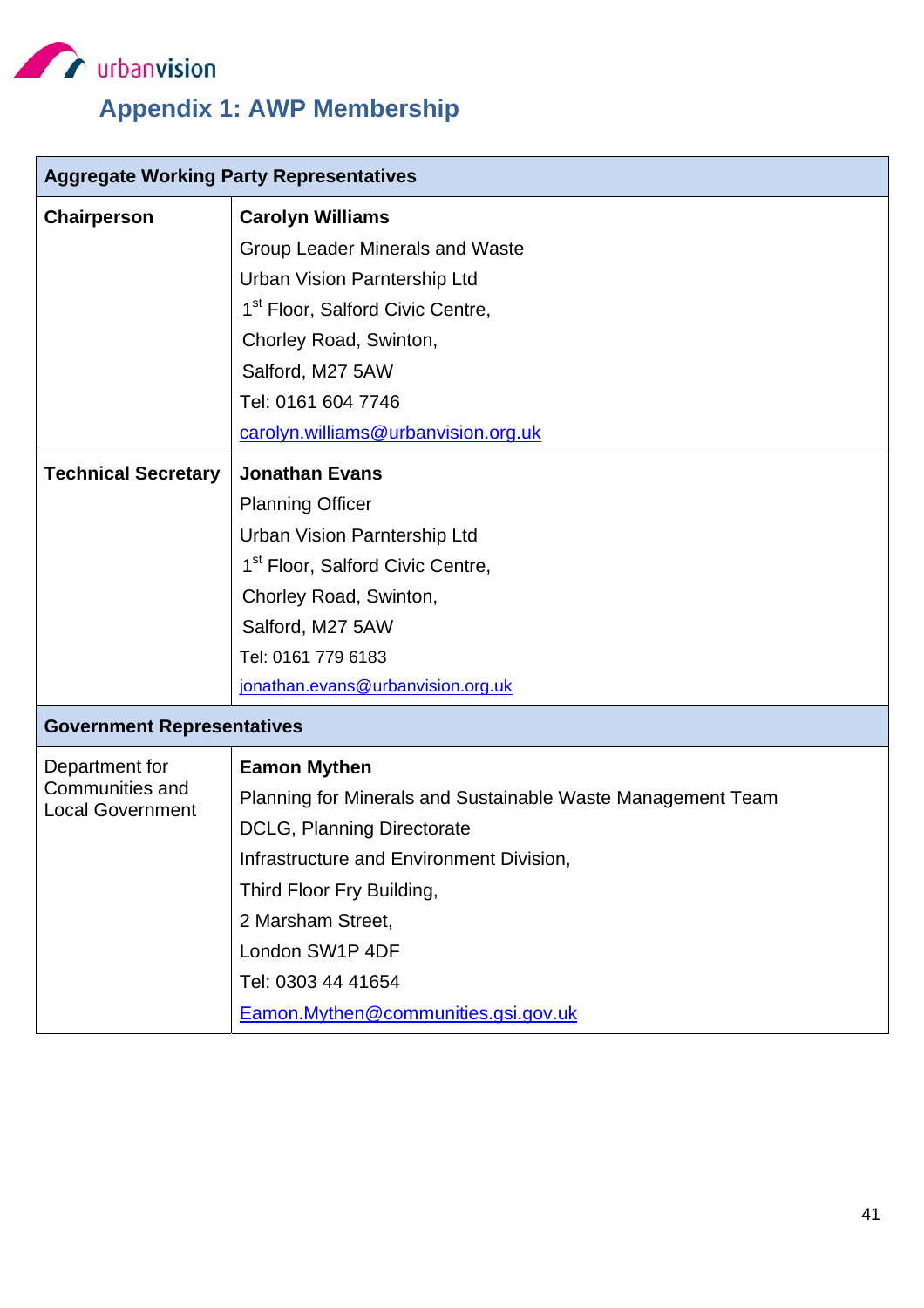| The Crown Estate                        | <b>Nicola Clay</b>       |                                                                                                                           |  |  |  |  |
|-----------------------------------------|--------------------------|---------------------------------------------------------------------------------------------------------------------------|--|--|--|--|
|                                         |                          | The Crown Estate, Marine Minerals,                                                                                        |  |  |  |  |
|                                         | 16 New Burlington Place, |                                                                                                                           |  |  |  |  |
|                                         | London W1S 2HX           |                                                                                                                           |  |  |  |  |
|                                         | nicola.clay@rhdhv.com    |                                                                                                                           |  |  |  |  |
| <b>Local Government Representatives</b> |                          |                                                                                                                           |  |  |  |  |
| <b>Cheshire East Council</b>            |                          | <b>Emma Williams</b>                                                                                                      |  |  |  |  |
|                                         |                          | Strategic Planning & Housing, Cheshire East Council,<br>Westfields, Middlewich Road, Sandbach, Cheshire CW11<br>1HZ       |  |  |  |  |
| <b>Cheshire West and Chester</b>        |                          | <b>Catherine Morgetroyd Spatial Planning, Cheshire West</b><br>and Chester Council, The Forum Offices, Chester CH1 2HS    |  |  |  |  |
| <b>Cumbria</b>                          |                          | <b>Sue Brett</b>                                                                                                          |  |  |  |  |
|                                         |                          | Minerals & Waste Planning Policy Team, Cumbria County<br>Council, County Offices, Busher Walk, Kendal, Cumbria<br>LA9 4RQ |  |  |  |  |
| <b>Environmental Advisory Service</b>   |                          | <b>Paul Slinn</b>                                                                                                         |  |  |  |  |
| (Merseyside)                            |                          | Environment Advisory Service, 1st Floor, Merton House                                                                     |  |  |  |  |
|                                         |                          | Stanley Road, Bootle, Liverpool L20 3DL                                                                                   |  |  |  |  |
| <b>Urban Vision Partnership Ltd</b>     |                          |                                                                                                                           |  |  |  |  |
|                                         |                          | <b>Philippa Lane</b>                                                                                                      |  |  |  |  |
| (Greater Manchester)                    |                          | Urban Vision Parntership Ltd, 1 <sup>st</sup> Floor, Salford Civic<br>Centre, Chorley Road, Swinton, Salford, M27 5AW     |  |  |  |  |
| <b>Lancaster County Council</b>         |                          | <b>Richard Sharple</b>                                                                                                    |  |  |  |  |
|                                         |                          | Planning and Environment, Lancashire County Council,<br>Guild House, Cross Street Preston, PR1 8RD                        |  |  |  |  |
| <b>Lake District National Park</b>      |                          | <b>Paula Allen</b>                                                                                                        |  |  |  |  |
|                                         |                          | Lake District National Park Authority, Murley<br>Moss,<br>Oxenholme Road, Kendal LA9 7RL                                  |  |  |  |  |
| <b>Warrington Borough Council</b>       |                          | <b>Kevin Usher</b>                                                                                                        |  |  |  |  |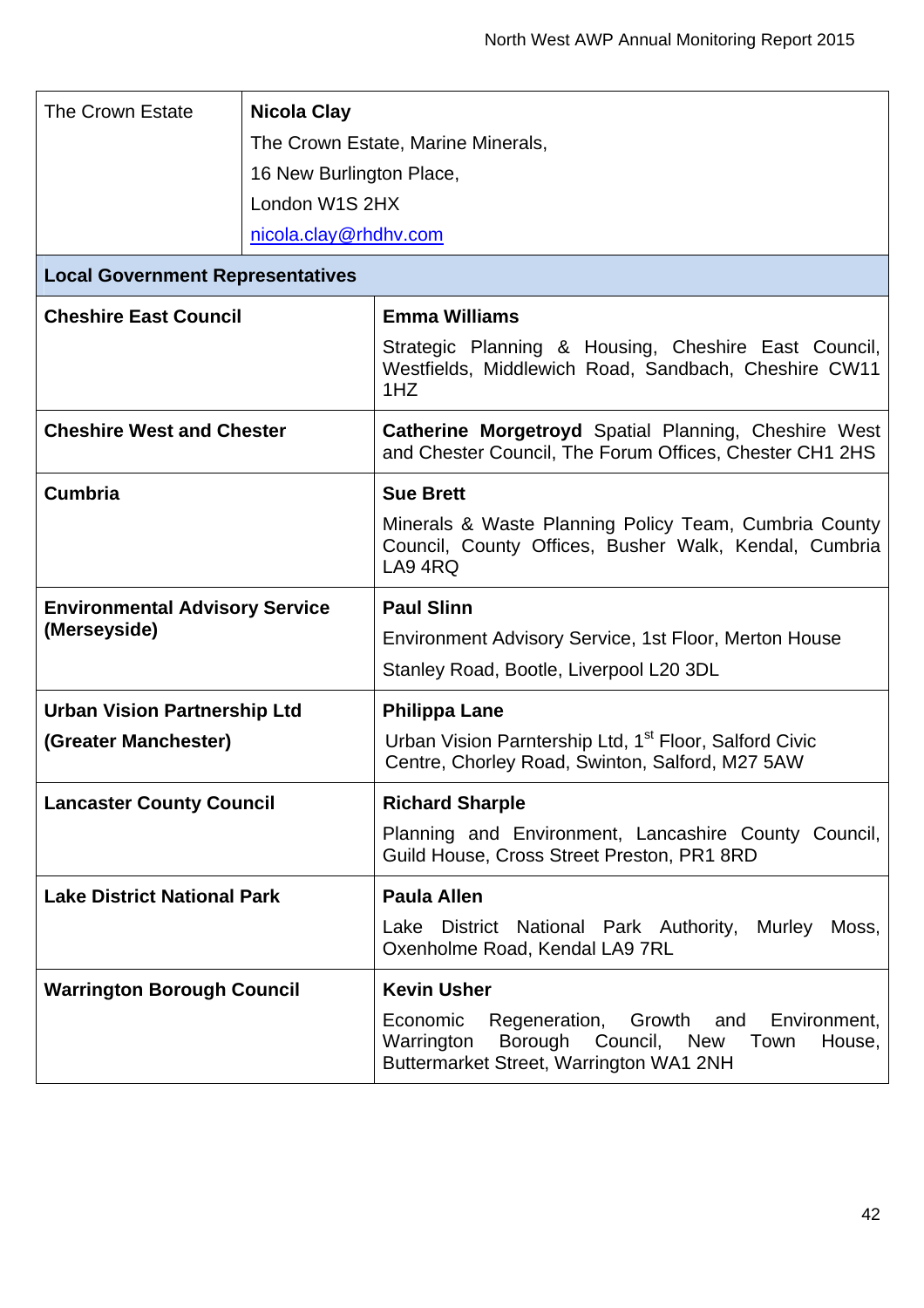**CONTROL** urbanvision

| <b>Industry Representatives</b>                                 |                                                                                                                                   |
|-----------------------------------------------------------------|-----------------------------------------------------------------------------------------------------------------------------------|
| <b>Aggregate Industries UK Limited</b>                          | <b>Geoff Storey</b><br>Aggregate Industries UK, High Roads, Nether Kellet,<br>Cranforth, Lancashire LA6 1EA                       |
| <b>British Aggregate Association</b>                            | <b>Peter Huxtable</b><br>Marshalls Natural Stone Division, Brier Lodge, Southowarm,<br>Harlifax HA3 9SY                           |
| <b>British Marine Aggregate Producers</b><br><b>Association</b> | <b>Andrew Bellamy</b><br>BMAPA, UMA House, Shopwhyke Road, Chichester PO20<br>2AD                                                 |
| <b>Cemex UK</b>                                                 | <b>Mark Kelly</b><br>Cemex UK Operations Limited, Coldharbour Lane, Thorpe,<br>Egham, Surrey TW20 8TD                             |
| <b>Hanson Heidelberg Cement Group</b>                           | <b>Andrew Bower</b><br>Hanson Aggregates, Clifford House, Wetherby Business<br>Park, York Road, Wetherby, West Yorkshire LS22 7NS |
| <b>Minerals Products Association</b>                            | <b>Nick Horsley</b><br>Minerals Products Association, 38-44 Gillingham Street,<br>London SW1V 1HU                                 |
| <b>Sibelco UK Ltd</b>                                           | <b>Mike Hurley or Maria Cotton</b><br>Sibelco UK Ltd, Brookside<br>Hall,<br>Congleton<br>Road,<br>Sandbach, Cheshire CW11 4TF     |
| Tarmac                                                          | <b>Grahame Fyles or Matthew Pixton</b><br>Tarmac, Tunstead House, Buxton, Derbyshire SK17 8TG                                     |
| <b>Marshalls</b>                                                | <b>Gary Redfern</b><br>Landscape House, Premier Way, Lowfields Business Park,<br>Elland, W Yorks, HX5 9HT                         |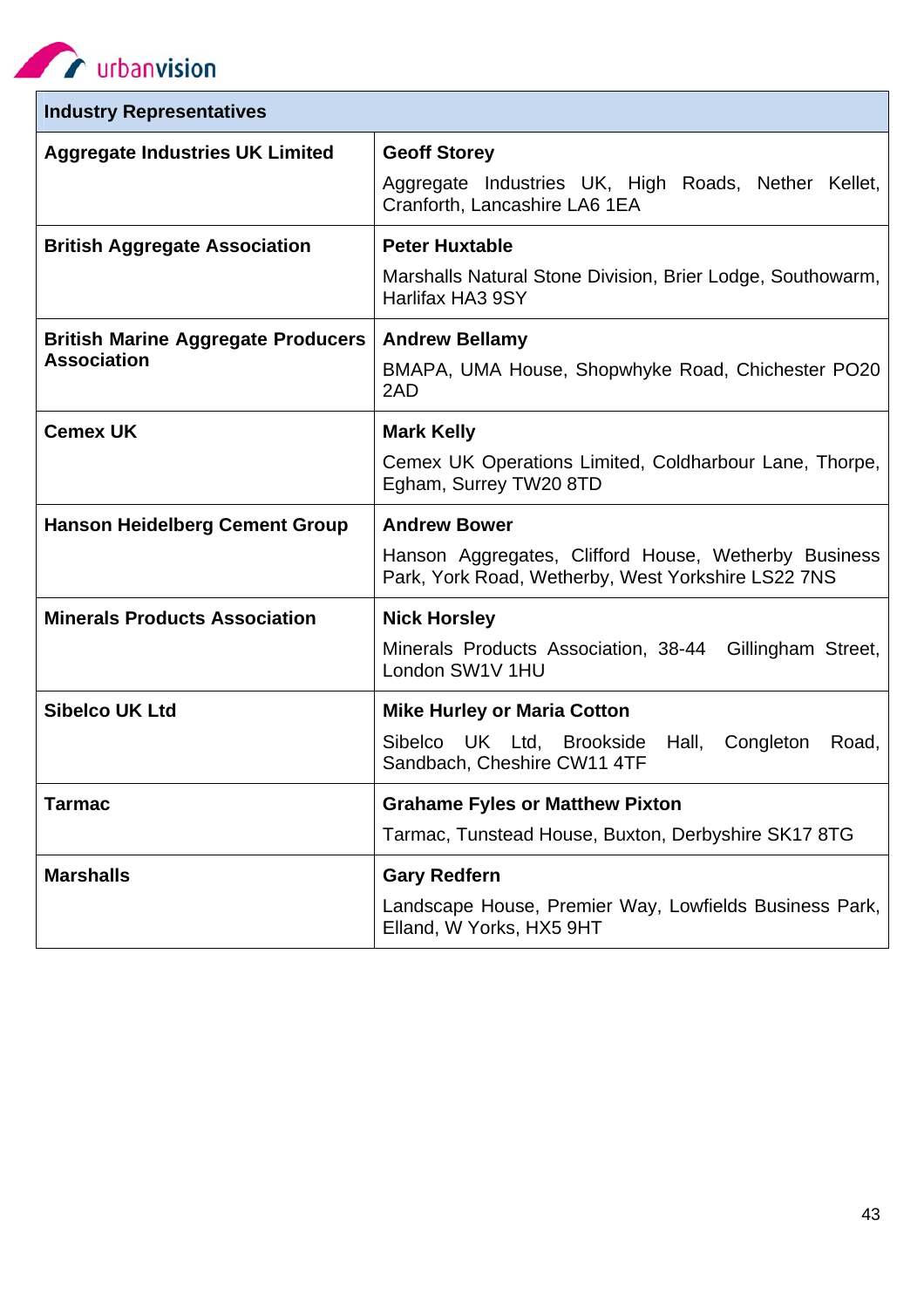# **Appendix 2: AWP Activities**

There were no AWP meetings during 2015.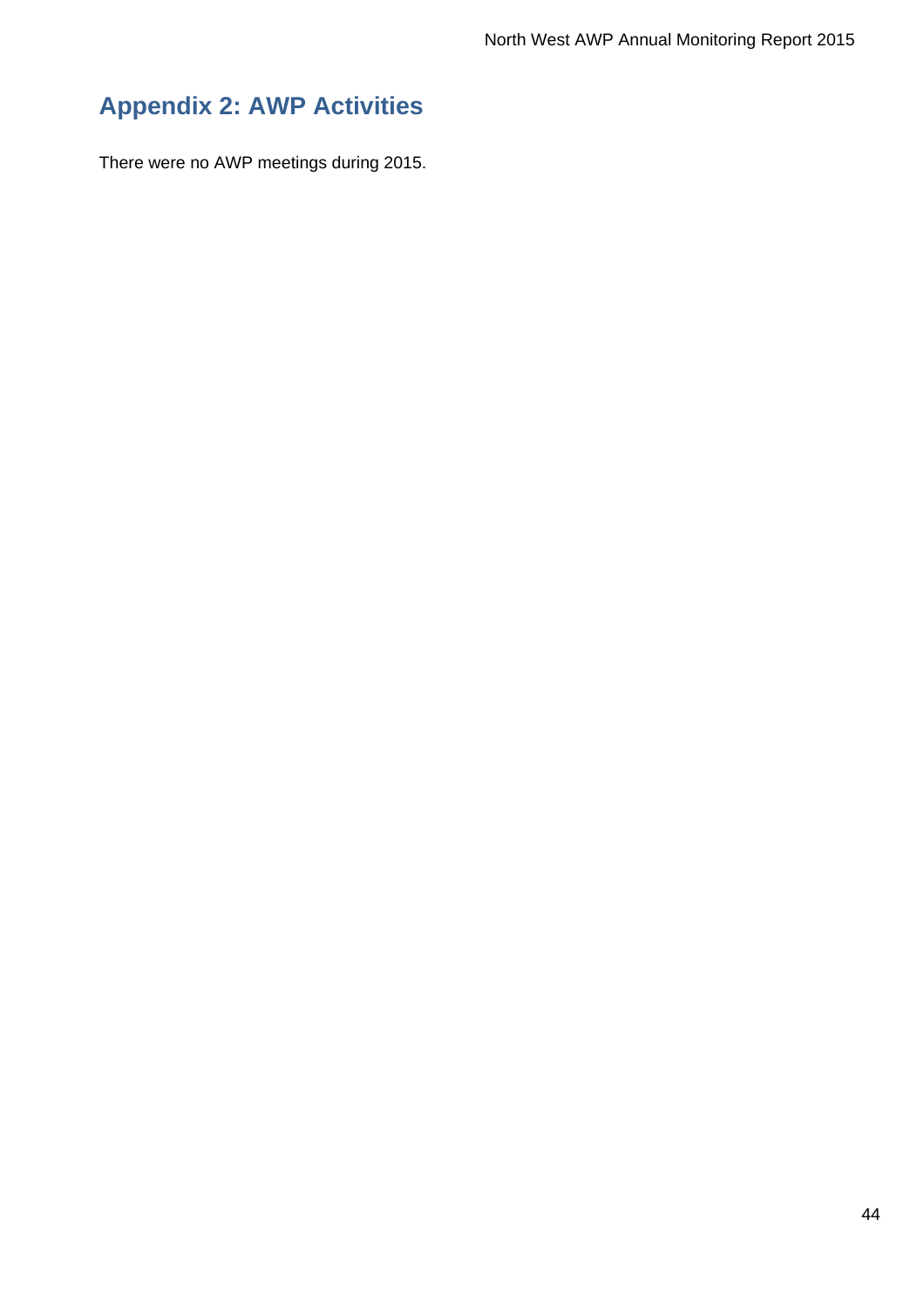

**Apportionment** - currently set by the 'National and regional requirements for aggregate provision in England 2005-2020', a specified amount of aggregates to be produced annually on a sub-regional basis.

**Core Strategy/Local Plan** - a plan setting out the spatial vision for the Local Planning Authority area, the spatial objectives and strategic policies to deliver that vision.

**Duty to co-operate** - introduced by the Town & Country Planning (Local Planning) (England) Regulations 2012, requires Local Authorities and other public bodies to co-operate on planning issues.

**High Specification Aggregate** - natural and artificial coarse aggregates which meet the physical test criteria for Polished Stone Value and Aggregate Abrasion Value.

**Licence Application Area** - areas which are in the process of being developed for new licence dredge areas. These areas are subject to a full environmental impact assessment and public consultation before permission is granted by the Marine Management Organisation.

**Licence Option Area** - awarded by the Crown Estate following a successful tender by a company seeking to develop a new dredging area. The company is permitted to explore the area for viable resources during during a period of 5 years, during which the licence application process must be completed.

**Licenced Dredge Area** - active licenced dredge areas.

**Local Development Framework** - a set of Local Development Documents which include the Local Development Scheme, Statement of Community Involvement and Local Plan.